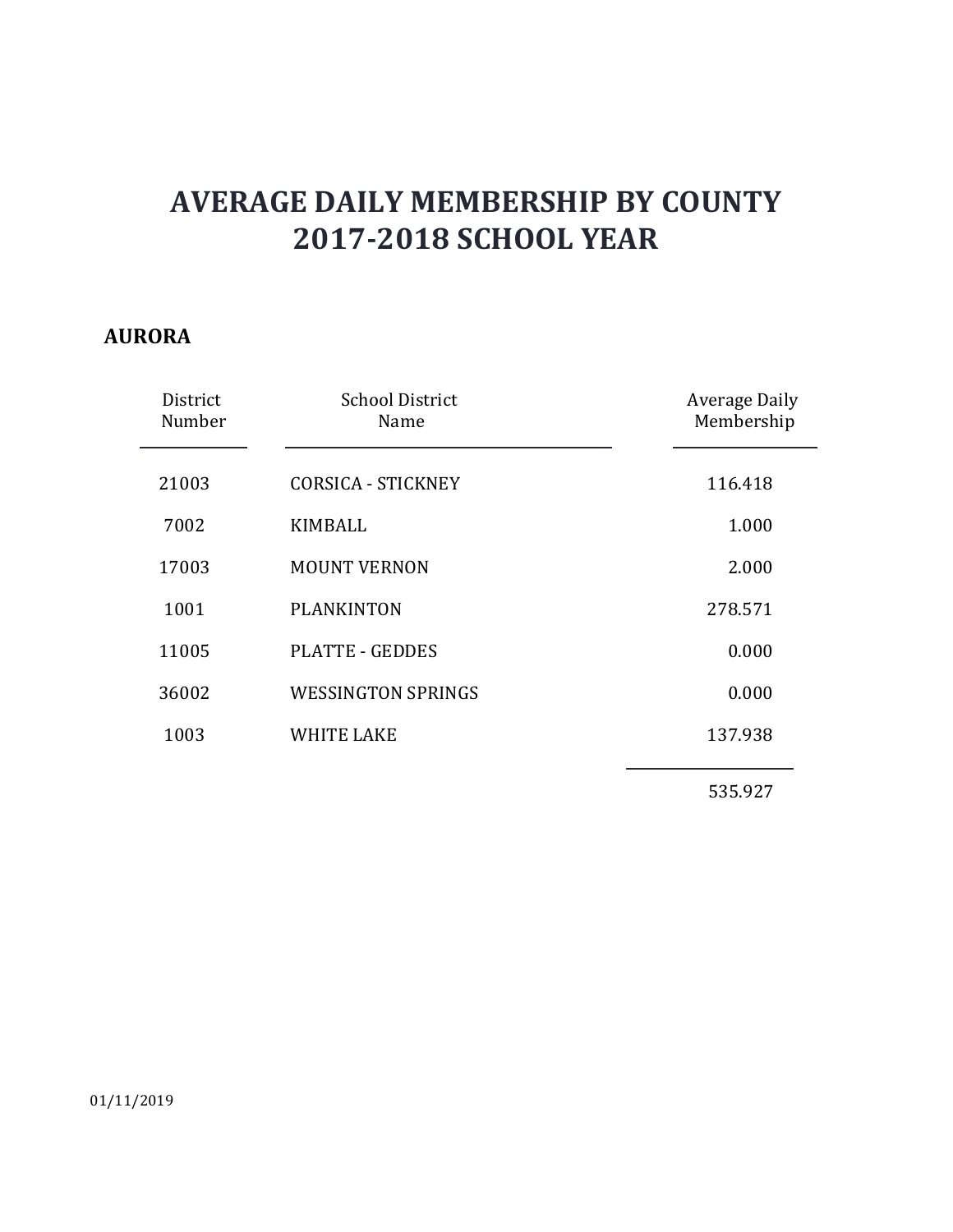### **BEADLE**

| District<br>Number | <b>School District</b><br>Name | Average Daily<br>Membership |
|--------------------|--------------------------------|-----------------------------|
| 56002              | <b>DOLAND</b>                  | 0.000                       |
| 56006              | HITCHCOCK - TULARE             | 2.000                       |
| 2002               | <b>HURON</b>                   | 3,123.243                   |
| 2003               | <b>IROQUOIS</b>                | 180.875                     |
| 29004              | <b>MILLER AREA</b>             | 1.000                       |
| 36002              | <b>WESSINGTON SPRINGS</b>      | 0.000                       |
| 12003              | <b>WILLOW LAKE</b>             | 15.000                      |
| 2006               | <b>WOLSEY - WESSINGTON</b>     | 271.785                     |
|                    |                                | 3,593.902                   |

01/11/2019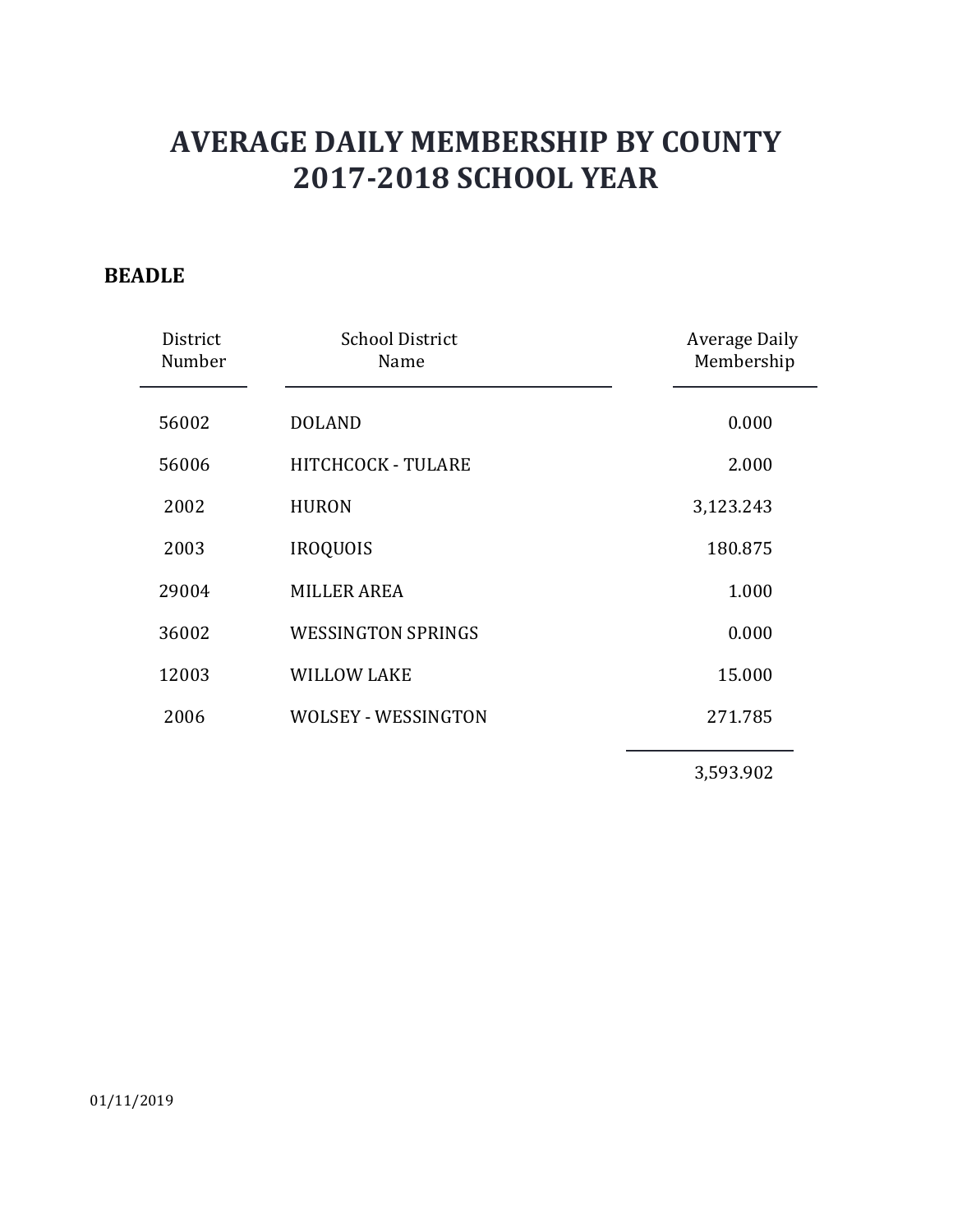#### **BENNETT**

| District | <b>School District</b> | Average Daily |
|----------|------------------------|---------------|
| Number   | Name                   | Membership    |
| 3001     | <b>BENNETT COUNTY</b>  | 756.481       |

756.481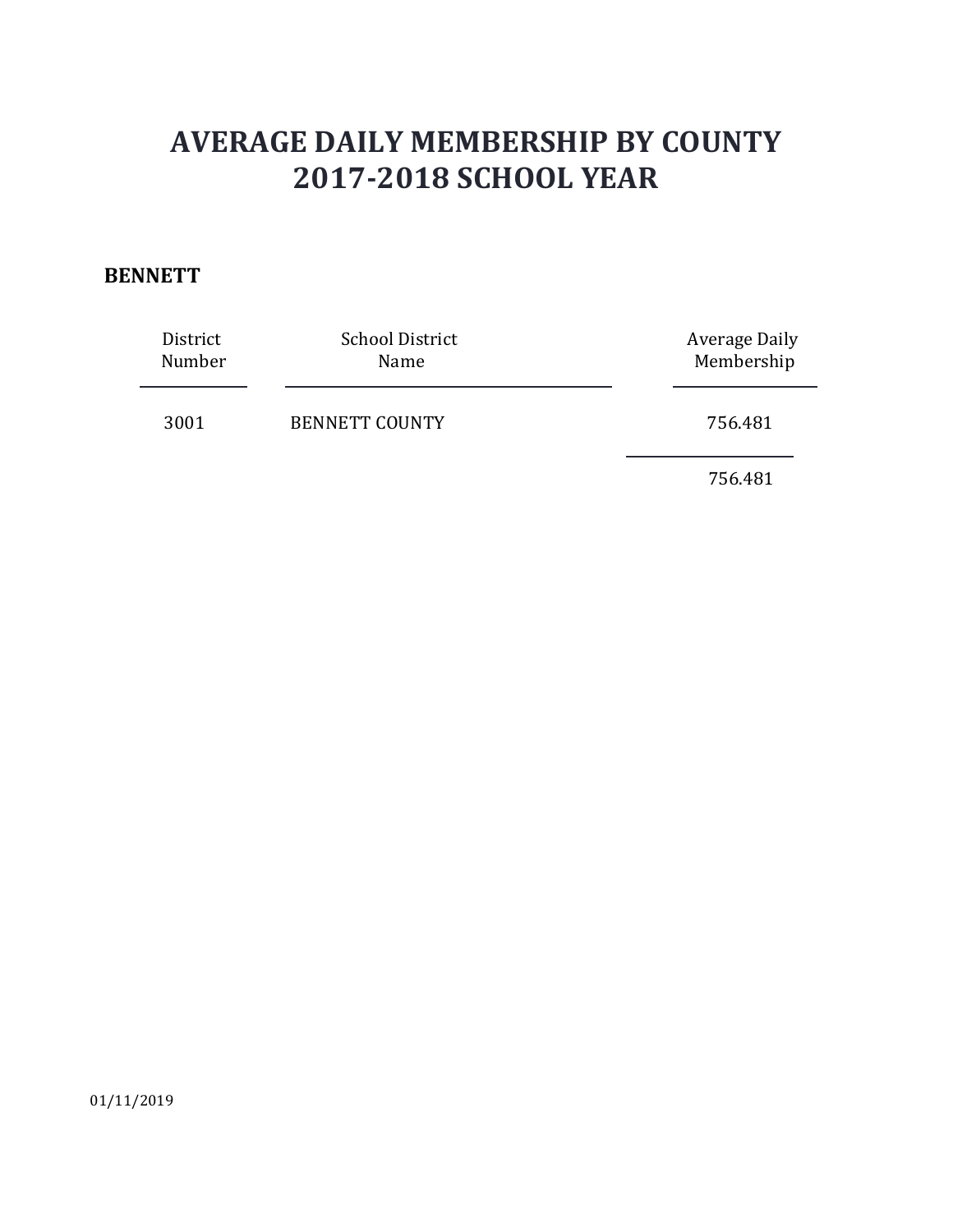#### **BON HOMME**

| District<br>Number | <b>School District</b><br>Name | Average Daily<br>Membership |
|--------------------|--------------------------------|-----------------------------|
| 4001               | <b>AVON</b>                    | 221.758                     |
| 4002               | <b>BON HOMME</b>               | 544.632                     |
| 4003               | <b>SCOTLAND</b>                | 271.940                     |
| 33005              | TRIPP - DELMONT                | 1.000                       |
|                    |                                | 1,039.330                   |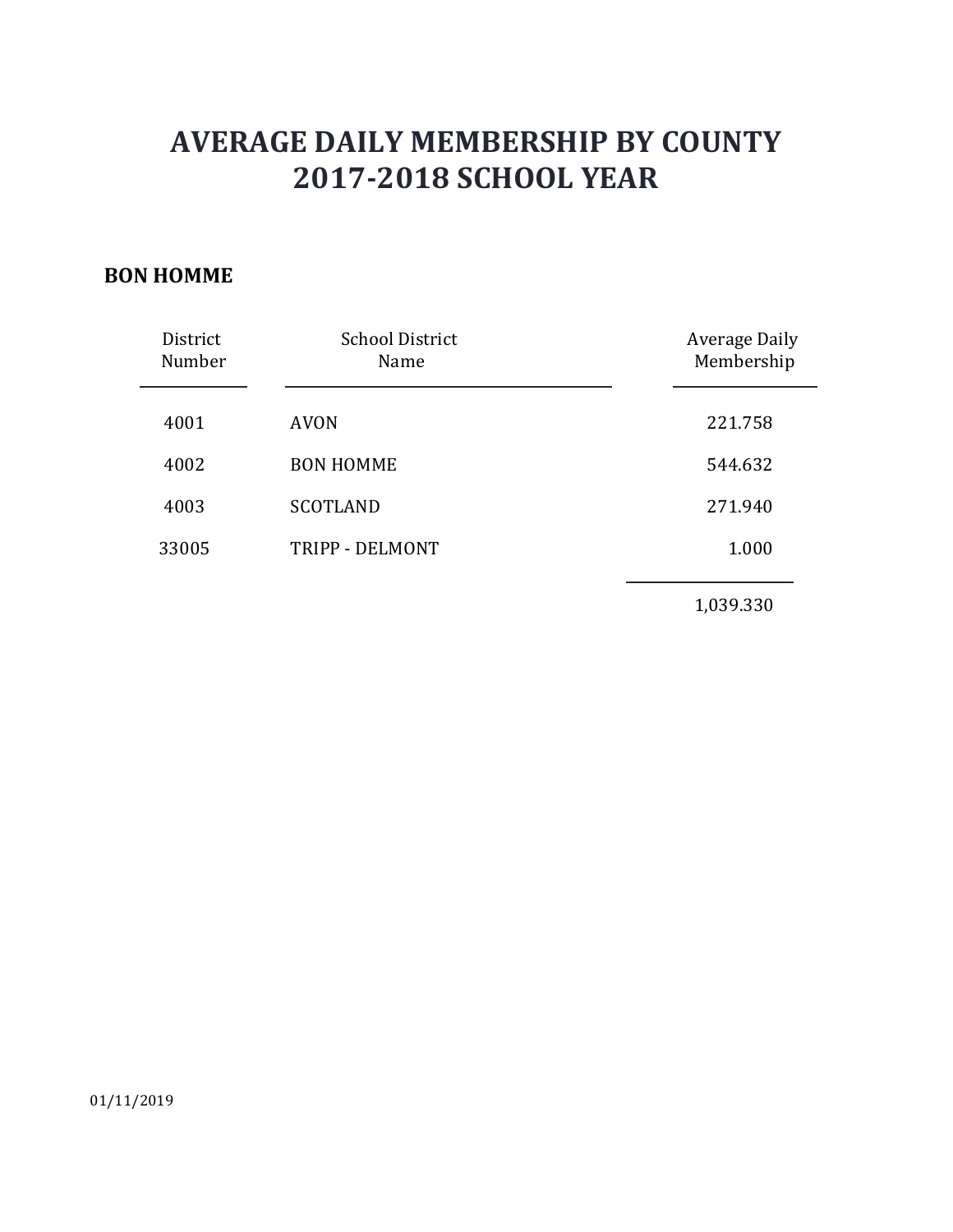#### **BROOKINGS**

| District<br>Number | <b>School District</b><br>Name | <b>Average Daily</b><br>Membership |
|--------------------|--------------------------------|------------------------------------|
| 38001              | <b>ARLINGTON</b>               | 2.000                              |
| 5001               | <b>BROOKINGS</b>               | 3,472.683                          |
| 5006               | <b>DEUBROOK AREA</b>           | 259.388                            |
| 5003               | <b>ELKTON</b>                  | 322.776                            |
| 28002              | <b>ESTELLINE</b>               | 0.000                              |
| 5005               | <b>SIOUX VALLEY</b>            | 665.021                            |
|                    |                                | 4,721.868                          |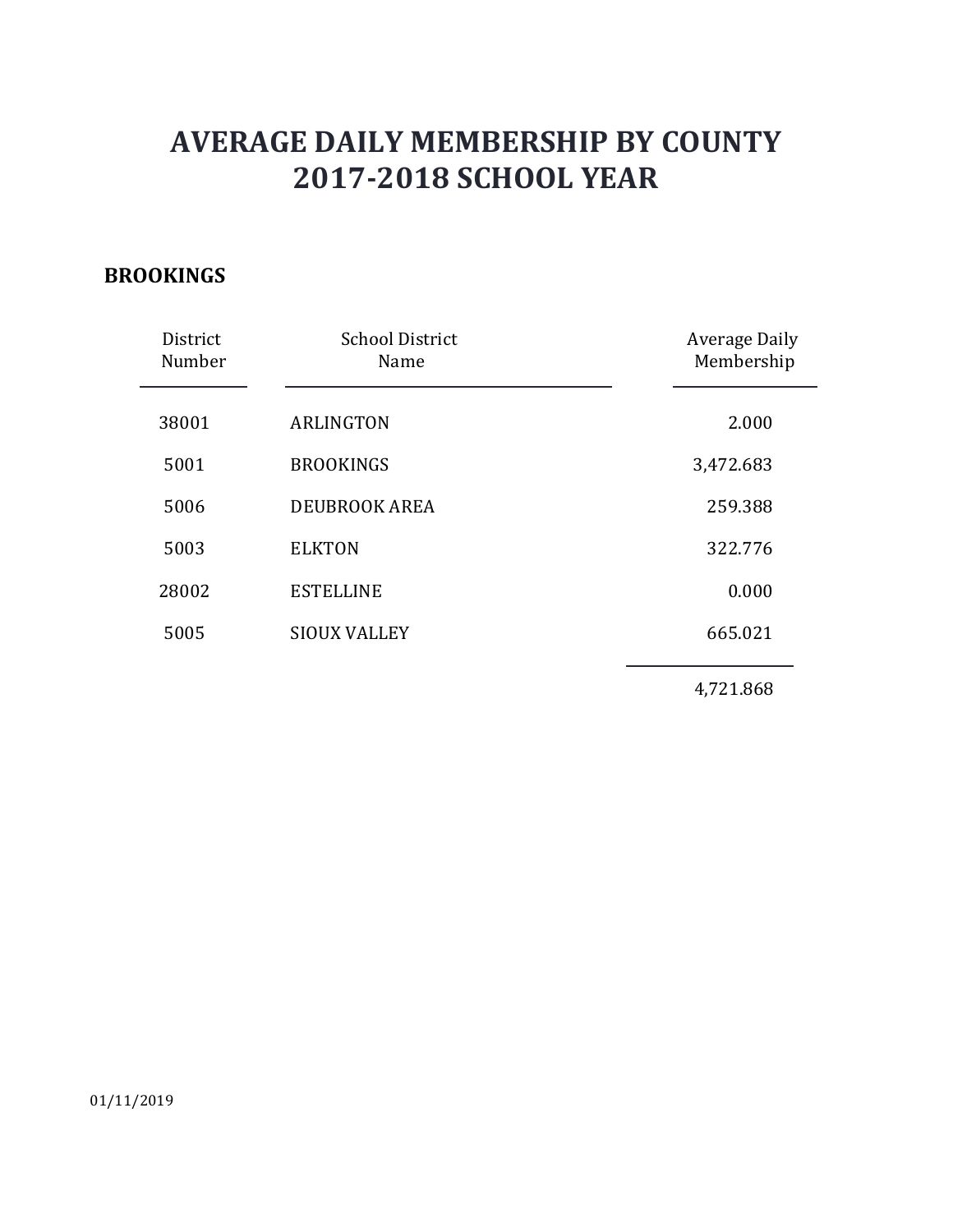#### **BROWN**

| District<br>Number | <b>School District</b><br>Name | <b>Average Daily</b><br>Membership |
|--------------------|--------------------------------|------------------------------------|
| 6001               | <b>ABERDEEN</b>                | 5,439.445                          |
| 45004              | <b>BRITTON - HECLA</b>         | 3.000                              |
| 6002               | <b>FREDERICK AREA</b>          | 147.979                            |
| 6006               | <b>GROTON AREA</b>             | 521.472                            |
| 45005              | <b>LANGFORD AREA</b>           | 20.887                             |
| 56007              | NORTHWESTERN AREA              | 28.560                             |
| 6005               | <b>WARNER</b>                  | 253.452                            |
|                    |                                | 6,414.796                          |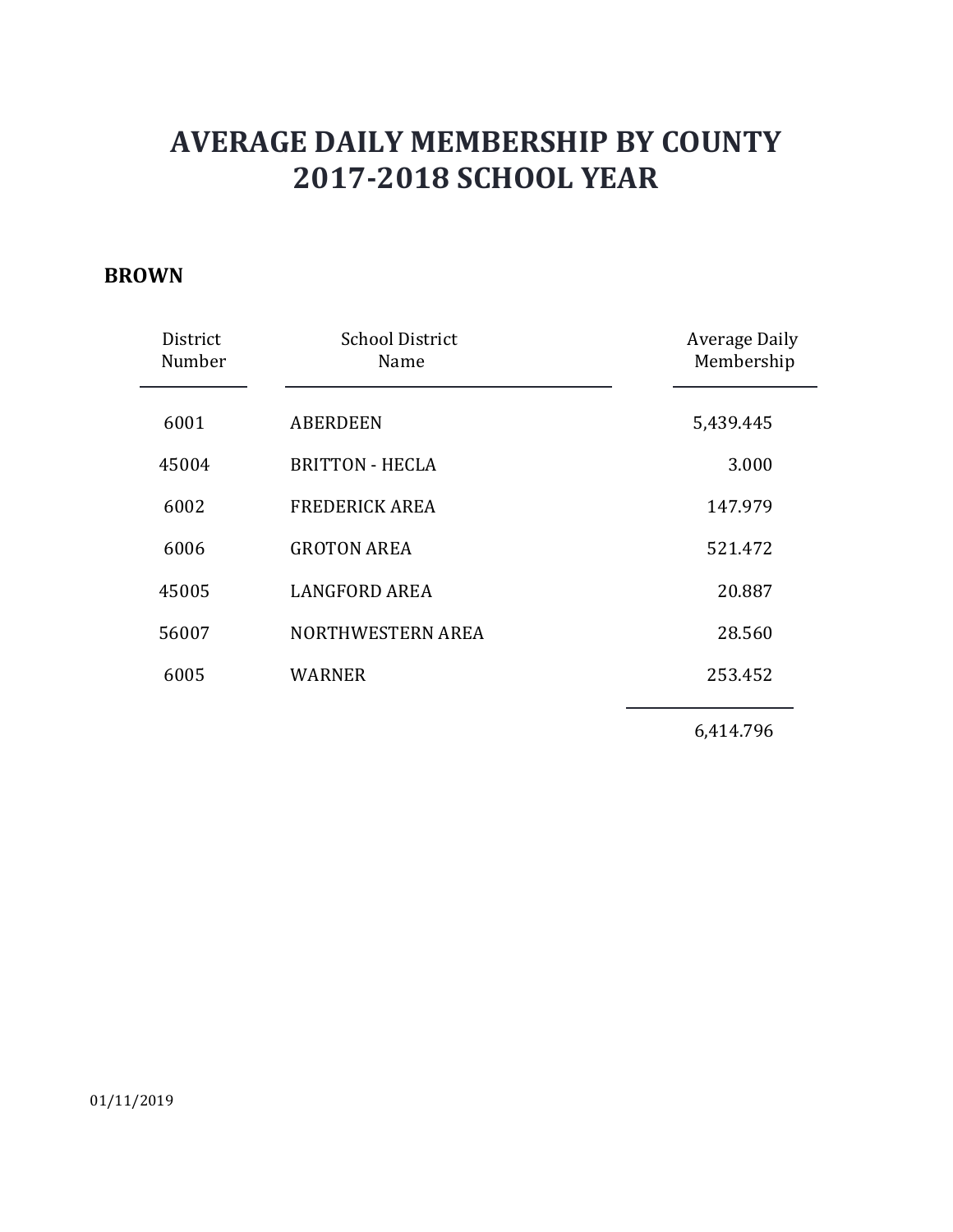#### **BRULE**

| District<br>Number | <b>School District</b><br>Name | Average Daily<br>Membership |
|--------------------|--------------------------------|-----------------------------|
| 7001               | <b>CHAMBERLAIN</b>             | 1,016.506                   |
| 7002               | KIMBALL                        | 256.628                     |
| 11005              | <b>PLATTE - GEDDES</b>         | 13.000                      |
| 36002              | <b>WESSINGTON SPRINGS</b>      | 0.000                       |
| 1003               | <b>WHITE LAKE</b>              | 0.000                       |
|                    |                                |                             |

1,286.134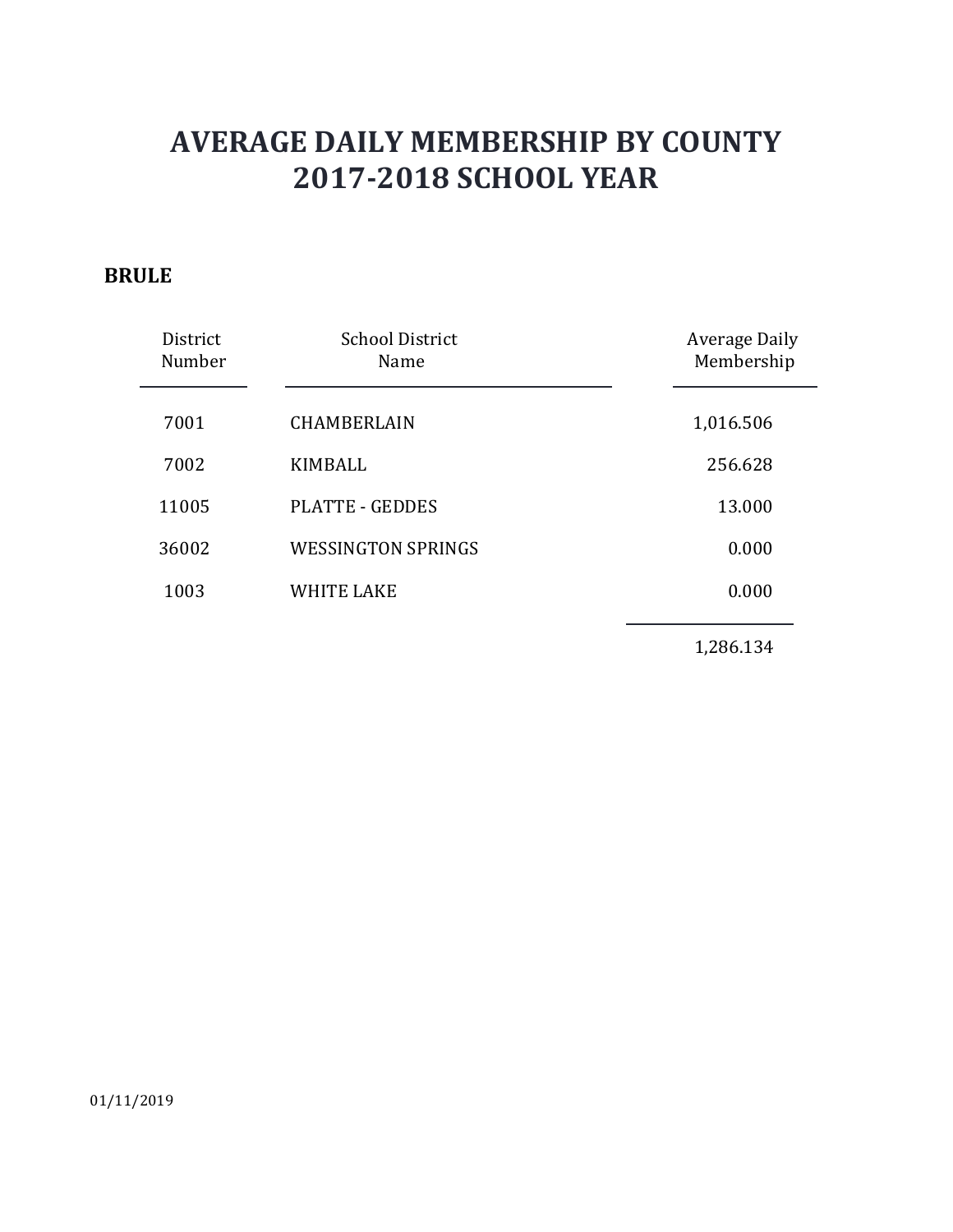### **BUFFALO**

| District<br>Number | <b>School District</b><br>Name | Average Daily<br>Membership |
|--------------------|--------------------------------|-----------------------------|
| 7001               | <b>CHAMBERLAIN</b>             | 321.641                     |
| 7002               | KIMBALL                        | 0.000                       |
| 29004              | <b>MILLER AREA</b>             | 0.000                       |
| 36002              | <b>WESSINGTON SPRINGS</b>      | 4.000                       |
|                    |                                | 325.641                     |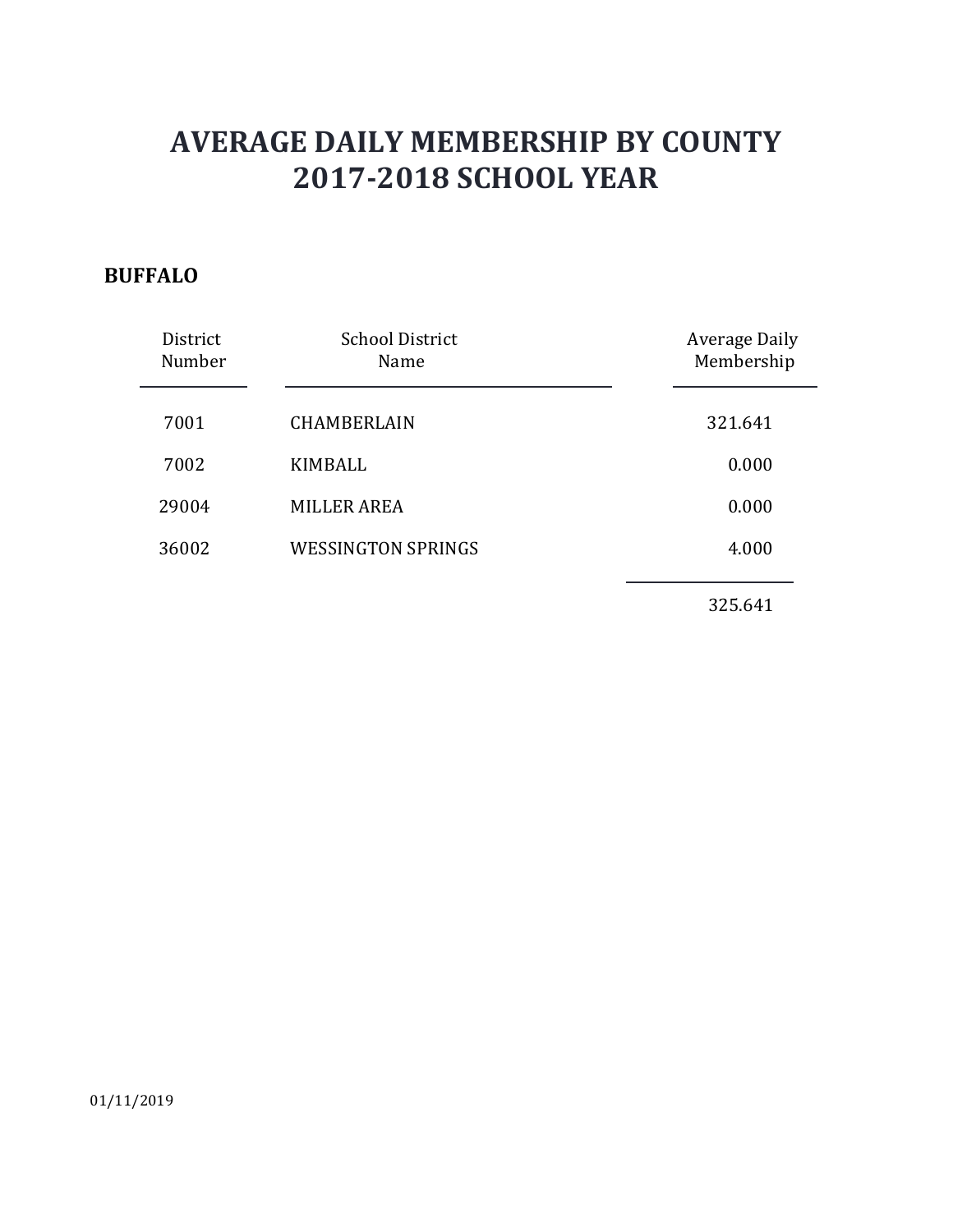### **BUTTE**

| District<br>Number | <b>School District</b><br>Name | <b>Average Daily</b><br>Membership |
|--------------------|--------------------------------|------------------------------------|
| 9001               | <b>BELLE FOURCHE</b>           | 1,452.838                          |
| 9002               | <b>NEWELL</b>                  | 355.676                            |
| 40002              | <b>SPEARFISH</b>               | 3.000                              |
|                    |                                | 1,811.514                          |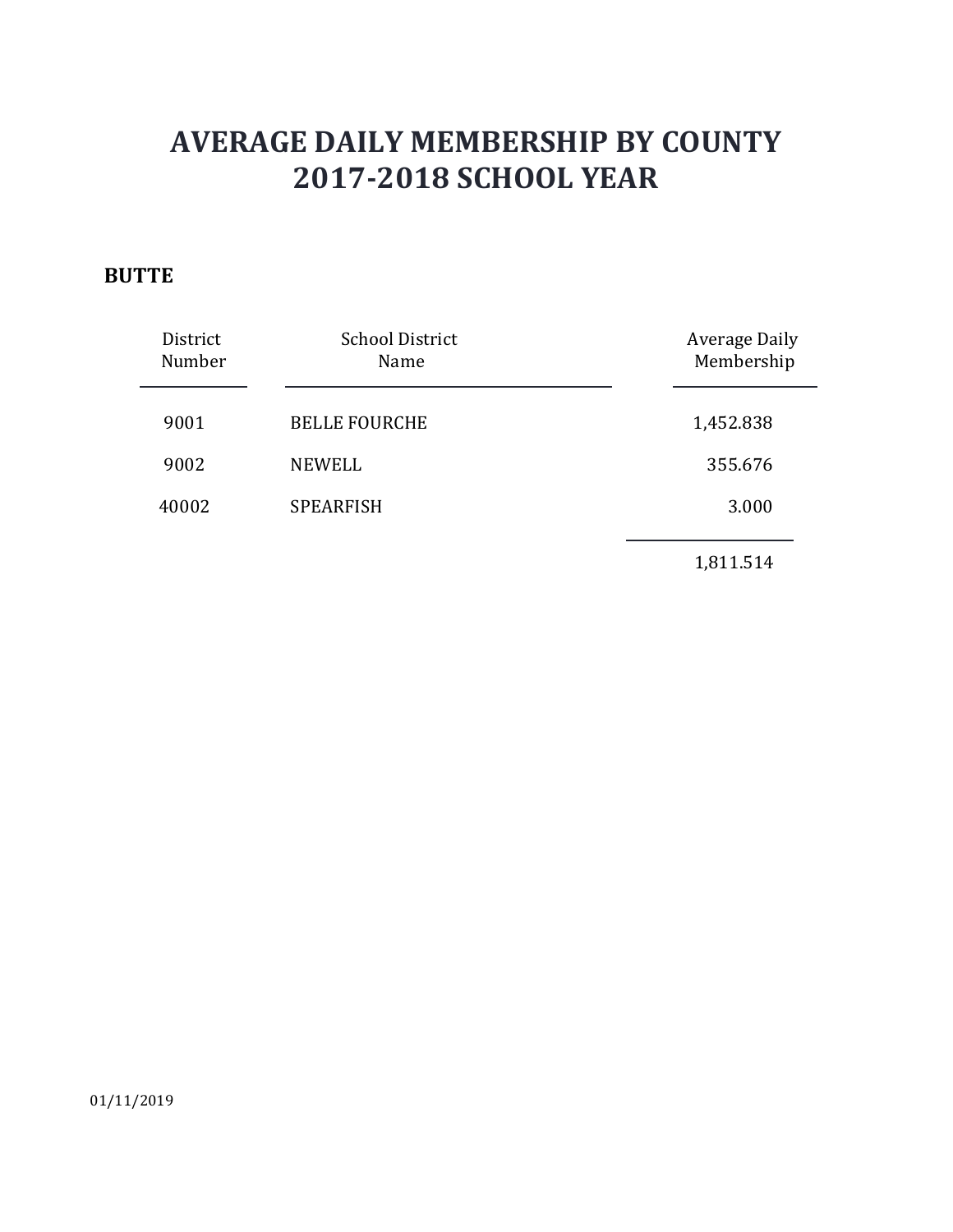#### **CAMPBELL**

| District<br>Number | <b>School District</b><br>Name | <b>Average Daily</b><br>Membership |
|--------------------|--------------------------------|------------------------------------|
| 22001              | <b>BOWDLE</b>                  | 0.000                              |
| 44001              | <b>EUREKA</b>                  | 1.000                              |
| 10001              | <b>HERREID</b>                 | 95.918                             |
| 62006              | MOBRIDGE - POLLOCK             | 18.188                             |
| 62005              | <b>SELBY AREA</b>              | 1.000                              |
|                    |                                |                                    |

116.106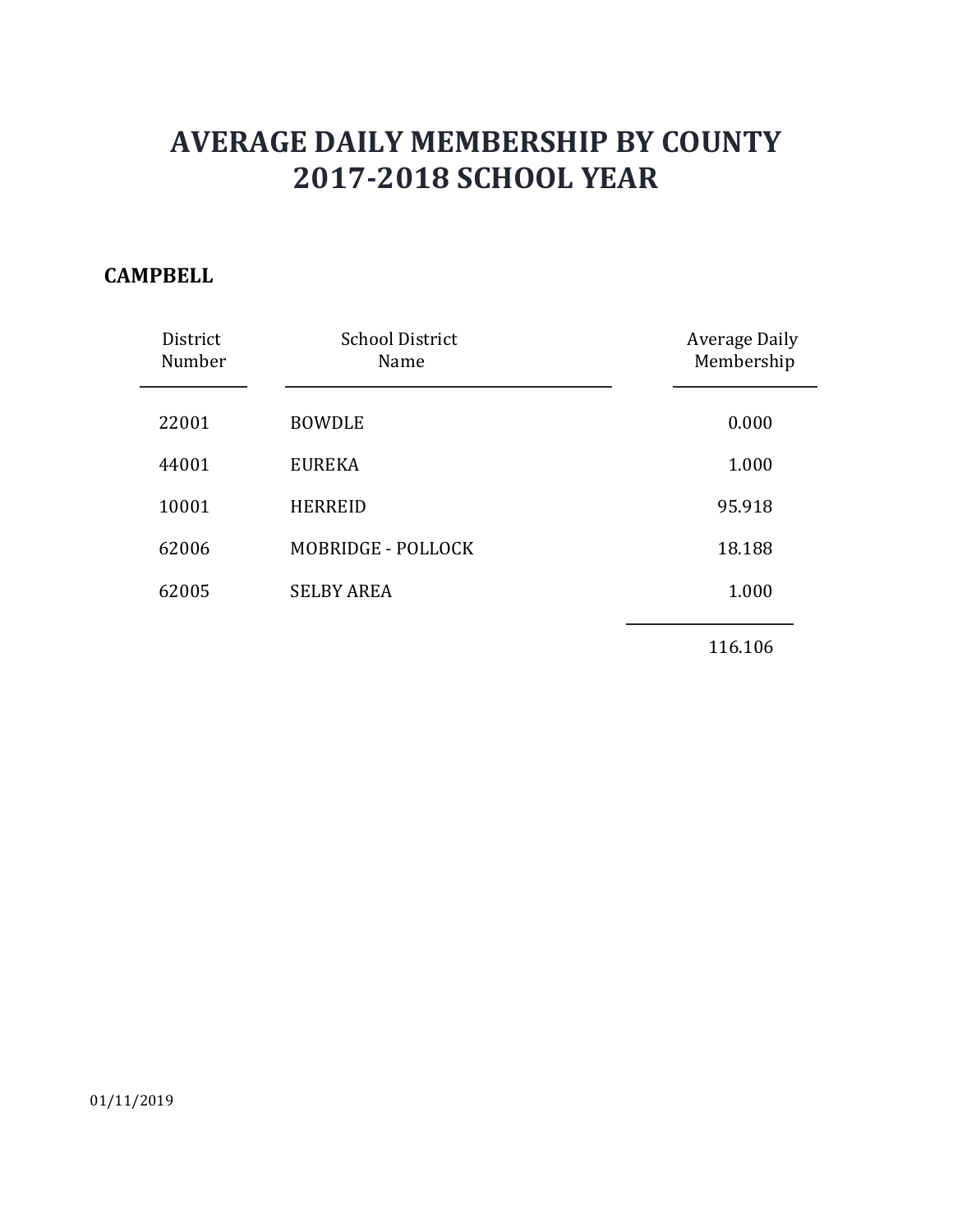#### **CHARLES MIX**

| District<br>Number | <b>School District</b><br>Name | <b>Average Daily</b><br>Membership |
|--------------------|--------------------------------|------------------------------------|
| 11001              | <b>ANDES CENTRAL</b>           | 451.200                            |
| 21001              | <b>ARMOUR</b>                  | 0.000                              |
| 4001               | <b>AVON</b>                    | 7.938                              |
| 11005              | <b>PLATTE - GEDDES</b>         | 542.320                            |
| 33005              | TRIPP - DELMONT                | 0.000                              |
| 11004              | <b>WAGNER COMMUNITY</b>        | 934.435                            |
|                    |                                |                                    |

1,935.893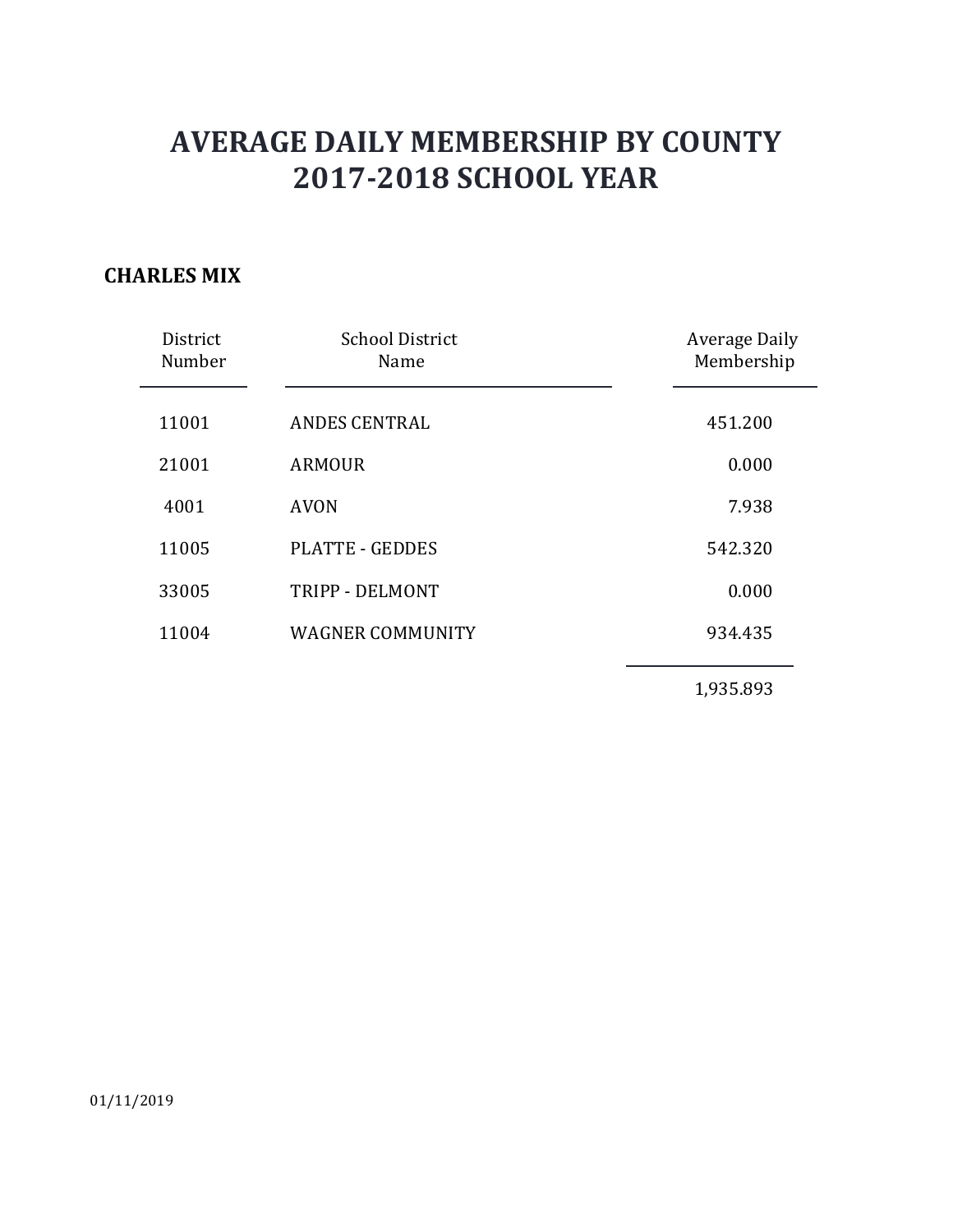### **CLARK**

| District<br>Number | <b>School District</b><br>Name | <b>Average Daily</b><br>Membership |
|--------------------|--------------------------------|------------------------------------|
| 12002              | <b>CLARK</b>                   | 394.965                            |
| 38002              | DE SMET                        | 1.000                              |
| 56002              | <b>DOLAND</b>                  | 0.994                              |
| 6006               | <b>GROTON AREA</b>             | 0.000                              |
| 28003              | <b>HAMLIN</b>                  | 15.000                             |
| 14002              | <b>HENRY</b>                   | 1.000                              |
| 18005              | <b>WEBSTER AREA</b>            | 14.000                             |
| 12003              | <b>WILLOW LAKE</b>             | 192.755                            |
|                    |                                | 619.714                            |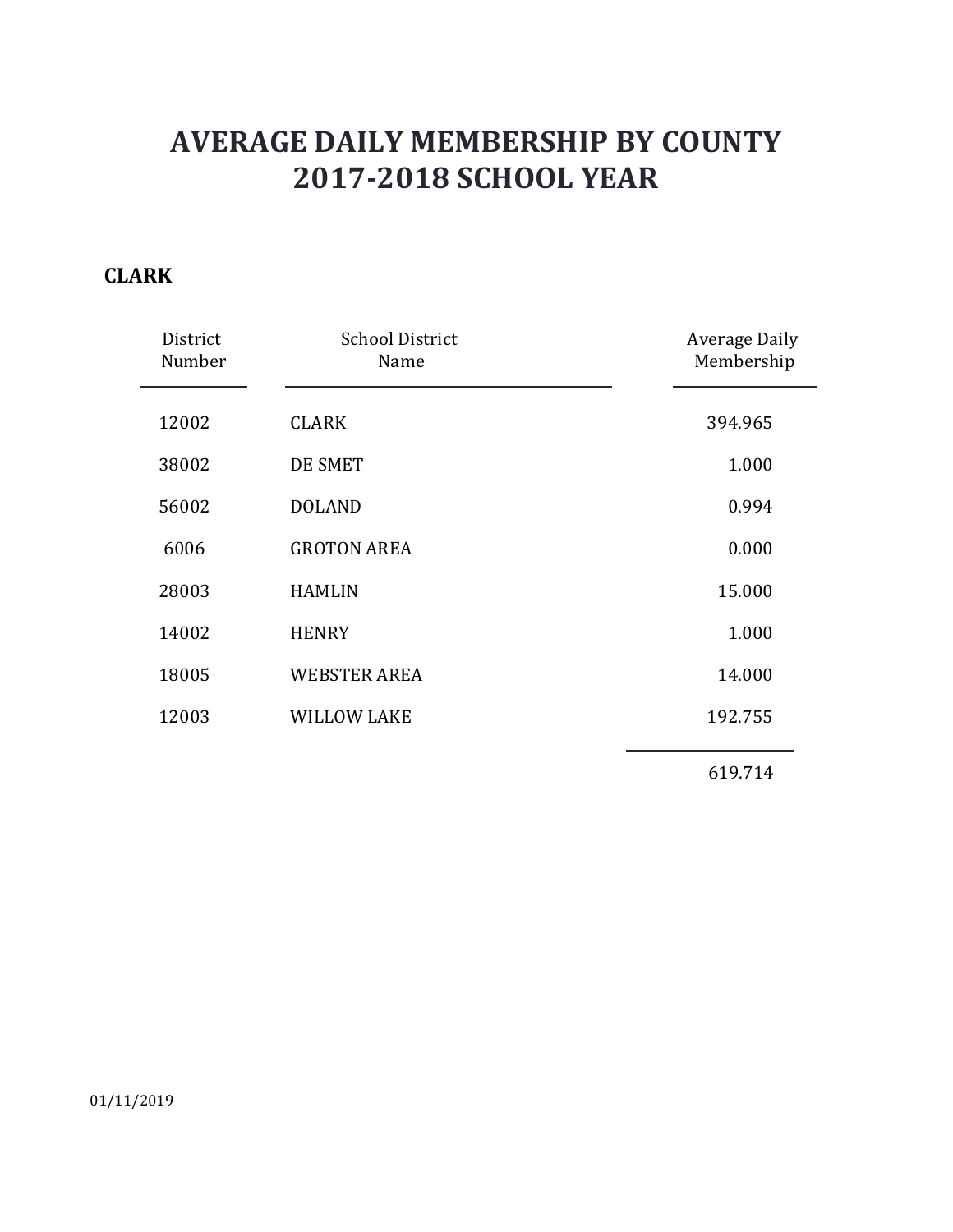### **CLAY**

| District<br>Number | <b>School District</b><br>Name | <b>Average Daily</b><br>Membership |
|--------------------|--------------------------------|------------------------------------|
| 61002              | <b>BERESFORD</b>               | 54.000                             |
| 60001              | <b>CENTERVILLE</b>             | 25.000                             |
| 63001              | <b>GAYVILLE-VOLIN</b>          | 7.497                              |
| 13003              | <b>IRENE - WAKONDA</b>         | 201.516                            |
| 13001              | <b>VERMILLION</b>              | 1,342.339                          |
| 60006              | <b>VIBORG - HURLEY</b>         | 14.000                             |
|                    |                                |                                    |

1,644.351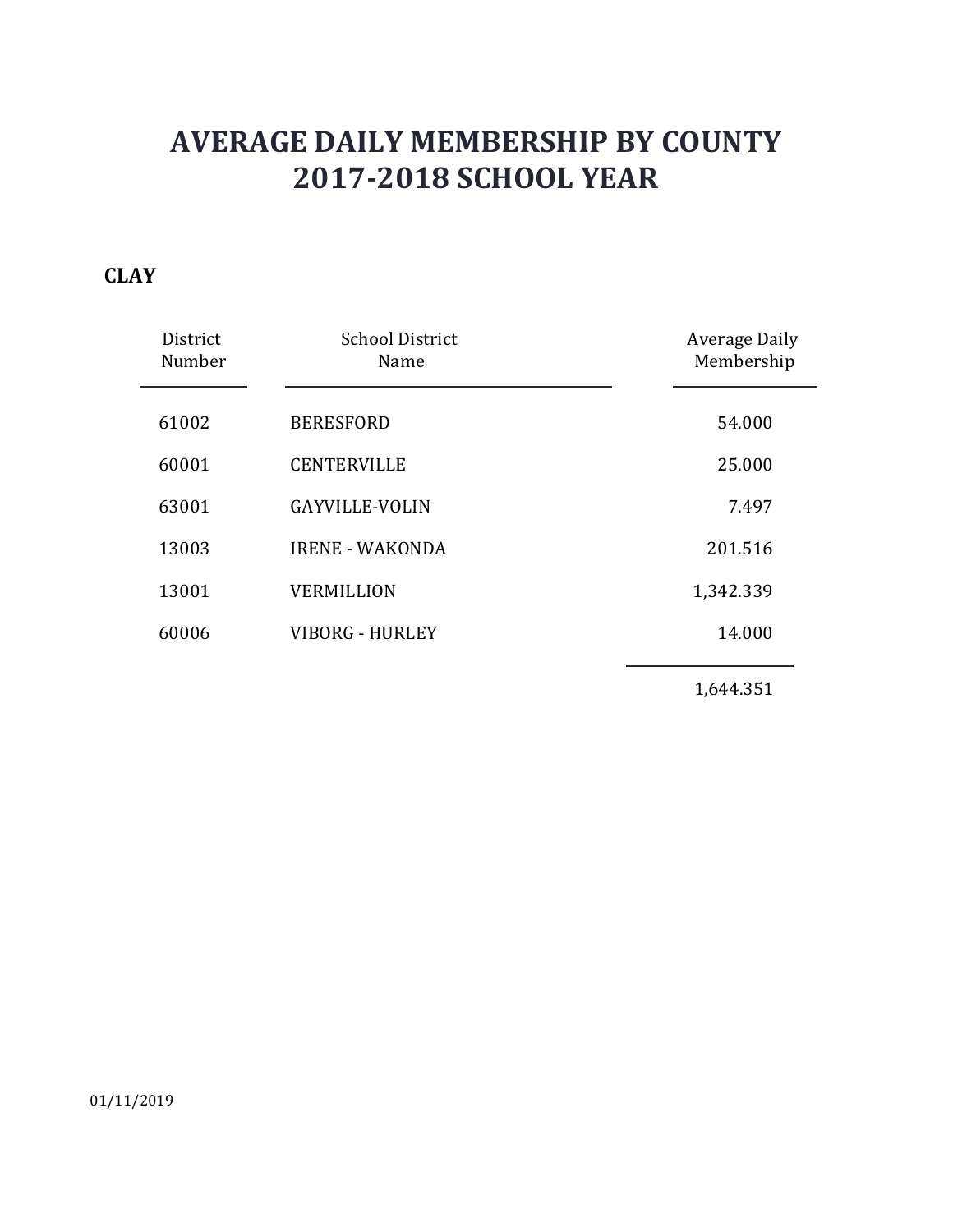### **CODINGTON**

| District<br>Number | <b>School District</b><br>Name | <b>Average Daily</b><br>Membership |
|--------------------|--------------------------------|------------------------------------|
| 28001              | <b>CASTLEWOOD</b>              | 2.539                              |
| 14001              | <b>FLORENCE</b>                | 166.965                            |
| 28003              | <b>HAMLIN</b>                  | 0.476                              |
| 14002              | <b>HENRY</b>                   | 113.815                            |
| 14004              | <b>WATERTOWN</b>               | 4,580.530                          |
| 14005              | <b>WAVERLY</b>                 | 147.860                            |
| 18005              | <b>WEBSTER AREA</b>            | 17.000                             |
|                    |                                | 5,029.185                          |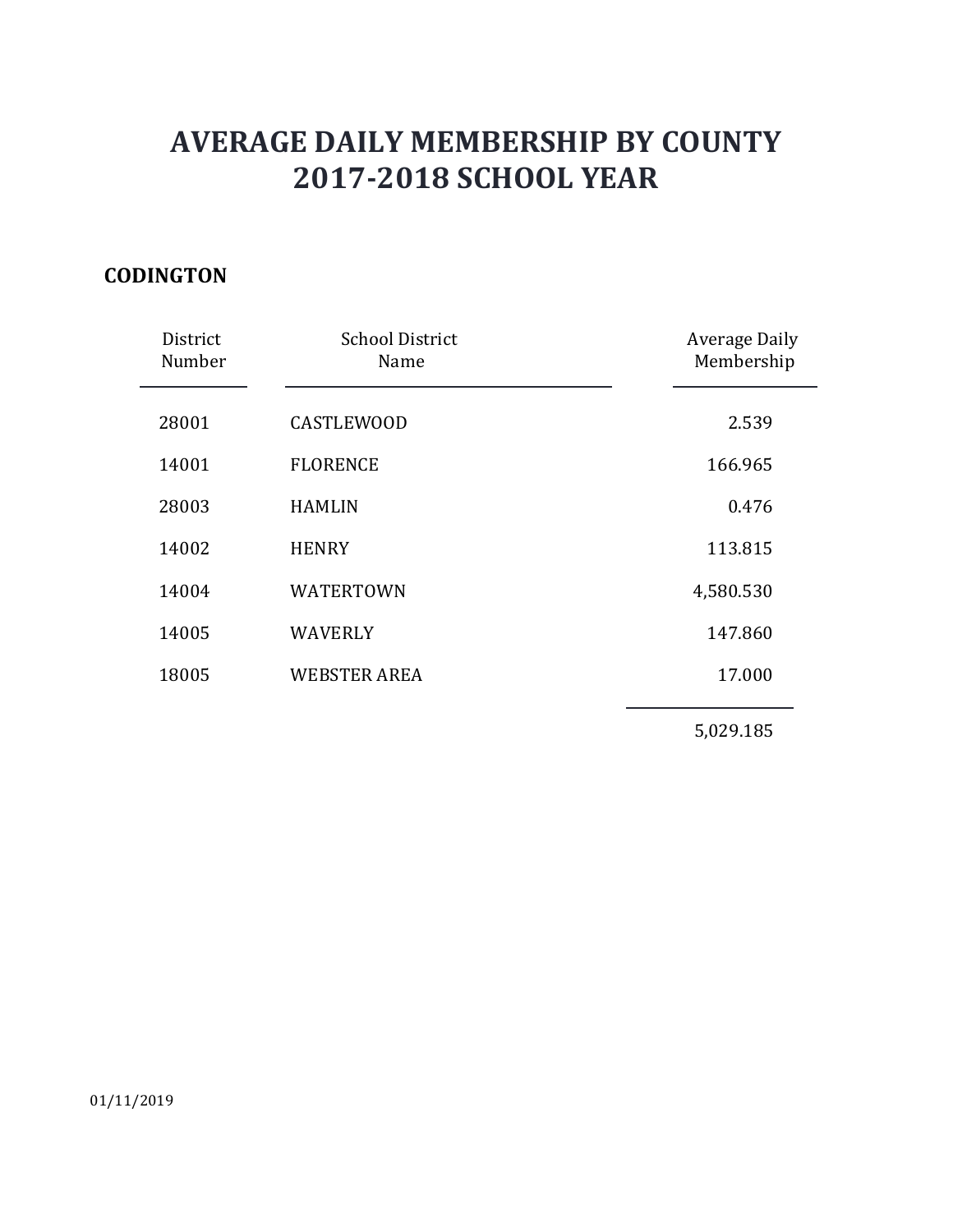### **CORSON**

| District<br>Number | <b>School District</b><br>Name | <b>Average Daily</b><br>Membership |
|--------------------|--------------------------------|------------------------------------|
| 52004              | <b>LEMMON</b>                  | 6.000                              |
| 15001              | <b>MC INTOSH</b>               | 114.179                            |
| 15002              | <b>MC LAUGHLIN</b>             | 707.846                            |
| 15003              | <b>SMEE</b>                    | 150.643                            |
| 20003              | <b>TIMBER LAKE</b>             | 11.143                             |
|                    |                                |                                    |

989.811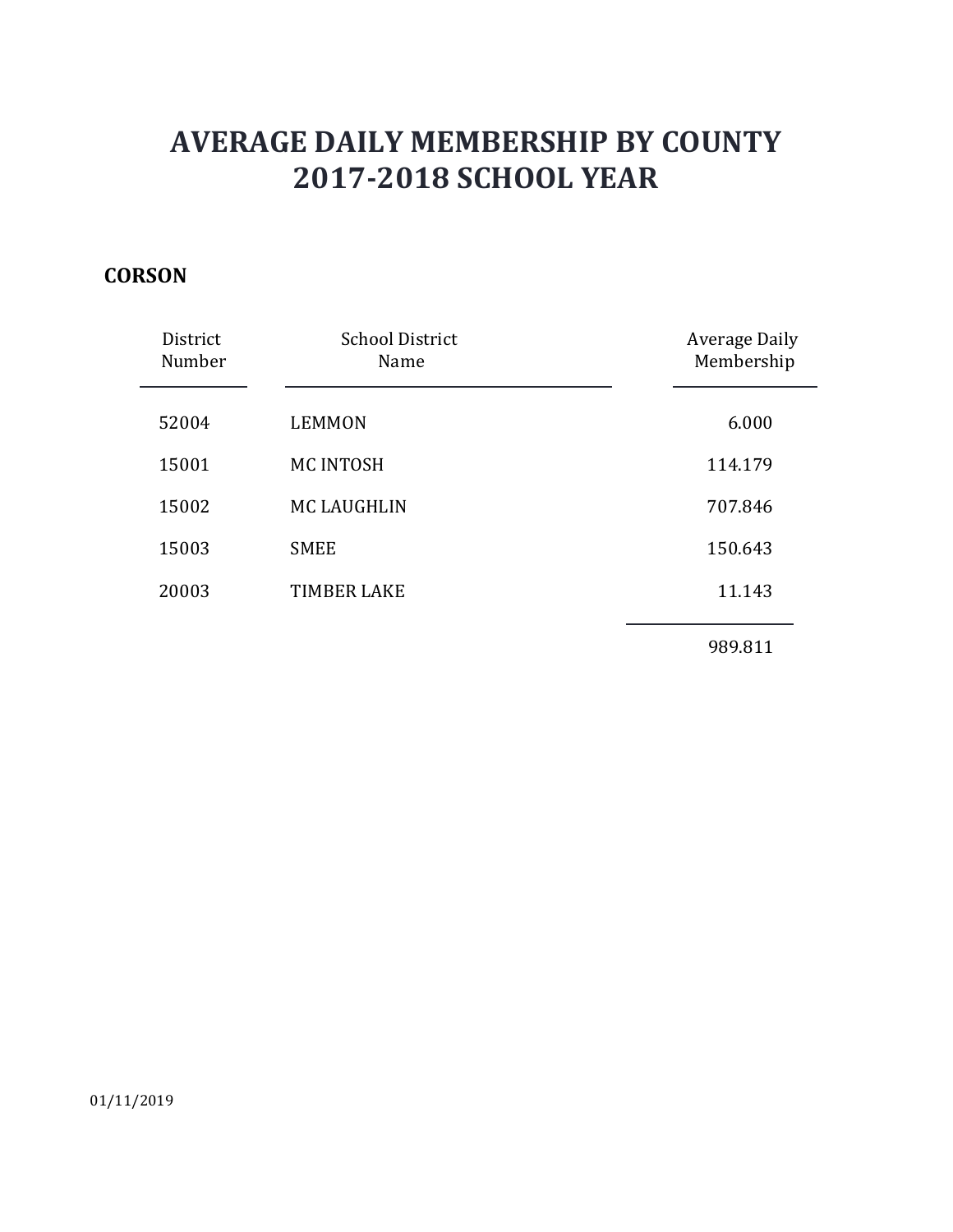### **CUSTER**

| District<br>Number | <b>School District</b><br>Name | <b>Average Daily</b><br>Membership |
|--------------------|--------------------------------|------------------------------------|
| 16001              | <b>CUSTER</b>                  | 1,076.960                          |
| 16002              | <b>ELK MOUNTAIN</b>            | 17.927                             |
| 23002              | <b>HOT SPRINGS</b>             | 2.986                              |
|                    |                                | 1,097.873                          |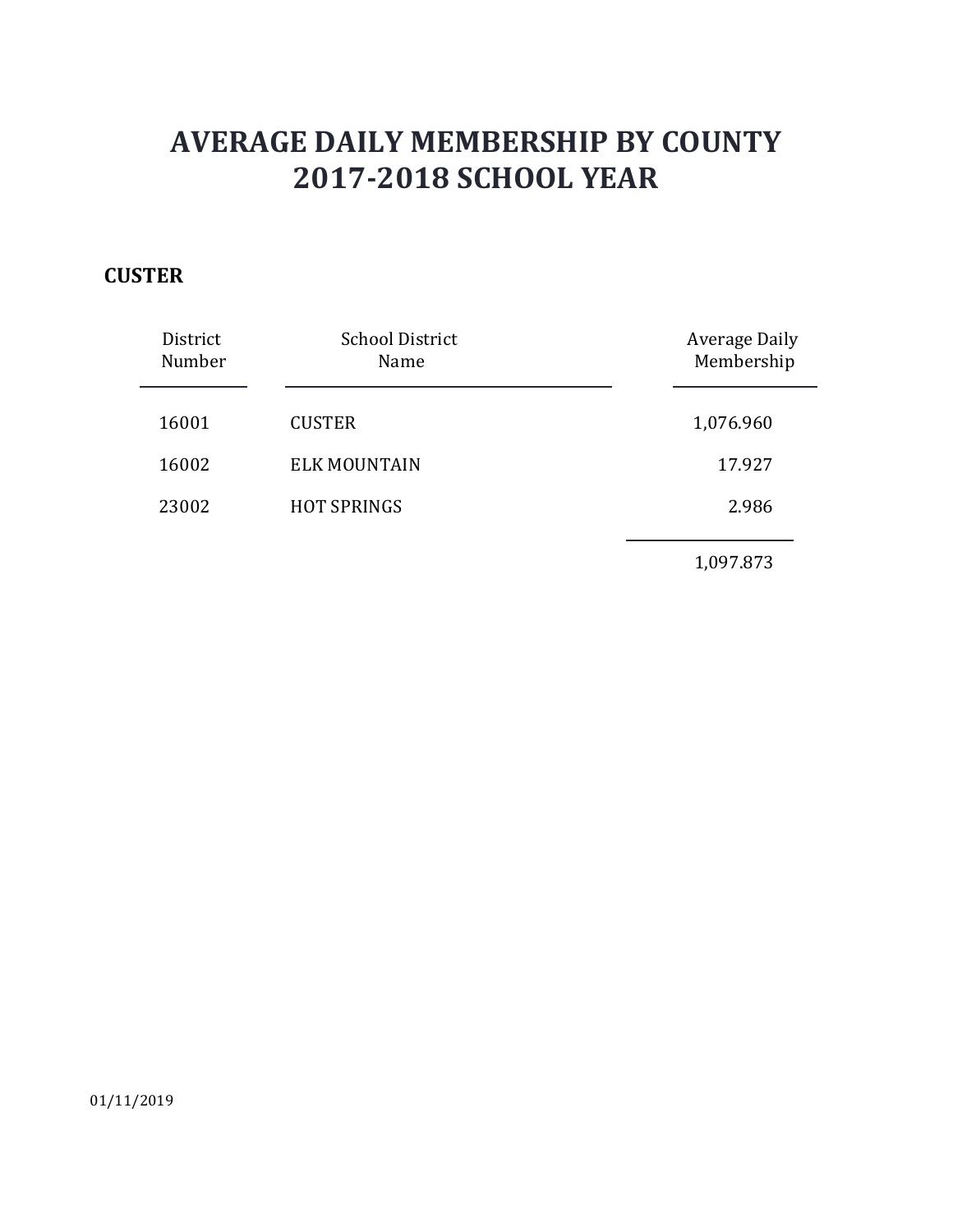### **DAVISON**

| District<br>Number | <b>School District</b><br>Name | <b>Average Daily</b><br>Membership |
|--------------------|--------------------------------|------------------------------------|
| 21003              | <b>CORSICA - STICKNEY</b>      | 2.000                              |
|                    |                                |                                    |
| 17001              | <b>ETHAN</b>                   | 153.526                            |
| 17002              | <b>MITCHELL</b>                | 3,078.708                          |
| 17003              | <b>MOUNT VERNON</b>            | 169.913                            |
| 33003              | <b>PARKSTON</b>                | 6.000                              |
| 1001               | <b>PLANKINTON</b>              | 0.000                              |
| 55005              | <b>SANBORN CENTRAL</b>         | 1.000                              |
|                    |                                | 3,411.147                          |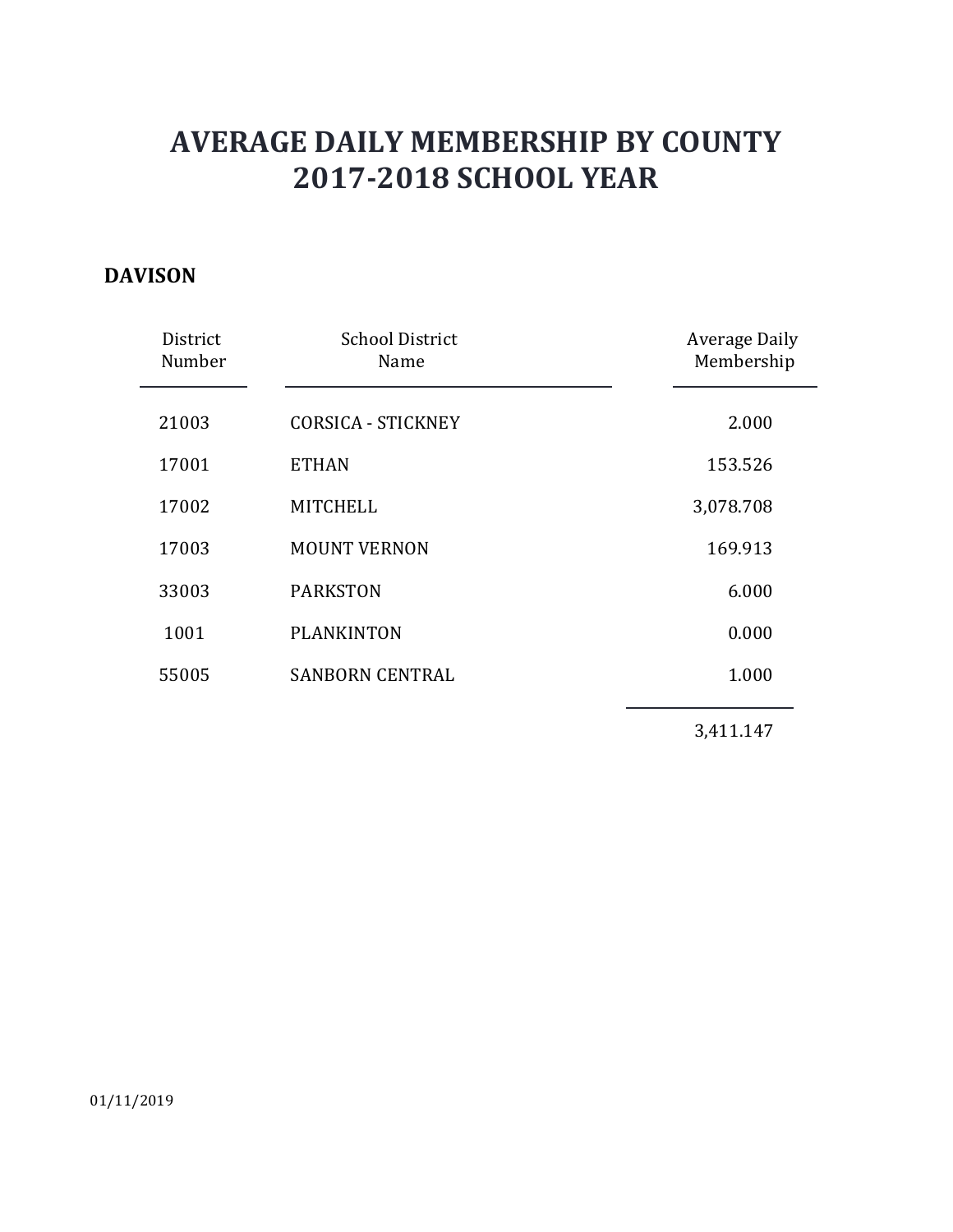### **DAY**

| District<br>Number | <b>School District</b><br>Name | <b>Average Daily</b><br>Membership |
|--------------------|--------------------------------|------------------------------------|
| 14001              | <b>FLORENCE</b>                | 0.000                              |
| 6006               | <b>GROTON AREA</b>             | 65.637                             |
| 45005              | <b>LANGFORD AREA</b>           | 33.994                             |
| 18003              | <b>WAUBAY</b>                  | 223.518                            |
| 14005              | <b>WAVERLY</b>                 | 0.000                              |
| 18005              | <b>WEBSTER AREA</b>            | 508.994                            |
|                    |                                | 832.143                            |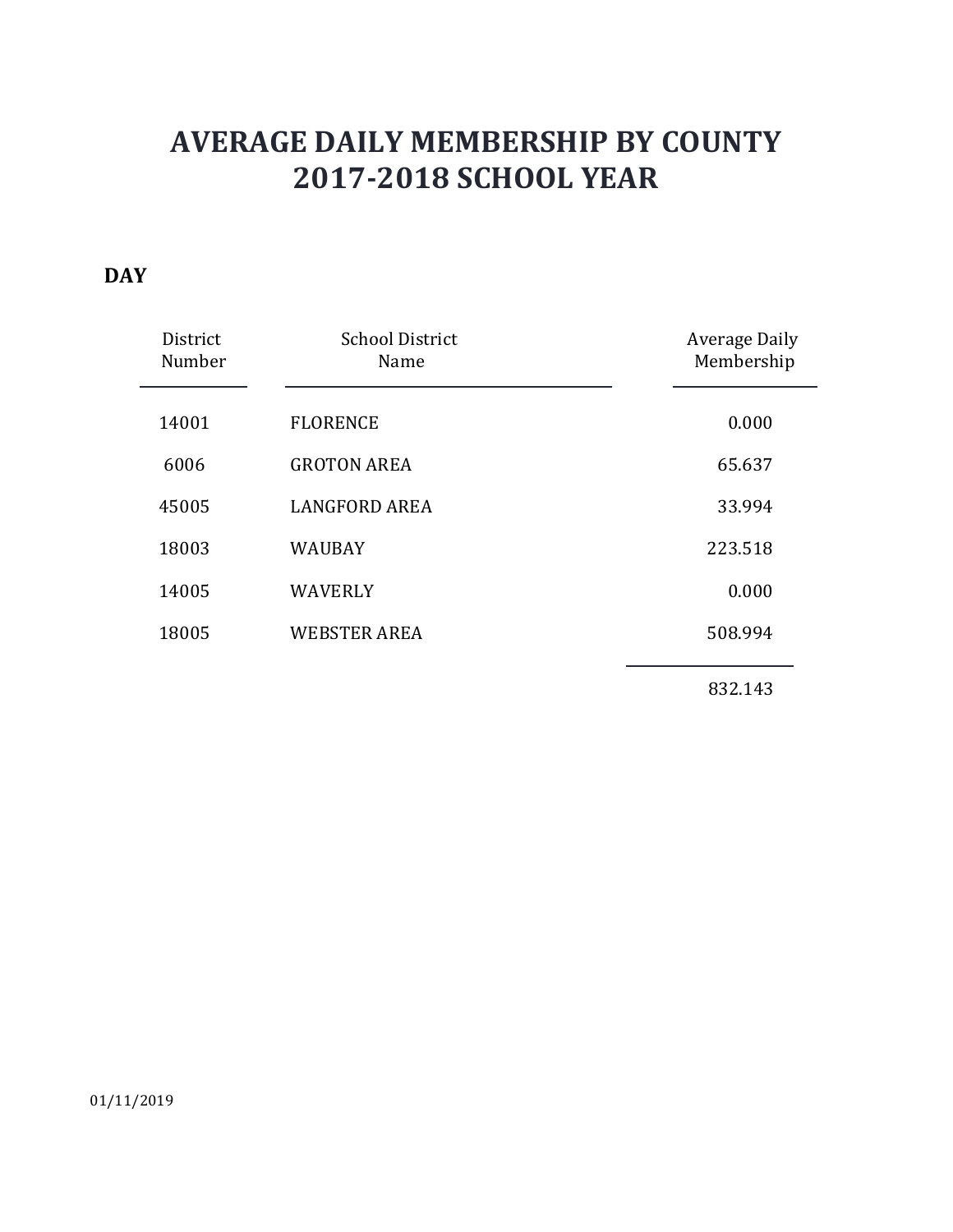#### **DEUEL**

| District<br>Number | <b>School District</b><br>Name | <b>Average Daily</b><br>Membership |
|--------------------|--------------------------------|------------------------------------|
| 28001              | <b>CASTLEWOOD</b>              | 0.000                              |
|                    |                                |                                    |
| 5006               | <b>DEUBROOK AREA</b>           | 93.973                             |
| 19004              | <b>DEUEL</b>                   | 579.172                            |
| 28002              | <b>ESTELLINE</b>               | 0.000                              |
| 25004              | <b>MILBANK</b>                 | 0.000                              |
| 14004              | <b>WATERTOWN</b>               | 1.000                              |
| 14005              | <b>WAVERLY</b>                 | 0.000                              |
|                    |                                | 674.146                            |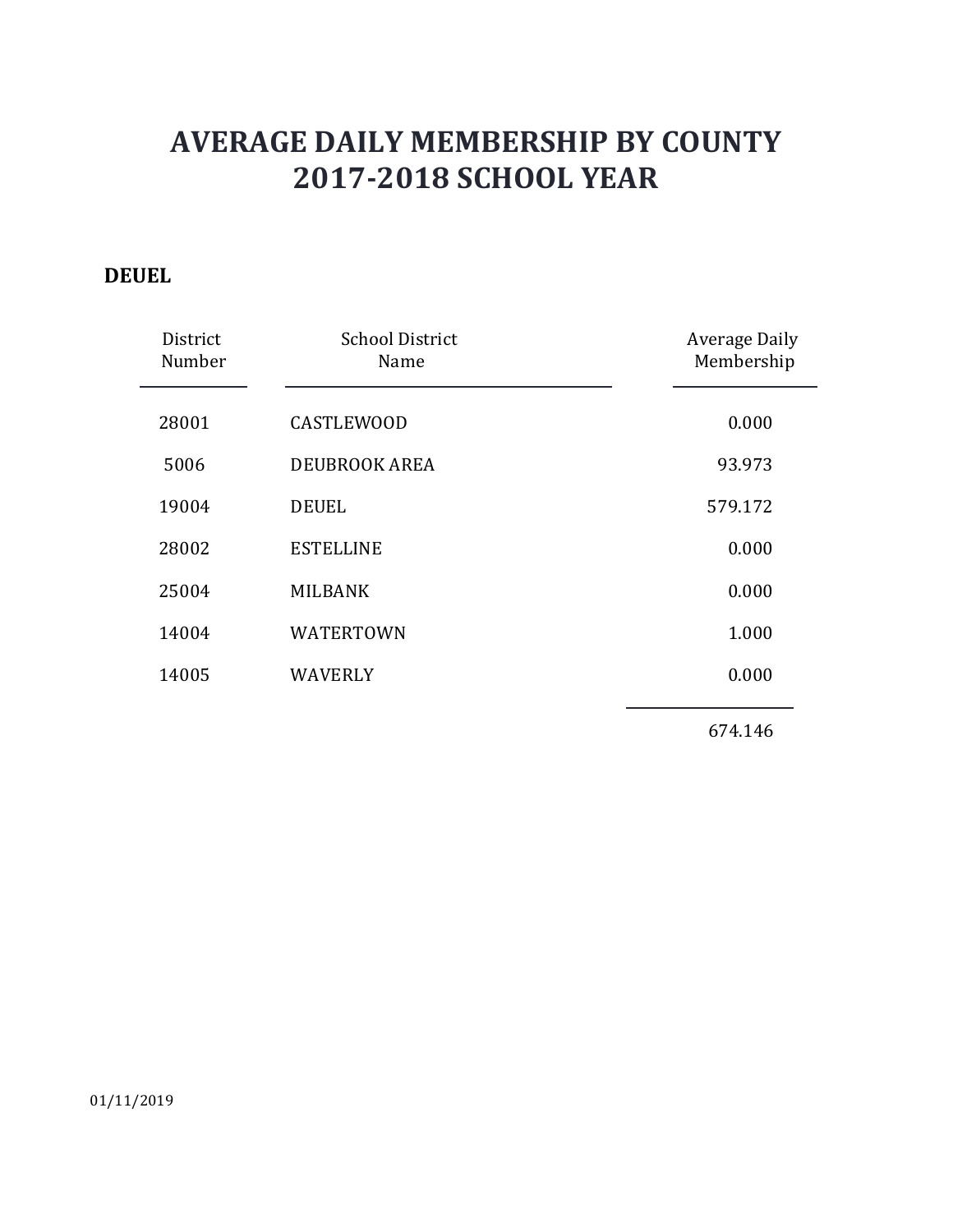#### **DEWEY**

| District<br>Number | <b>School District</b><br>Name | <b>Average Daily</b><br>Membership |
|--------------------|--------------------------------|------------------------------------|
| 64002              | <b>DUPREE</b>                  | 1.000                              |
| 20001              | <b>EAGLE BUTTE</b>             | 1,480.175                          |
| 20003              | <b>TIMBER LAKE</b>             | 265.772                            |
|                    |                                | 1,746.946                          |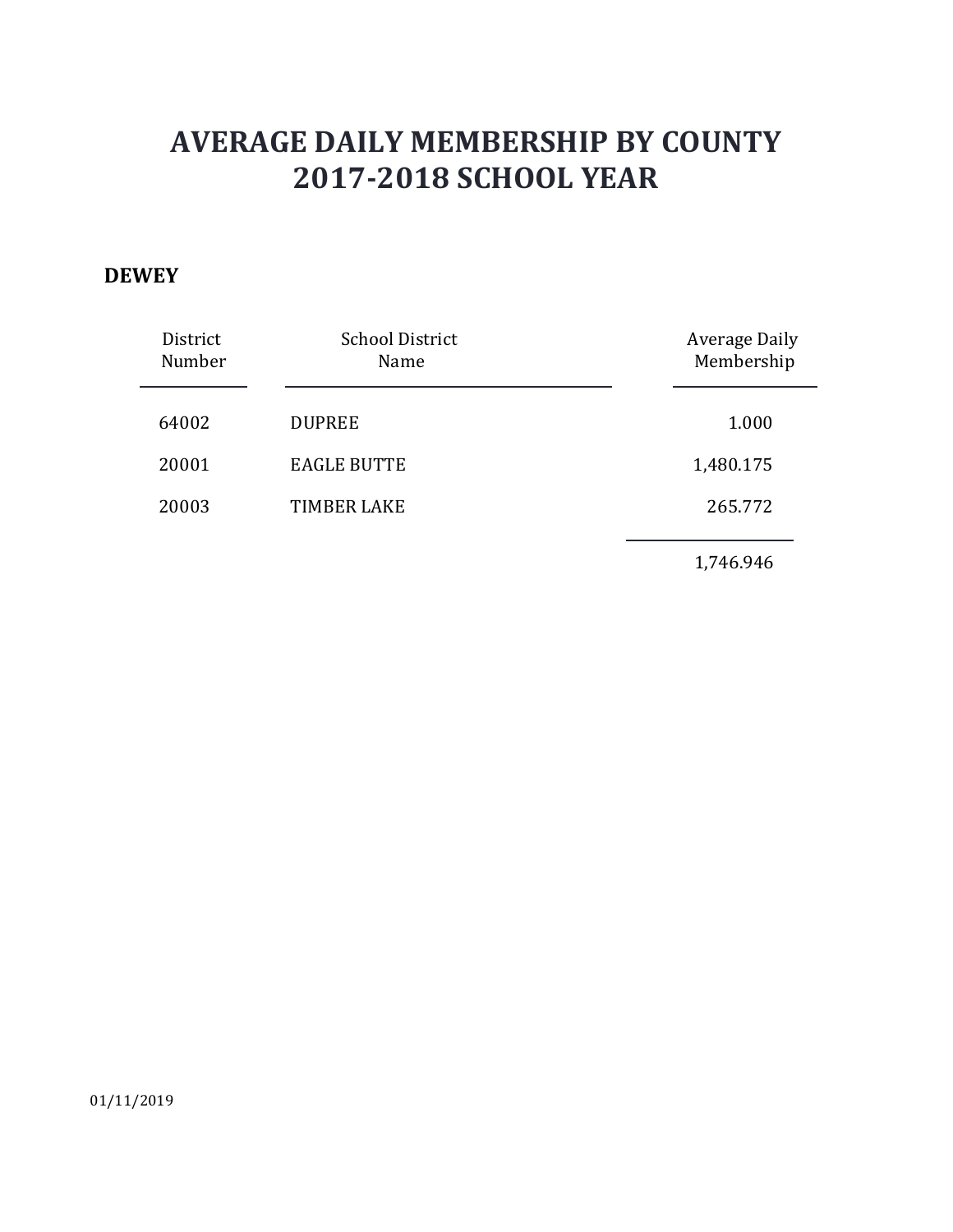### **DOUGLAS**

| District<br>Number | <b>School District</b><br>Name | Average Daily<br>Membership |
|--------------------|--------------------------------|-----------------------------|
| 21001              | <b>ARMOUR</b>                  | 169.197                     |
| 21003              | <b>CORSICA - STICKNEY</b>      | 225.130                     |
| 33003              | <b>PARKSTON</b>                | 12.000                      |
| 11005              | <b>PLATTE - GEDDES</b>         | 25.640                      |
| 33005              | TRIPP - DELMONT                | 17.005                      |
|                    |                                |                             |

448.972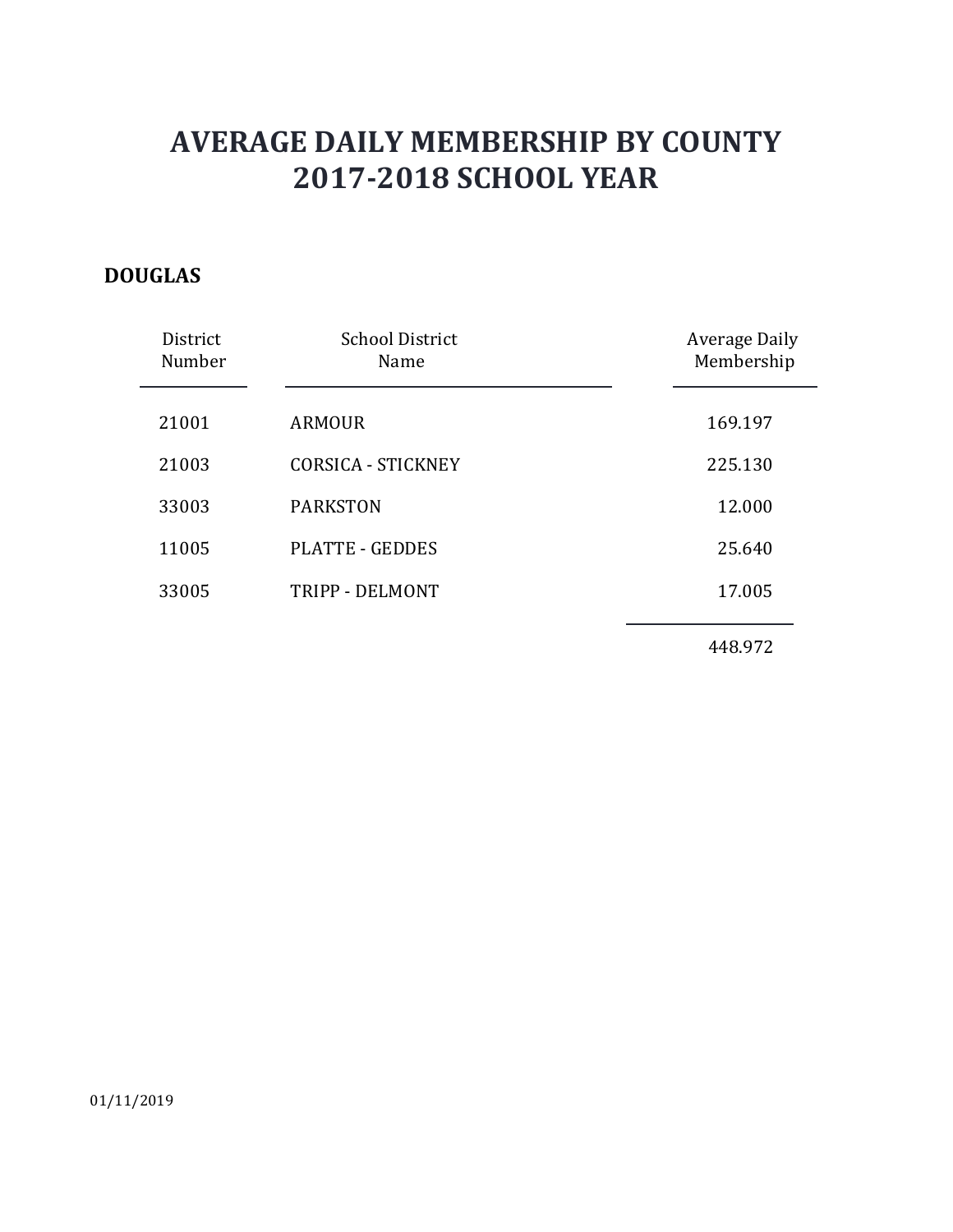#### **EDMUNDS**

| District<br>Number | <b>School District</b><br>Name | <b>Average Daily</b><br>Membership |
|--------------------|--------------------------------|------------------------------------|
| 22001              | <b>BOWDLE</b>                  | 101.984                            |
| 22005              | <b>EDMUNDS CENTRAL</b>         | 176.233                            |
| 53002              | <b>HOVEN</b>                   | 0.800                              |
| 22006              | <b>IPSWICH PUBLIC</b>          | 408.738                            |
| 56007              | NORTHWESTERN AREA              | 0.000                              |
| 6005               | <b>WARNER</b>                  | 0.000                              |
|                    |                                |                                    |

687.755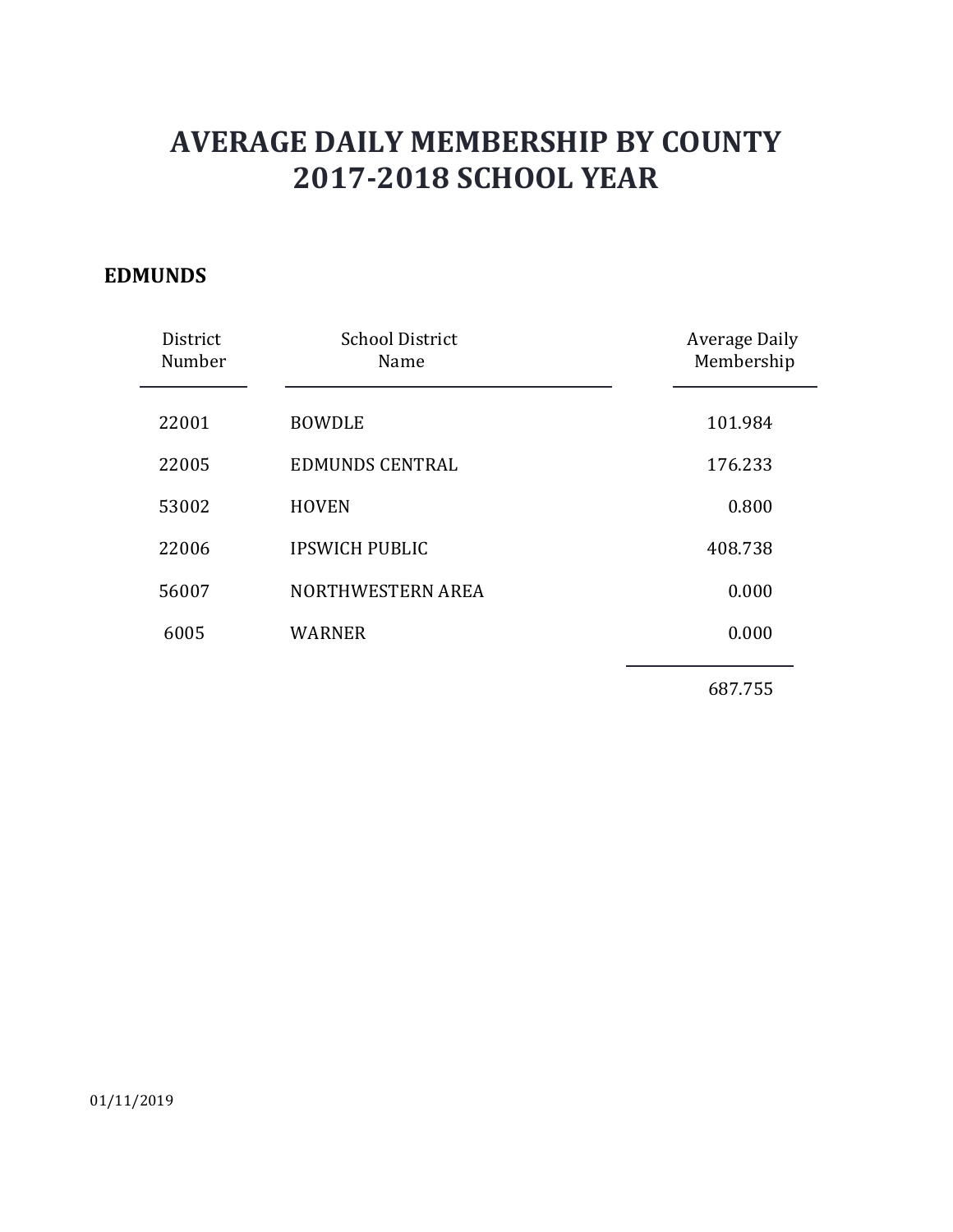#### **FALL RIVER**

| District<br>Number | <b>School District</b><br>Name | <b>Average Daily</b><br>Membership |
|--------------------|--------------------------------|------------------------------------|
| 23001              | <b>EDGEMONT</b>                | 157.402                            |
| 23002              | <b>HOT SPRINGS</b>             | 759.656                            |
| 23003              | <b>OELRICHS</b>                | 38.285                             |
|                    |                                | 955.343                            |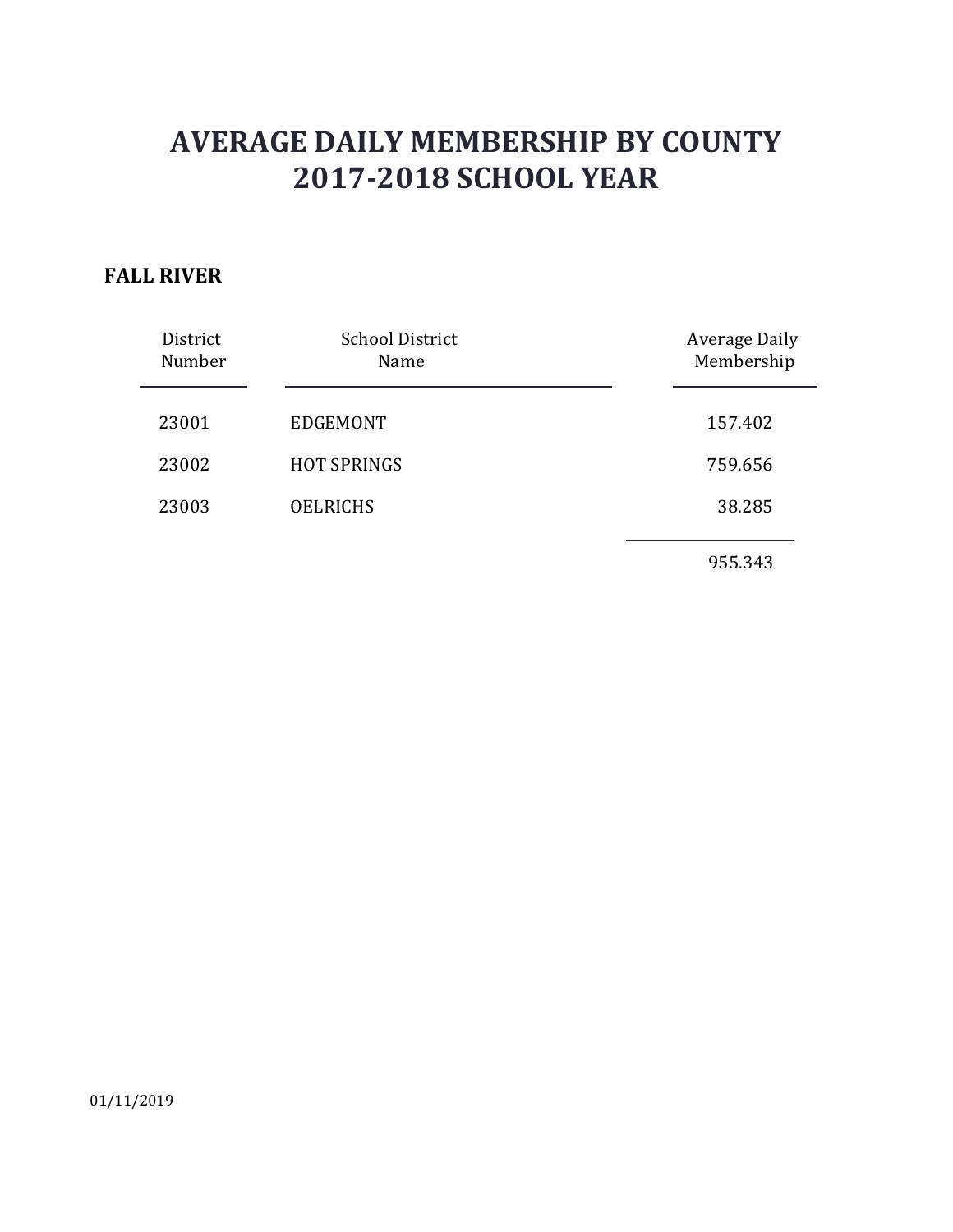#### **FAULK**

| District<br>Number | <b>School District</b><br>Name | Average Daily<br>Membership |
|--------------------|--------------------------------|-----------------------------|
| 22005              | EDMUNDS CENTRAL                | 0.000                       |
| 24004              | <b>FAULKTON AREA</b>           | 322.707                     |
| 53002              | <b>HOVEN</b>                   | 4.988                       |
| 22006              | <b>IPSWICH PUBLIC</b>          | 0.000                       |
| 56007              | NORTHWESTERN AREA              | 1.000                       |
| 56004              | <b>REDFIELD</b>                | 1.000                       |
|                    |                                |                             |

329.695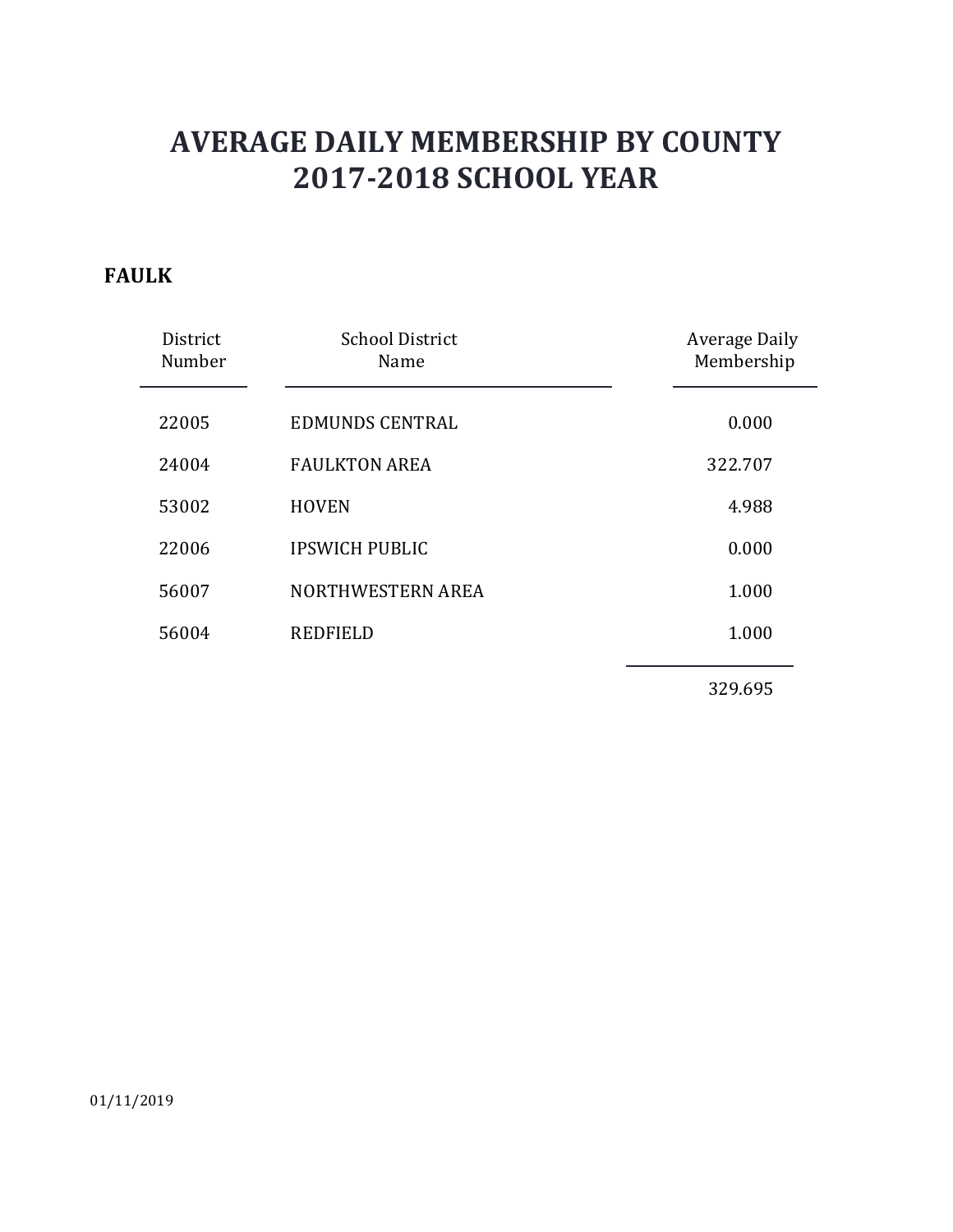#### **GRANT**

| District<br>Number | <b>School District</b><br>Name | <b>Average Daily</b><br>Membership |
|--------------------|--------------------------------|------------------------------------|
| 25001              | <b>BIG STONE CITY</b>          | 89.833                             |
| 19004              | <b>DEUEL</b>                   | 0.000                              |
| 14001              | <b>FLORENCE</b>                | 0.000                              |
| 25004              | <b>MILBANK</b>                 | 1,051.040                          |
| 54006              | <b>SUMMIT</b>                  | 48.882                             |
| 14004              | <b>WATERTOWN</b>               | 0.000                              |
| 18003              | <b>WAUBAY</b>                  | 6.000                              |
| 14005              | <b>WAVERLY</b>                 | 0.000                              |
| 54007              | <b>WILMOT</b>                  | 2.000                              |
|                    |                                | 1,197.755                          |

01/11/2019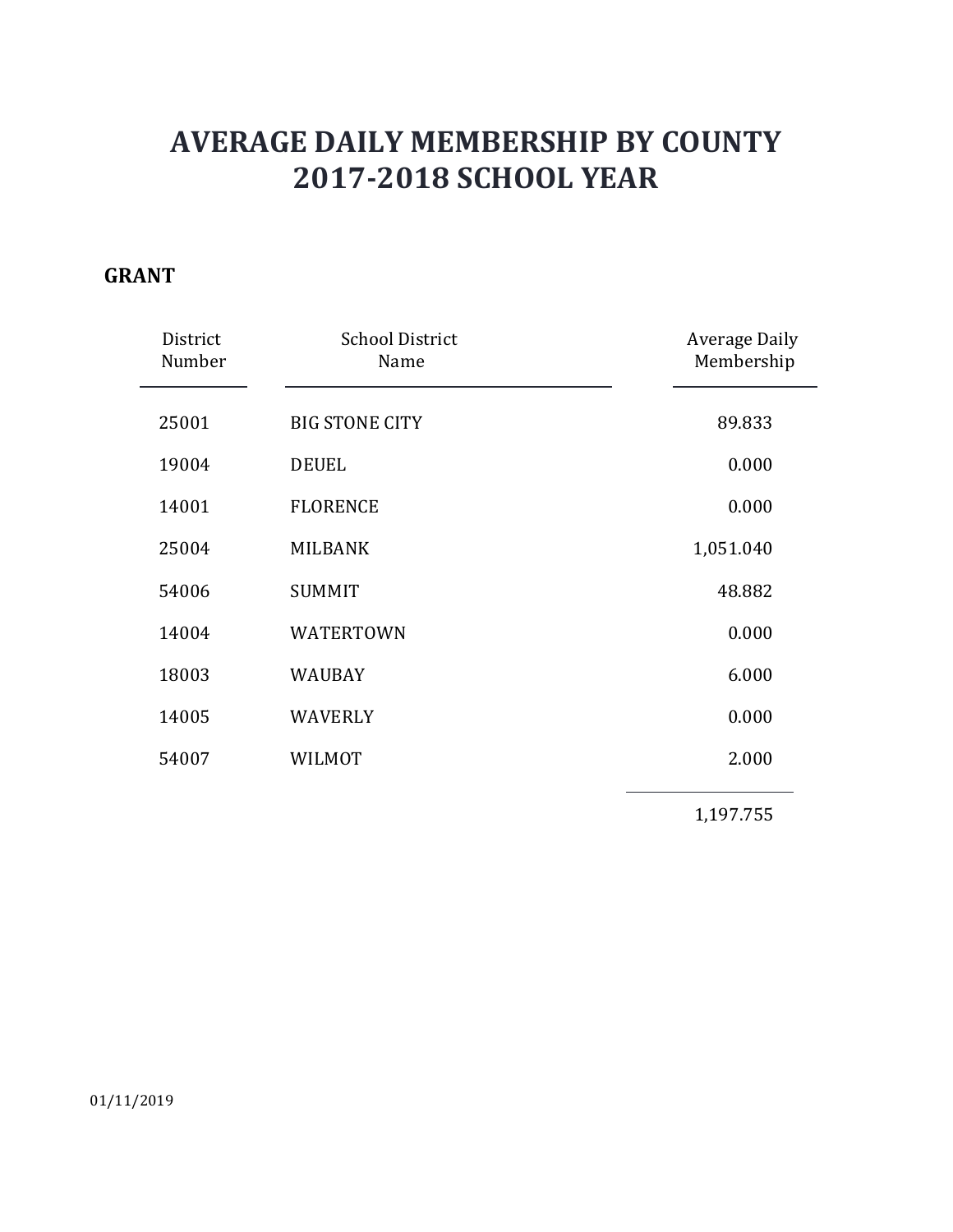### **GREGORY**

| District<br>Number | <b>School District</b><br>Name | <b>Average Daily</b><br>Membership |
|--------------------|--------------------------------|------------------------------------|
| 11001              | <b>ANDES CENTRAL</b>           | 0.000                              |
| 26002              | <b>BURKE</b>                   | 247.676                            |
| 26004              | <b>GREGORY</b>                 | 368.001                            |
| 26005              | <b>SOUTH CENTRAL</b>           | 120.858                            |
|                    |                                | 736.536                            |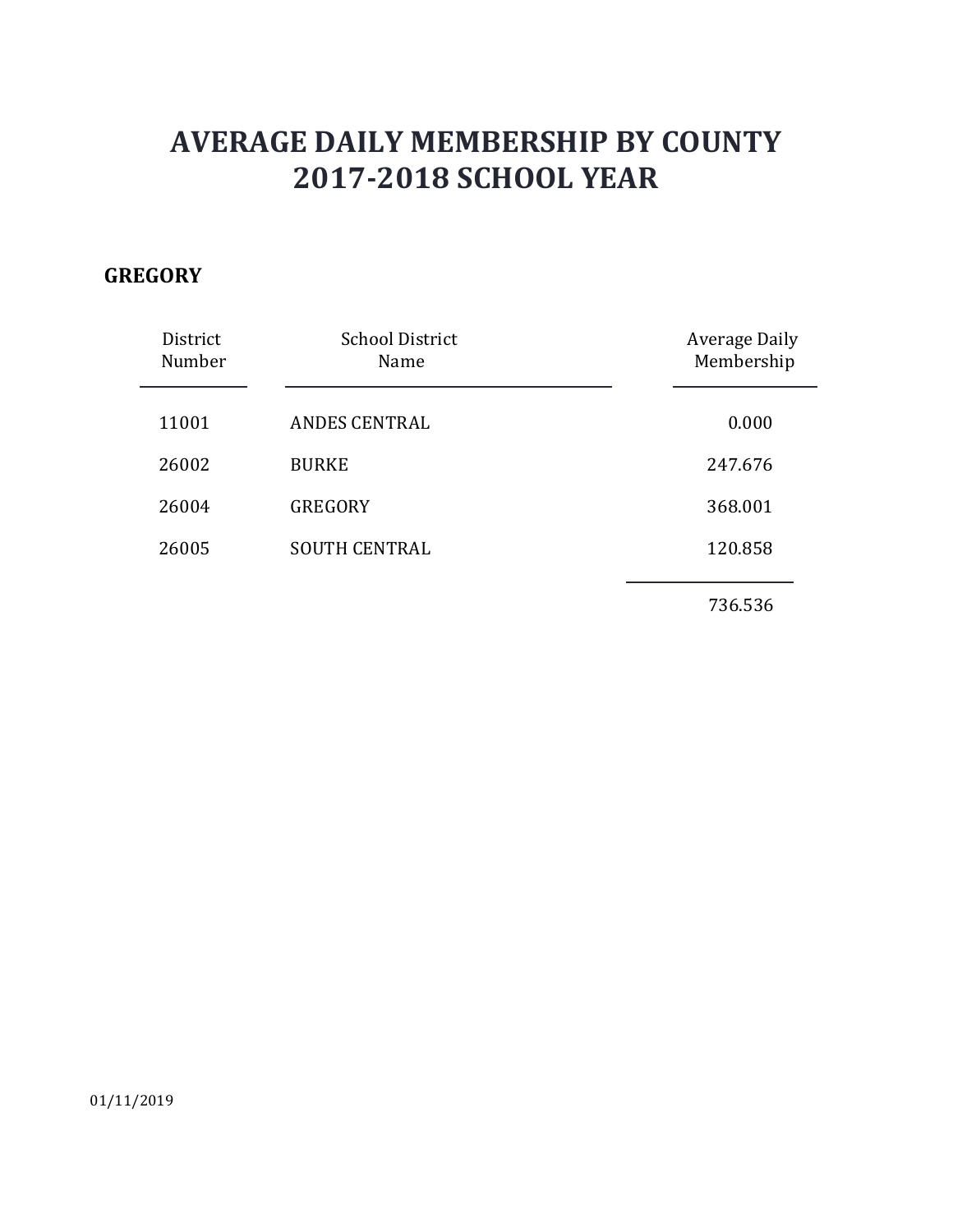#### **HAAKON**

| District<br>Number | <b>School District</b><br>Name | <b>Average Daily</b><br>Membership |
|--------------------|--------------------------------|------------------------------------|
| 27001              | <b>HAAKON</b>                  | 267.823                            |
| 35002              | KADOKA AREA                    | 15.000                             |
|                    |                                | 282.823                            |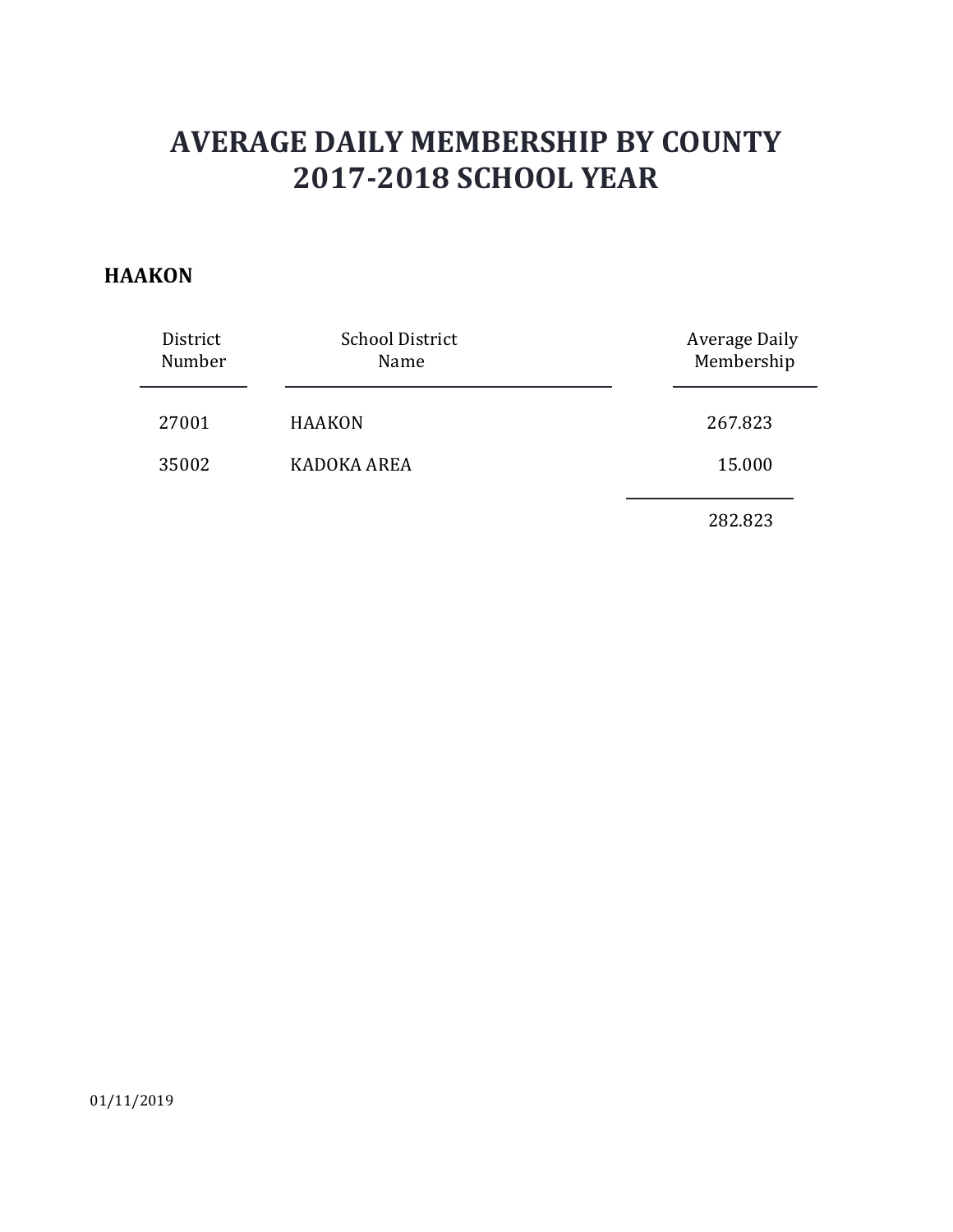#### **HAMLIN**

| District<br>Number | <b>School District</b><br>Name | <b>Average Daily</b><br>Membership |
|--------------------|--------------------------------|------------------------------------|
| 38001              | <b>ARLINGTON</b>               | 1.000                              |
| 28001              | <b>CASTLEWOOD</b>              | 270.175                            |
| 19004              | <b>DEUEL</b>                   | 0.000                              |
| 28002              | <b>ESTELLINE</b>               | 303.439                            |
| 28003              | <b>HAMLIN</b>                  | 842.314                            |
| 14002              | <b>HENRY</b>                   | 0.000                              |
| 14004              | <b>WATERTOWN</b>               | 2.000                              |
| 14005              | <b>WAVERLY</b>                 | 0.000                              |
|                    |                                | 1,418.928                          |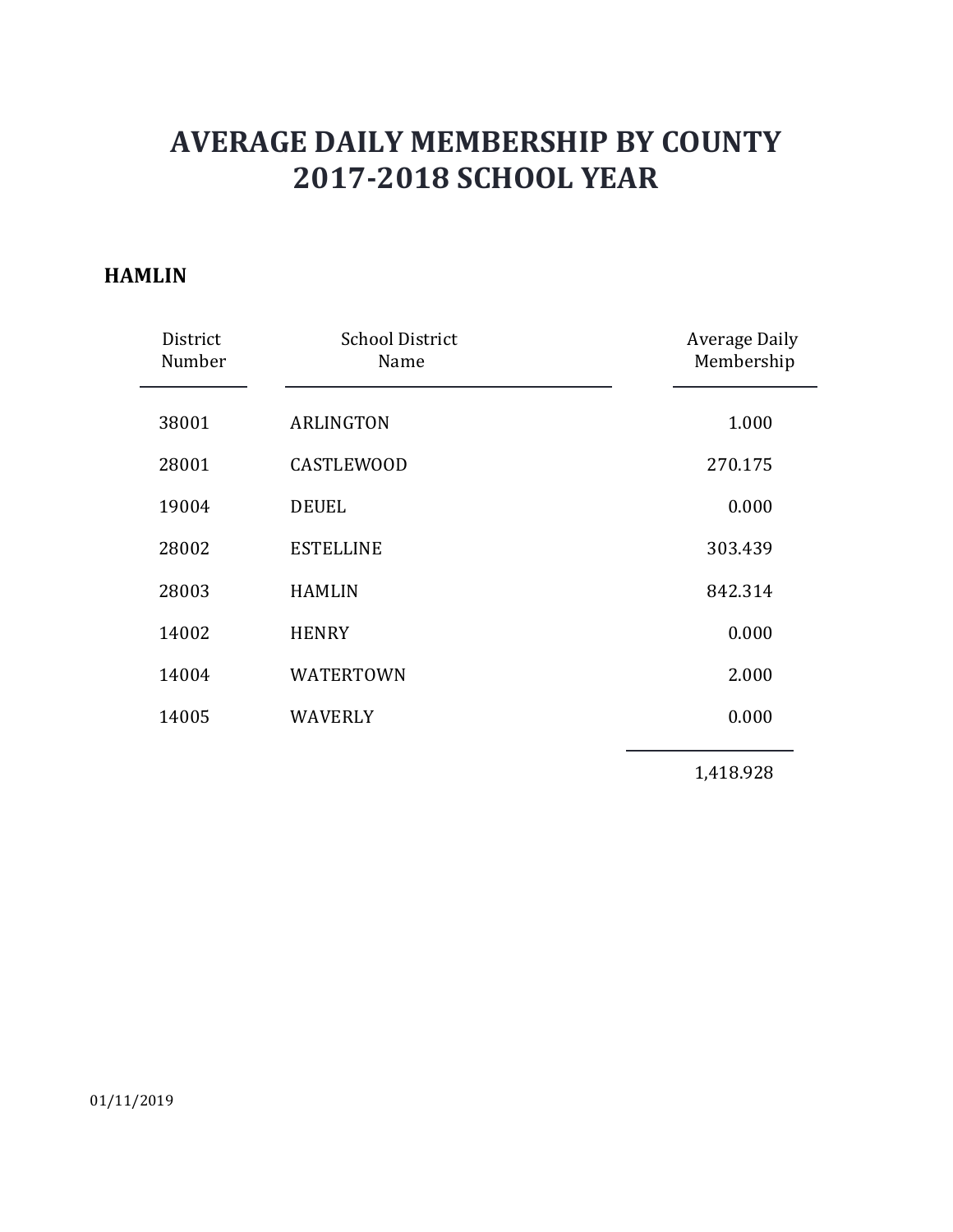#### **HAND**

| District<br>Number | <b>School District</b><br>Name | Average Daily<br>Membership |
|--------------------|--------------------------------|-----------------------------|
| 24004              | <b>FAULKTON AREA</b>           | 7.000                       |
| 56006              | <b>HITCHCOCK - TULARE</b>      | 0.000                       |
| 29004              | <b>MILLER AREA</b>             | 520.636                     |
| 56004              | <b>REDFIELD</b>                | 1.000                       |
| 2006               | <b>WOLSEY - WESSINGTON</b>     | 1.000                       |
|                    |                                |                             |

529.636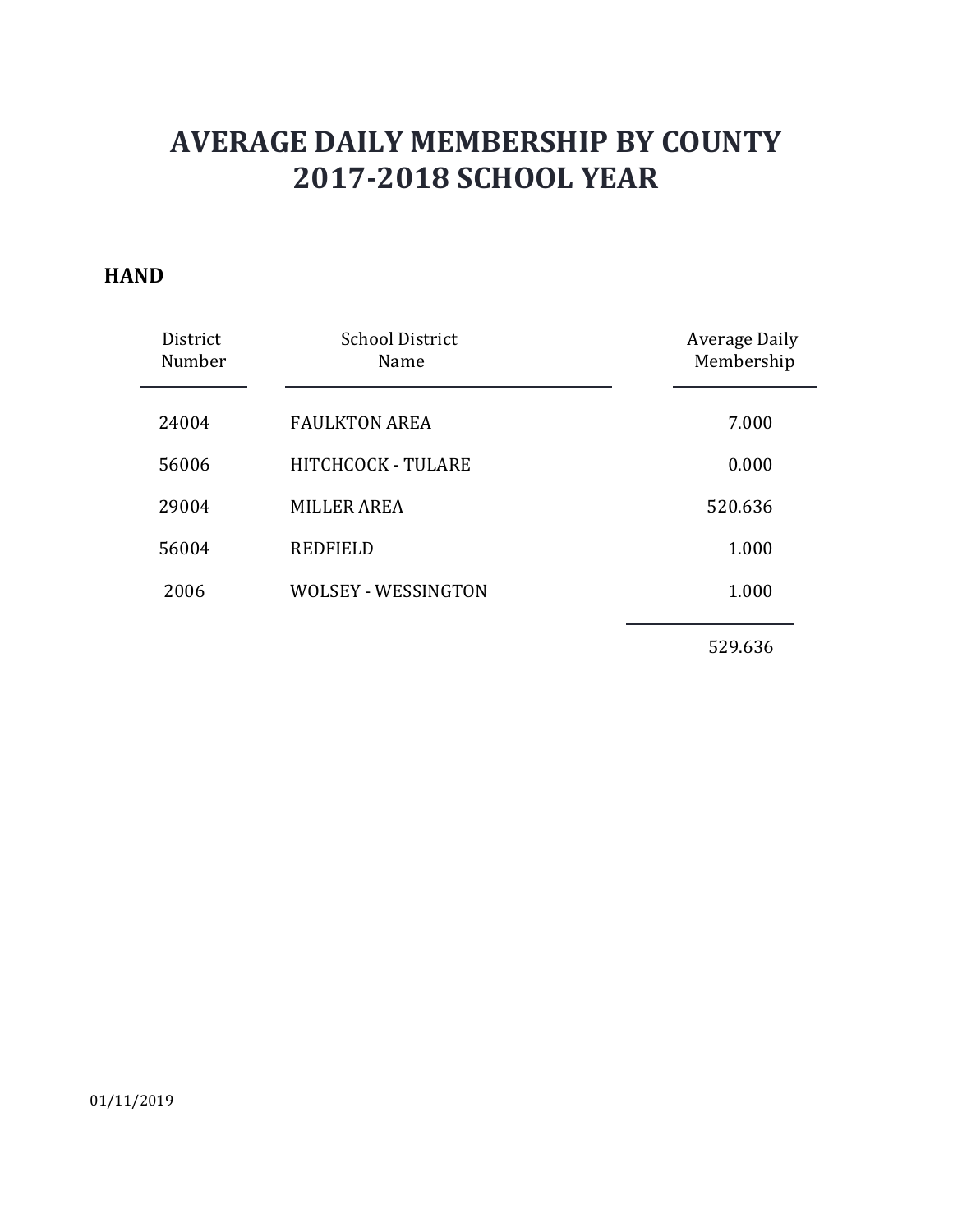#### **HANSON**

| District<br>Number | <b>School District</b><br>Name | <b>Average Daily</b><br>Membership |
|--------------------|--------------------------------|------------------------------------|
| 30003              | <b>BRIDGEWATER - EMERY</b>     | 193.258                            |
| 17001              | <b>ETHAN</b>                   | 29.000                             |
| 30001              | <b>HANSON</b>                  | 471.658                            |
| 48003              | <b>HOWARD</b>                  | 1.000                              |
| 17002              | <b>MITCHELL</b>                | 0.000                              |
| 33003              | <b>PARKSTON</b>                | 0.000                              |
|                    |                                |                                    |

694.917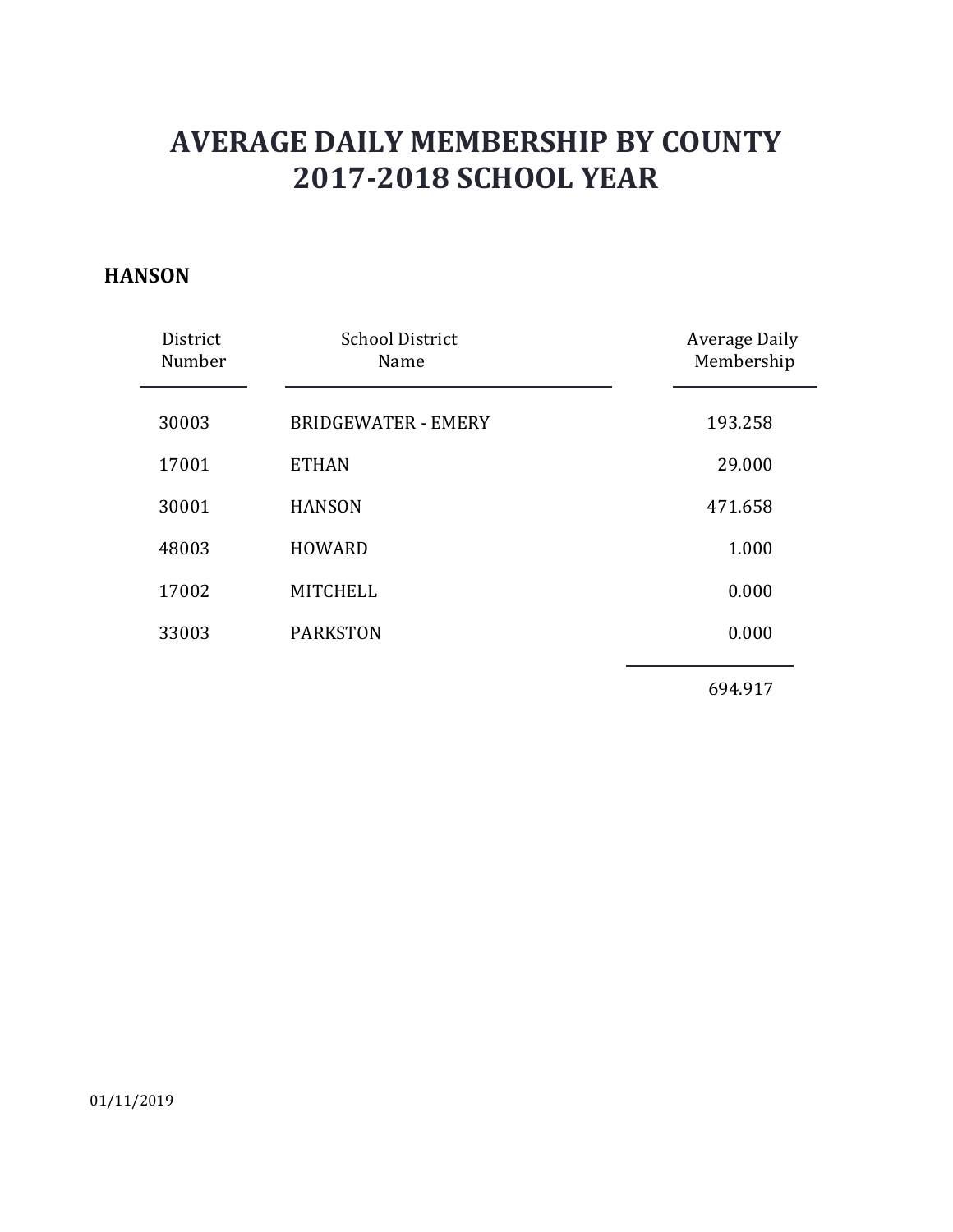#### **HARDING**

| District<br>Number | <b>School District</b><br>Name | Average Daily<br>Membership |
|--------------------|--------------------------------|-----------------------------|
| 31001              | <b>HARDING COUNTY</b>          | 212.454                     |
|                    |                                | 212.454                     |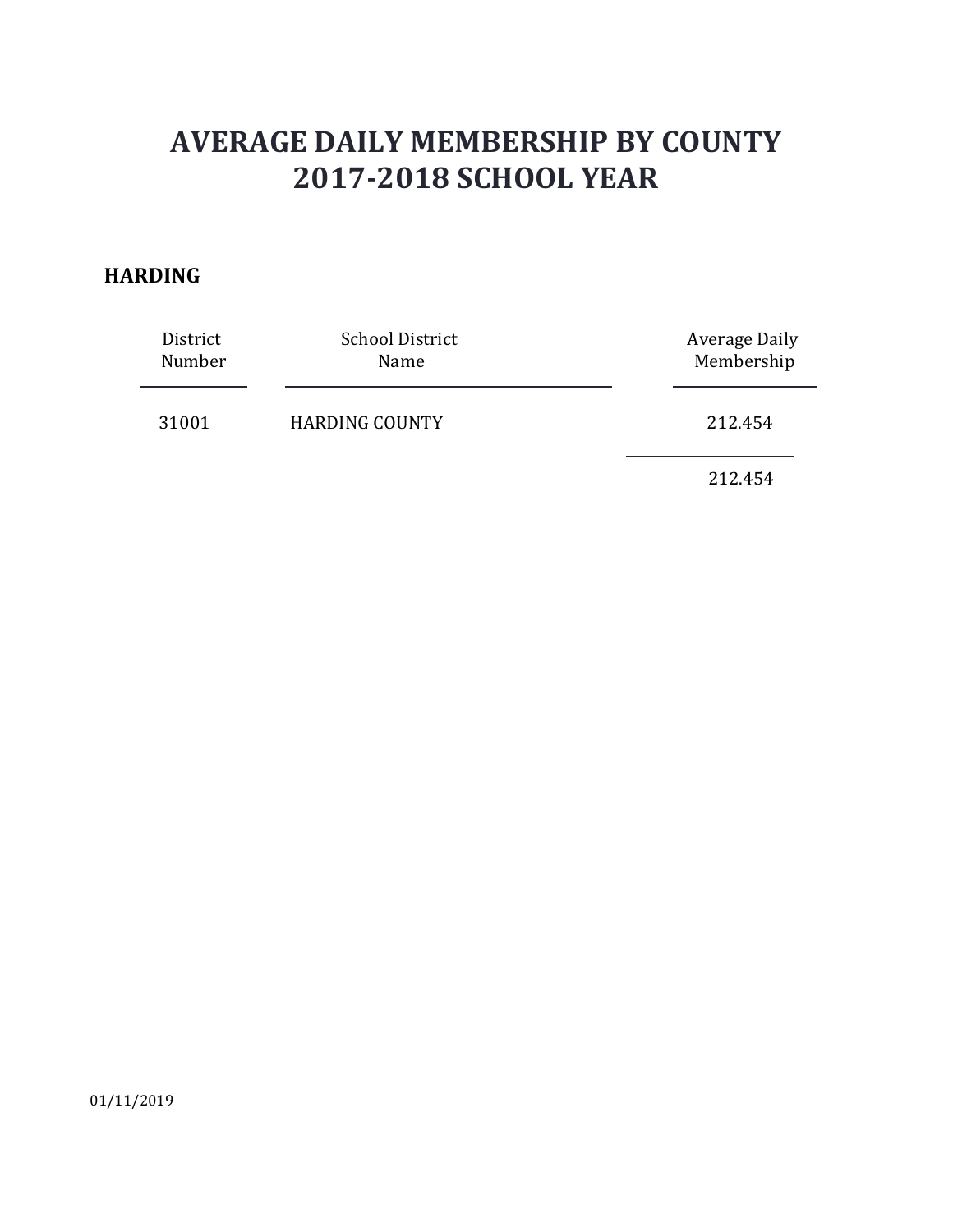### **HUGHES**

| District<br>Number | <b>School District</b><br>Name | Average Daily<br>Membership |
|--------------------|--------------------------------|-----------------------------|
| 58003              | <b>AGAR - BLUNT - ONIDA</b>    | 78.460                      |
| 34002              | <b>HIGHMORE - HARROLD</b>      | 21.856                      |
| 32002              | <b>PIERRE</b>                  | 2,844.063                   |
|                    |                                | 2,944.378                   |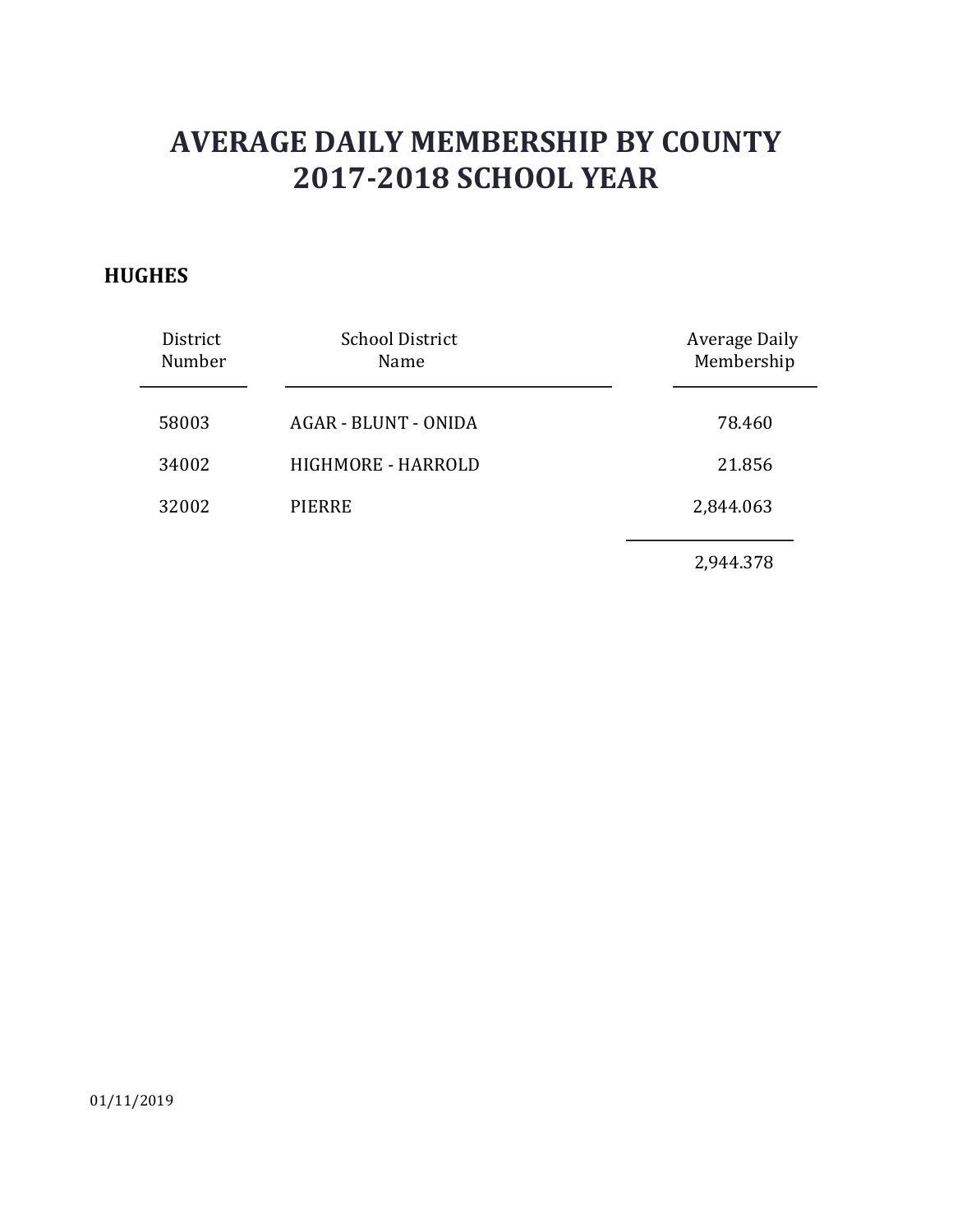### **HUTCHINSON**

| District<br>Number | <b>School District</b><br>Name | <b>Average Daily</b><br>Membership |
|--------------------|--------------------------------|------------------------------------|
| 30003              | <b>BRIDGEWATER - EMERY</b>     | 11.939                             |
| 17001              | <b>ETHAN</b>                   | 0.000                              |
| 33001              | <b>FREEMAN</b>                 | 382.772                            |
| 33002              | <b>MENNO</b>                   | 264.446                            |
| 33003              | <b>PARKSTON</b>                | 520.855                            |
| 4003               | <b>SCOTLAND</b>                | 5.000                              |
| 33005              | TRIPP - DELMONT                | 211.599                            |
|                    |                                | 1,396.612                          |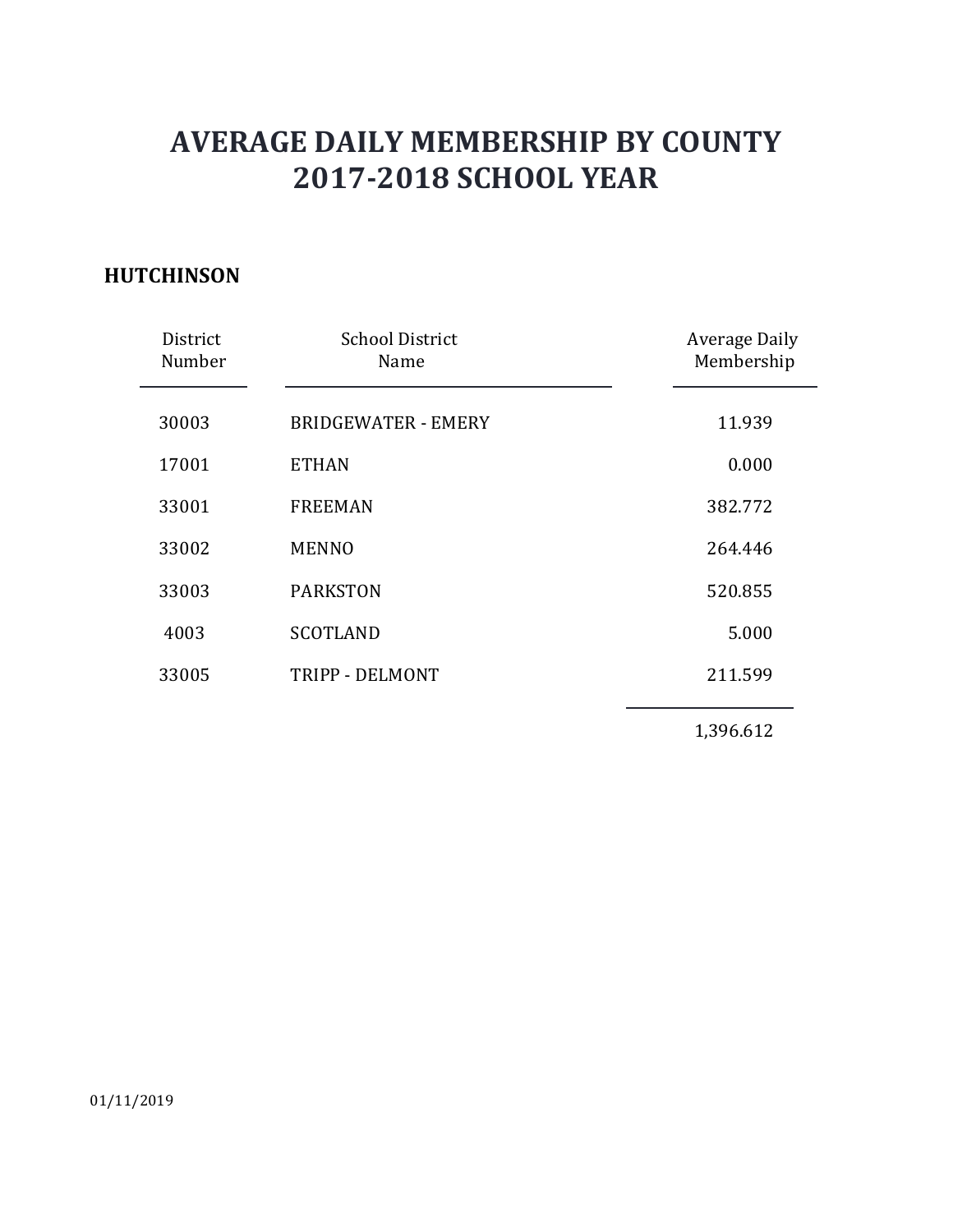#### **HYDE**

| District<br>Number | <b>School District</b><br>Name | <b>Average Daily</b><br>Membership |
|--------------------|--------------------------------|------------------------------------|
| 24004              | <b>FAULKTON AREA</b>           | 0.000                              |
| 34002              | HIGHMORE - HARROLD             | 248.949                            |
| 29004              | MILLER AREA                    | 0.000                              |
|                    |                                | 248.949                            |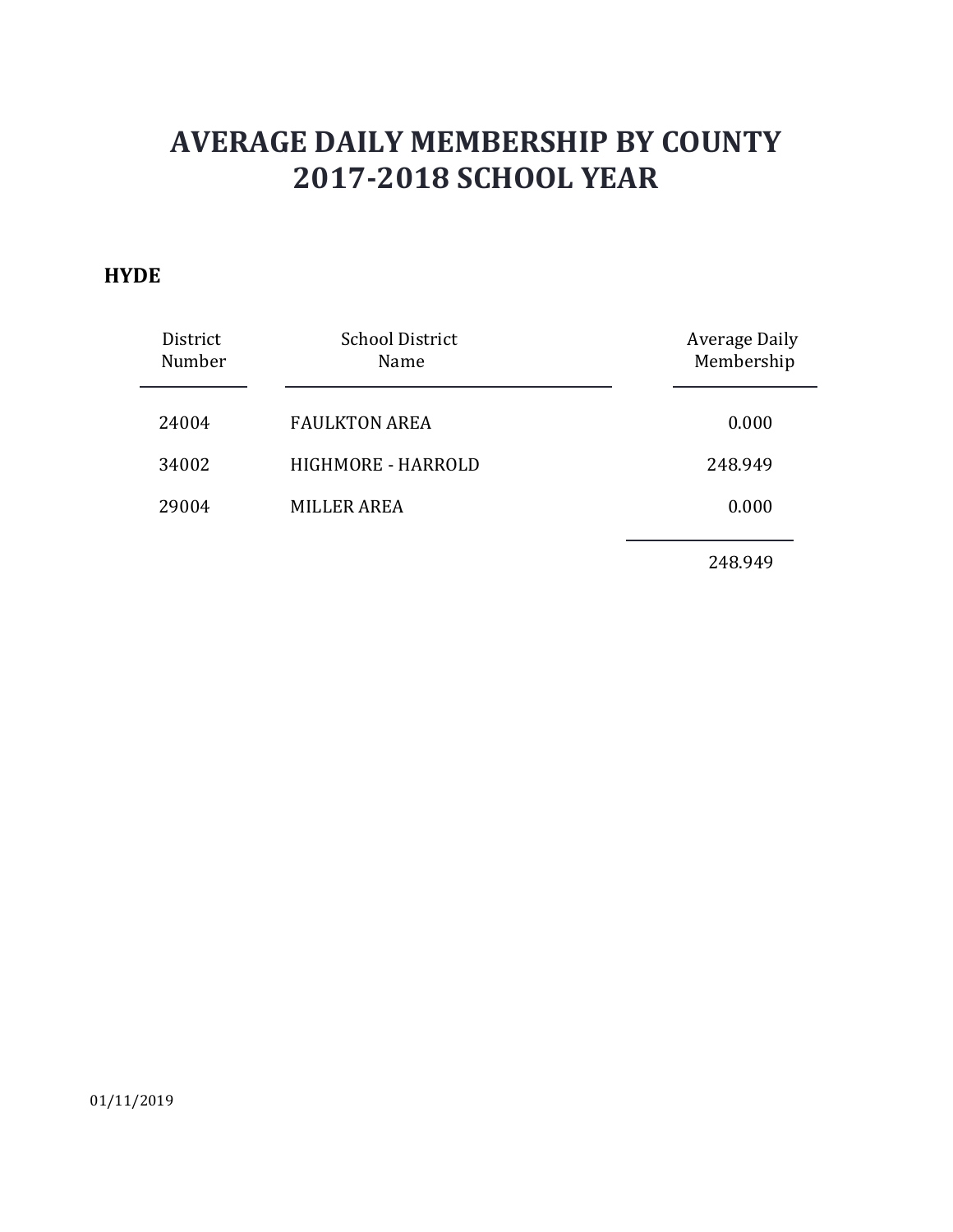### **JACKSON**

| District<br>Number | <b>School District</b><br>Name | <b>Average Daily</b><br>Membership |
|--------------------|--------------------------------|------------------------------------|
| 27001              | <b>HAAKON</b>                  | 0.000                              |
| 35002              | KADOKA AREA                    | 675.211                            |
|                    |                                | 675.211                            |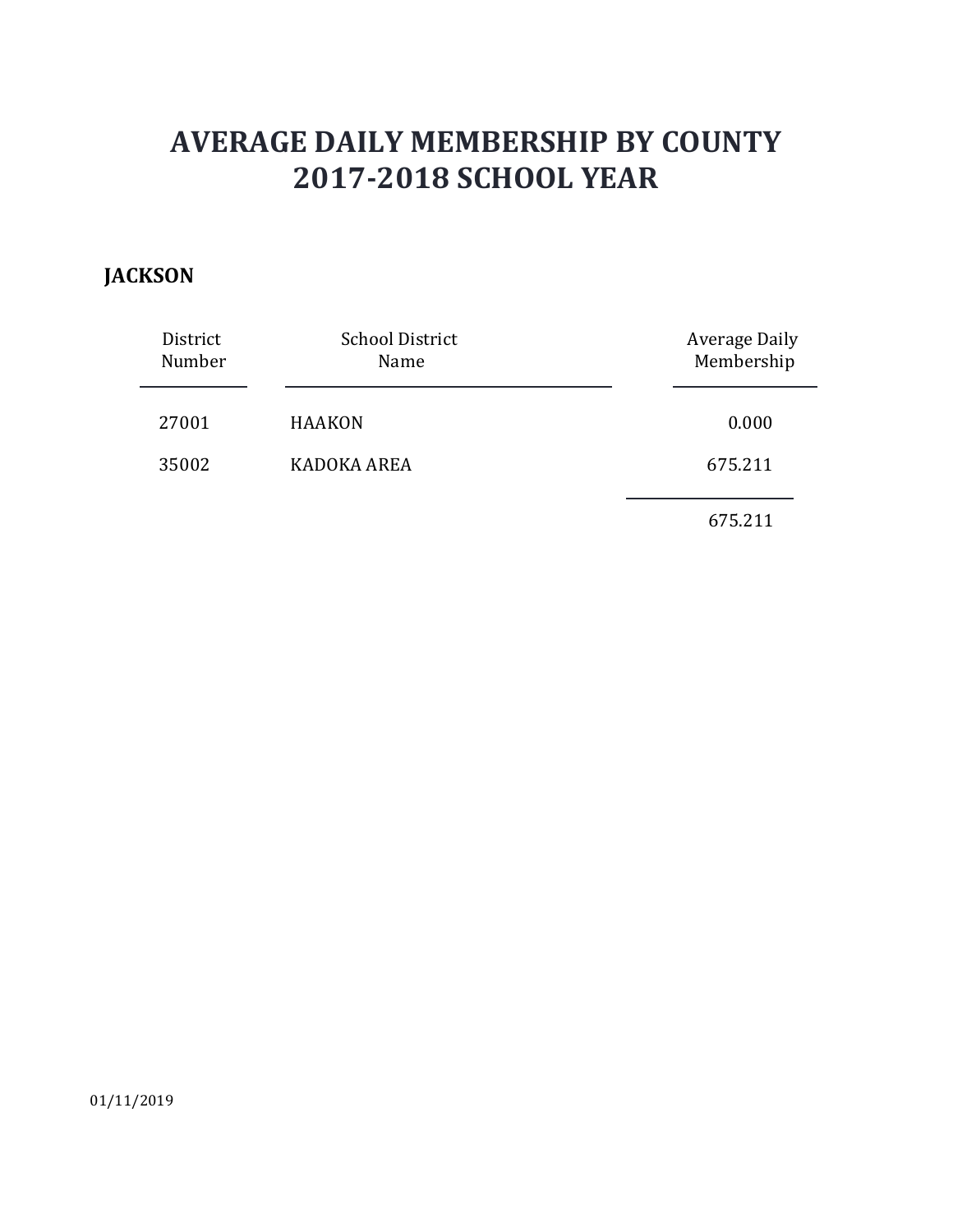### **JERAULD**

| District<br>Number | <b>School District</b><br>Name | Average Daily<br>Membership |
|--------------------|--------------------------------|-----------------------------|
| 2002               | <b>HURON</b>                   | 3.000                       |
| 7002               | <b>KIMBALL</b>                 | 0.000                       |
| 36002              | <b>WESSINGTON SPRINGS</b>      | 310.907                     |
| 55004              | <b>WOONSOCKET</b>              | 11.000                      |
|                    |                                | 324.907                     |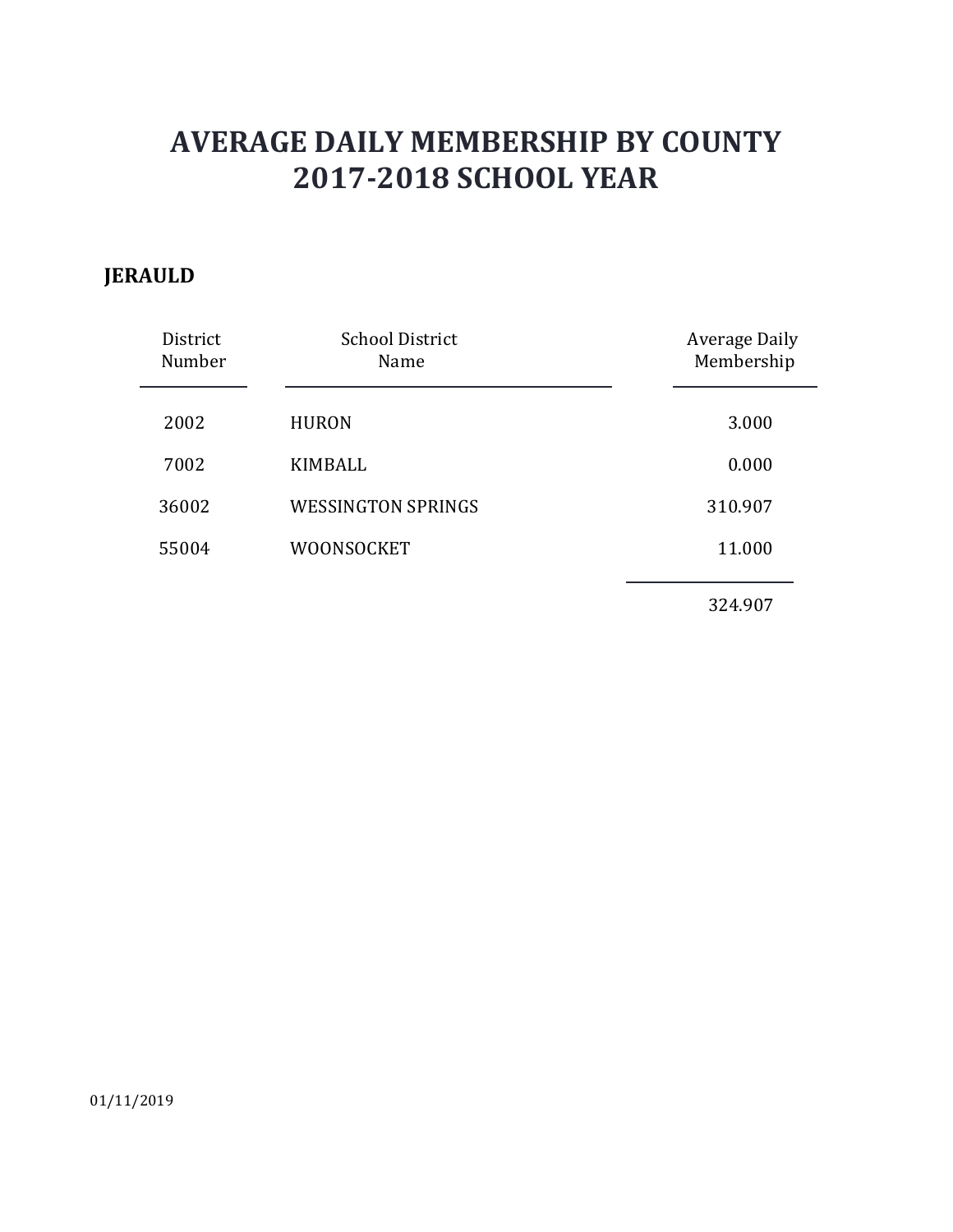### **JONES**

| District<br>Number | <b>School District</b><br>Name | Average Daily<br>Membership |
|--------------------|--------------------------------|-----------------------------|
| 37003              | <b>JONES COUNTY</b>            | 185.710                     |
| 35002              | KADOKA AREA                    | 0.000                       |
|                    |                                | 185.710                     |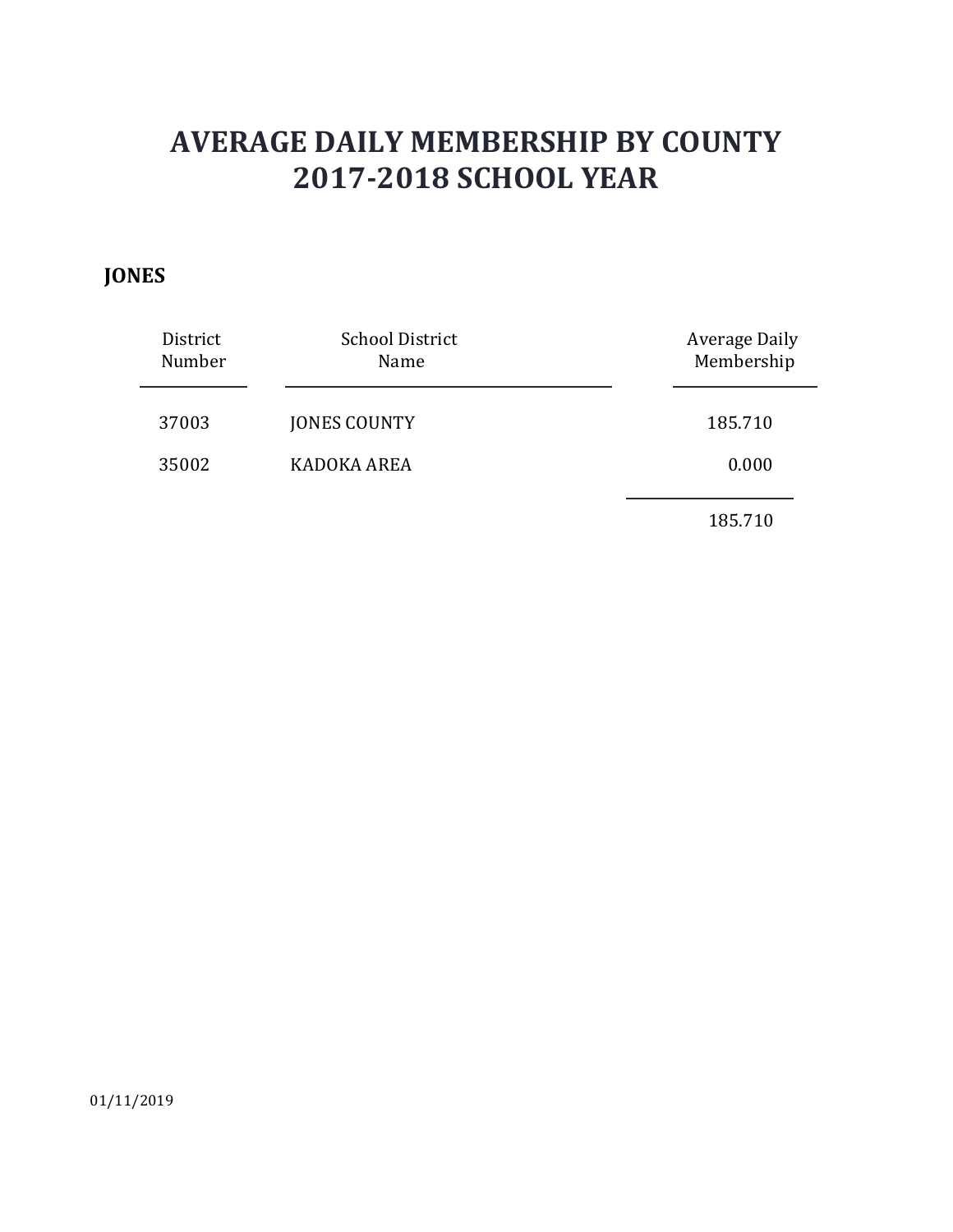### **KINGSBURY**

| District<br>Number | <b>School District</b><br>Name | <b>Average Daily</b><br>Membership |
|--------------------|--------------------------------|------------------------------------|
| 38001              | <b>ARLINGTON</b>               | 279.877                            |
| 38002              | DE SMET                        | 282.669                            |
| 28003              | <b>HAMLIN</b>                  | 1.000                              |
| 48003              | <b>HOWARD</b>                  | 0.000                              |
| 2003               | <b>IROQUOIS</b>                | 9.000                              |
| 38003              | <b>LAKE PRESTON</b>            | 164.636                            |
| 39005              | <b>OLDHAM - RAMONA</b>         | 47.172                             |
| 12003              | <b>WILLOW LAKE</b>             | 3.000                              |
|                    |                                | 787.354                            |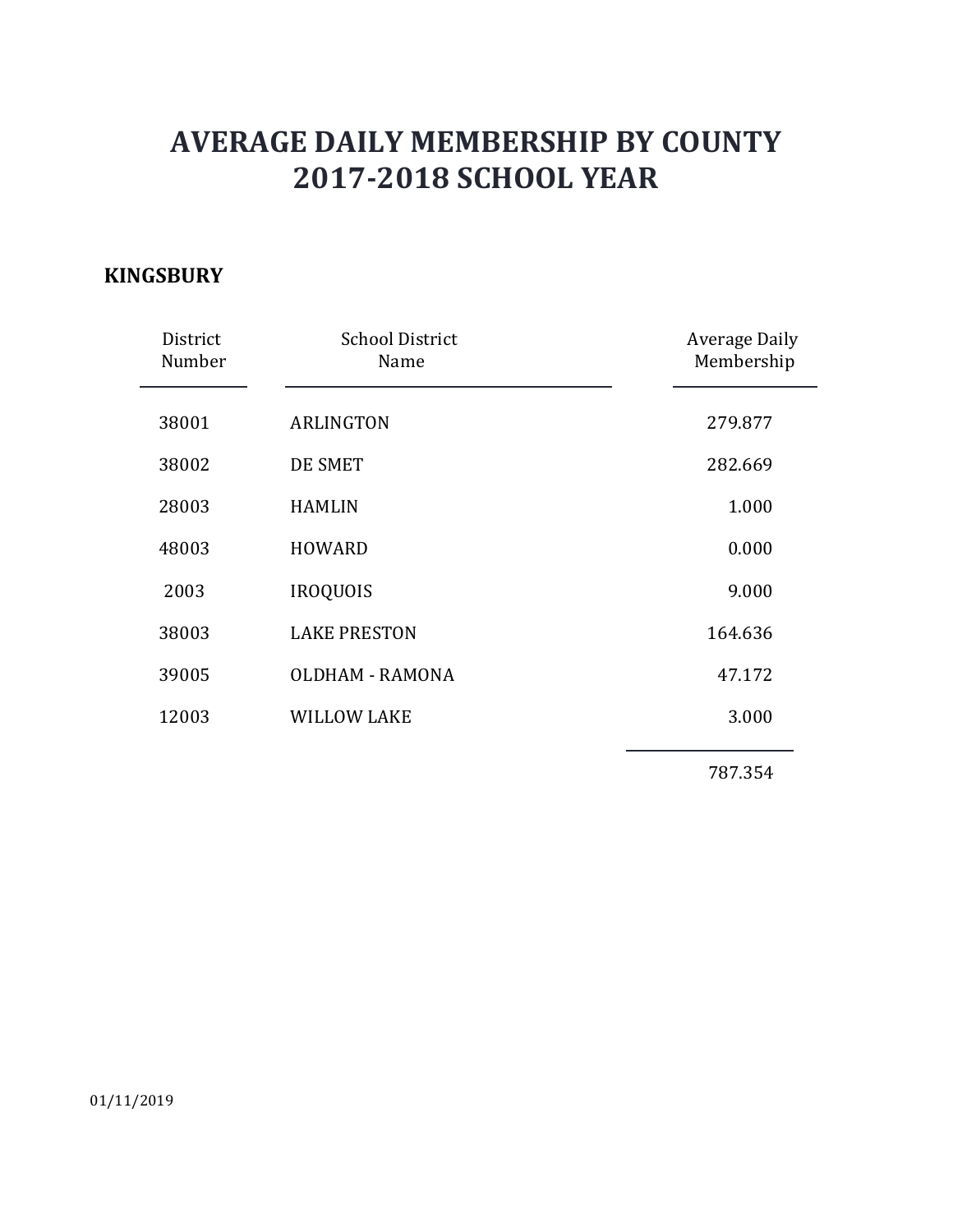#### **LAKE**

| District<br>Number | <b>School District</b><br>Name | <b>Average Daily</b><br>Membership |
|--------------------|--------------------------------|------------------------------------|
| 39001              | <b>CHESTER AREA</b>            | 323.414                            |
| 50005              | <b>COLMAN - EGAN</b>           | 1.000                              |
| 39002              | <b>MADISON CENTRAL</b>         | 1,378.135                          |
| 43007              | MC COOK CENTRAL                | 0.000                              |
| 39005              | <b>OLDHAM - RAMONA</b>         | 82.953                             |
| 39004              | <b>RUTLAND</b>                 | 132.191                            |
| 5005               | <b>SIOUX VALLEY</b>            | 0.000                              |
|                    |                                | 1,917.692                          |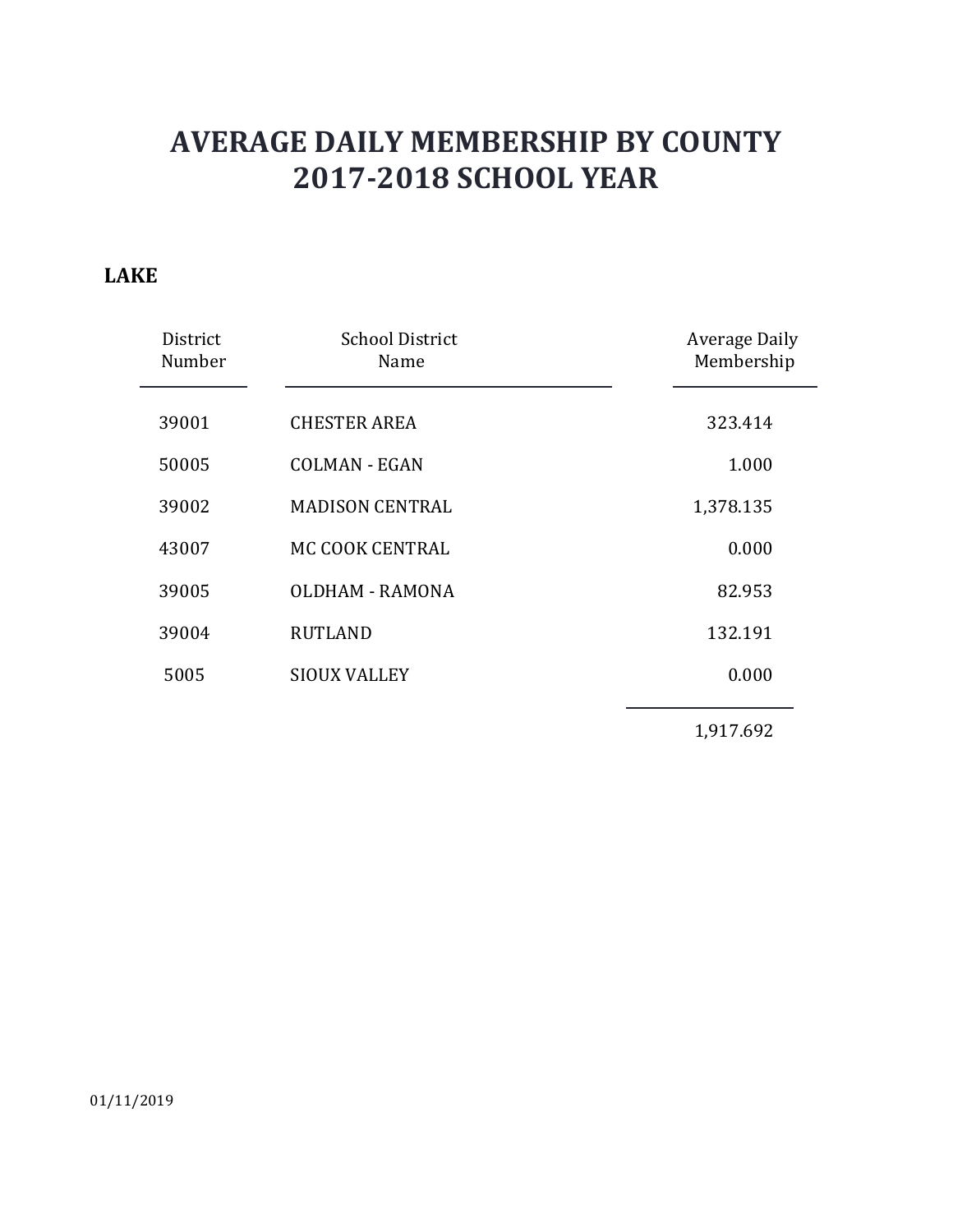#### **LAWRENCE**

| District<br>Number | <b>School District</b><br>Name | <b>Average Daily</b><br>Membership |
|--------------------|--------------------------------|------------------------------------|
| 9001               | <b>BELLE FOURCHE</b>           | 4.000                              |
| 40001              | LEAD-DEADWOOD                  | 838.980                            |
| 46001              | <b>MEADE</b>                   | 154.480                            |
| 40002              | <b>SPEARFISH</b>               | 2,379.247                          |
|                    |                                | 3,376.708                          |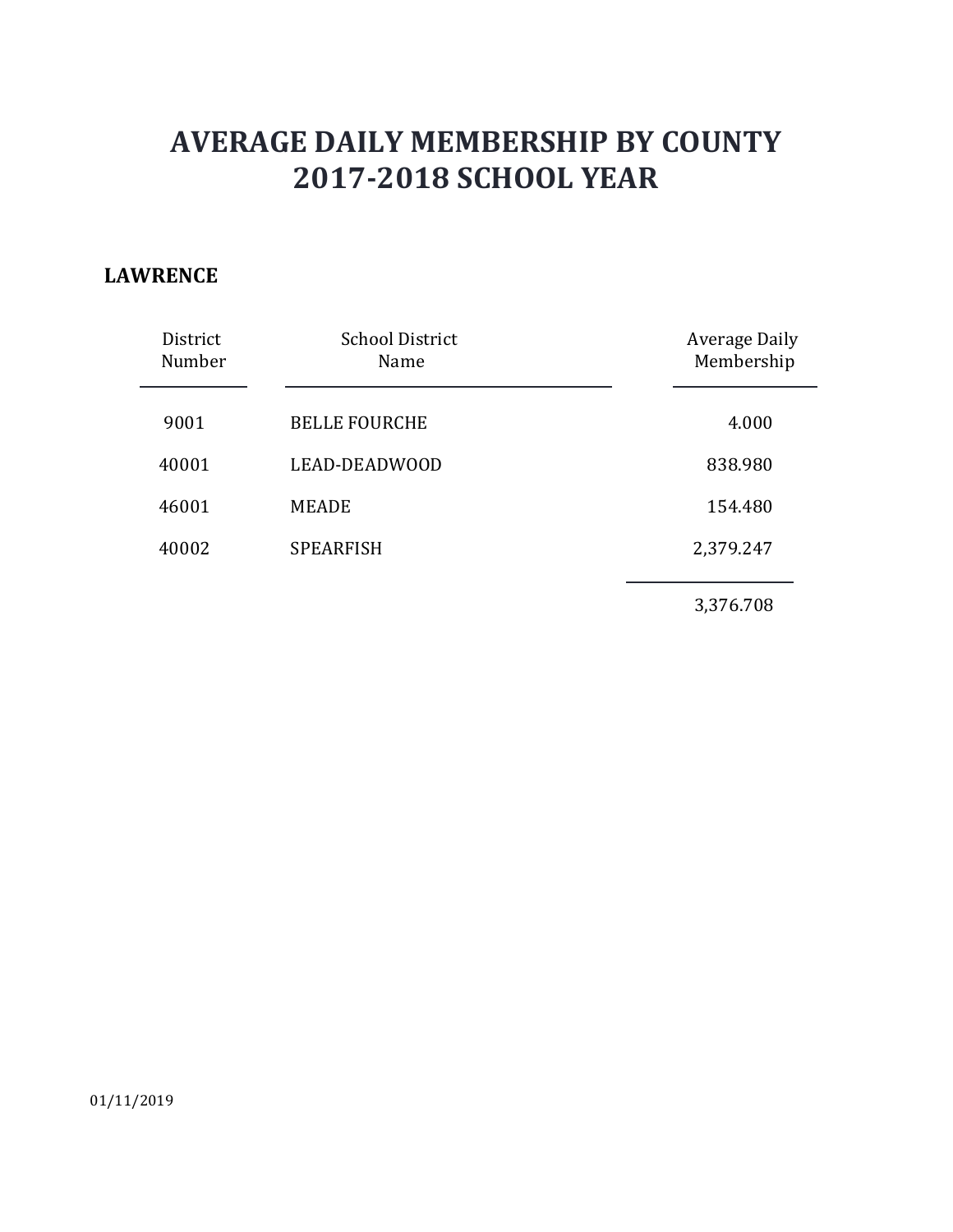### **LINCOLN**

| District<br>Number | <b>School District</b><br>Name | <b>Average Daily</b><br>Membership |
|--------------------|--------------------------------|------------------------------------|
| 61001              | <b>ALCESTER - HUDSON</b>       | 74.547                             |
| 61002              | <b>BERESFORD</b>               | 131.887                            |
| 41001              | <b>CANTON</b>                  | 966.576                            |
| 60001              | <b>CENTERVILLE</b>             | 19.287                             |
| 41002              | <b>HARRISBURG</b>              | 5,364.173                          |
| 41004              | <b>LENNOX</b>                  | 1,003.088                          |
| 49005              | <b>SIOUX FALLS</b>             | 1,912.051                          |
| 41005              | <b>TEA AREA</b>                | 1,703.319                          |
|                    |                                | 11,174.928                         |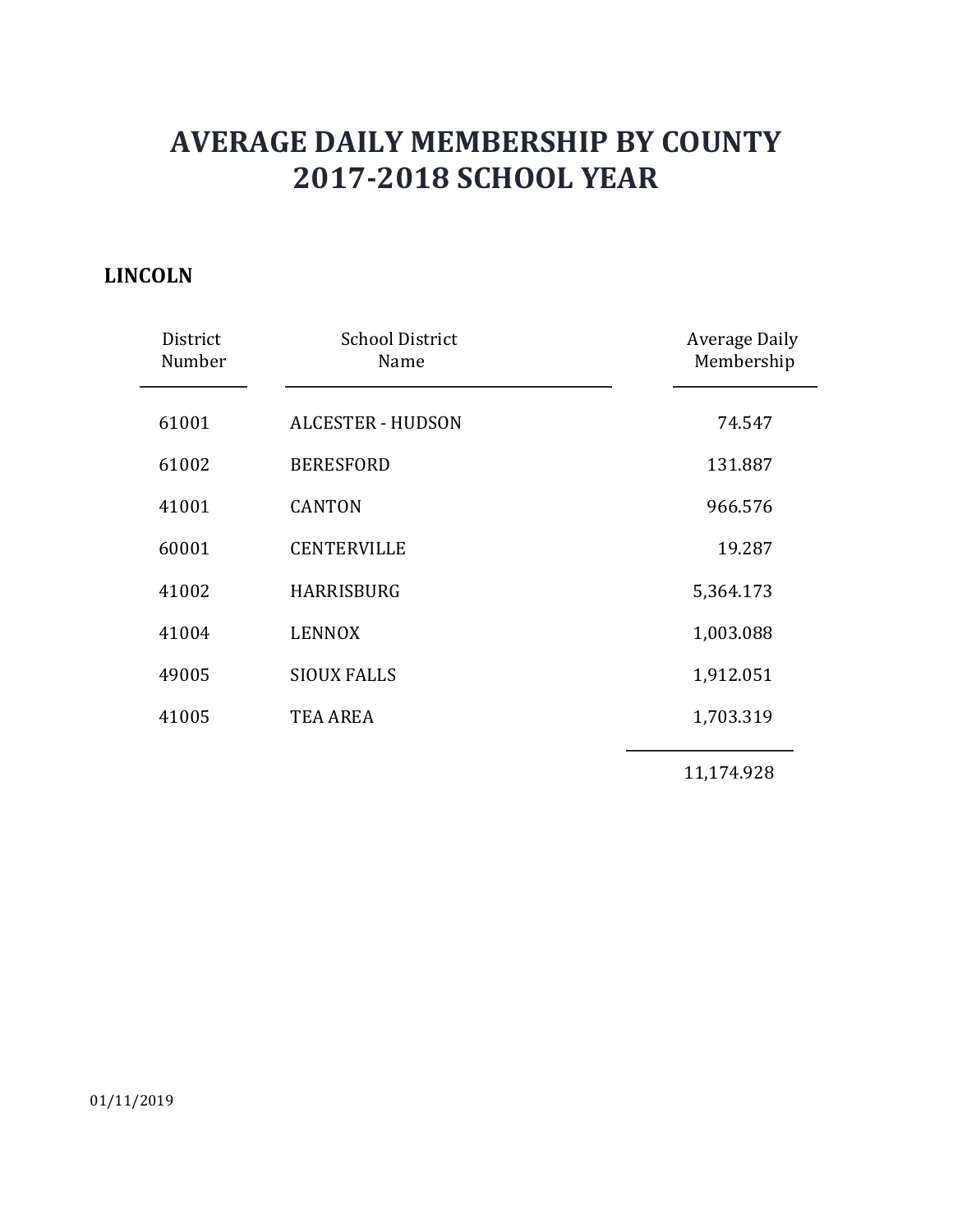#### **LYMAN**

| <b>School District</b><br>Name | Average Daily<br>Membership |
|--------------------------------|-----------------------------|
| <b>CHAMBERLAIN</b>             | 1.000                       |
| <b>GREGORY</b>                 | 0.000                       |
| <b>LYMAN</b>                   | 726.435                     |
| <b>WINNER</b>                  | 4.000                       |
|                                | 731.435                     |
|                                |                             |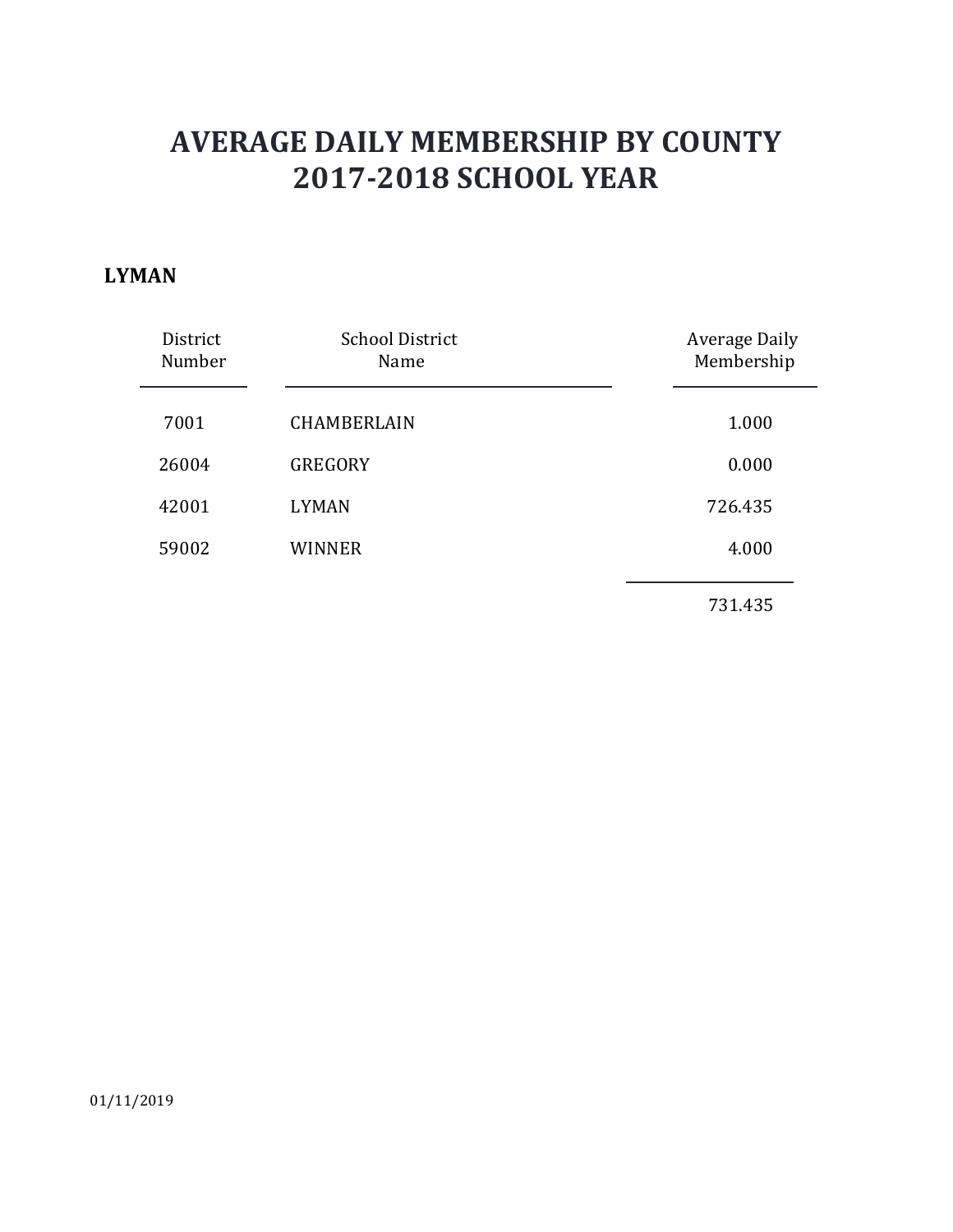#### **MARSHALL**

| District<br>Number | <b>School District</b><br>Name | Average Daily<br>Membership |
|--------------------|--------------------------------|-----------------------------|
| 45004              | <b>BRITTON - HECLA</b>         | 427.516                     |
| 6006               | <b>GROTON AREA</b>             | 0.000                       |
| 45005              | <b>LANGFORD AREA</b>           | 153.668                     |
| 54002              | <b>SISSETON PUBLIC</b>         | 7.000                       |
| 18005              | <b>WEBSTER AREA</b>            | 2.000                       |
|                    |                                |                             |

590.184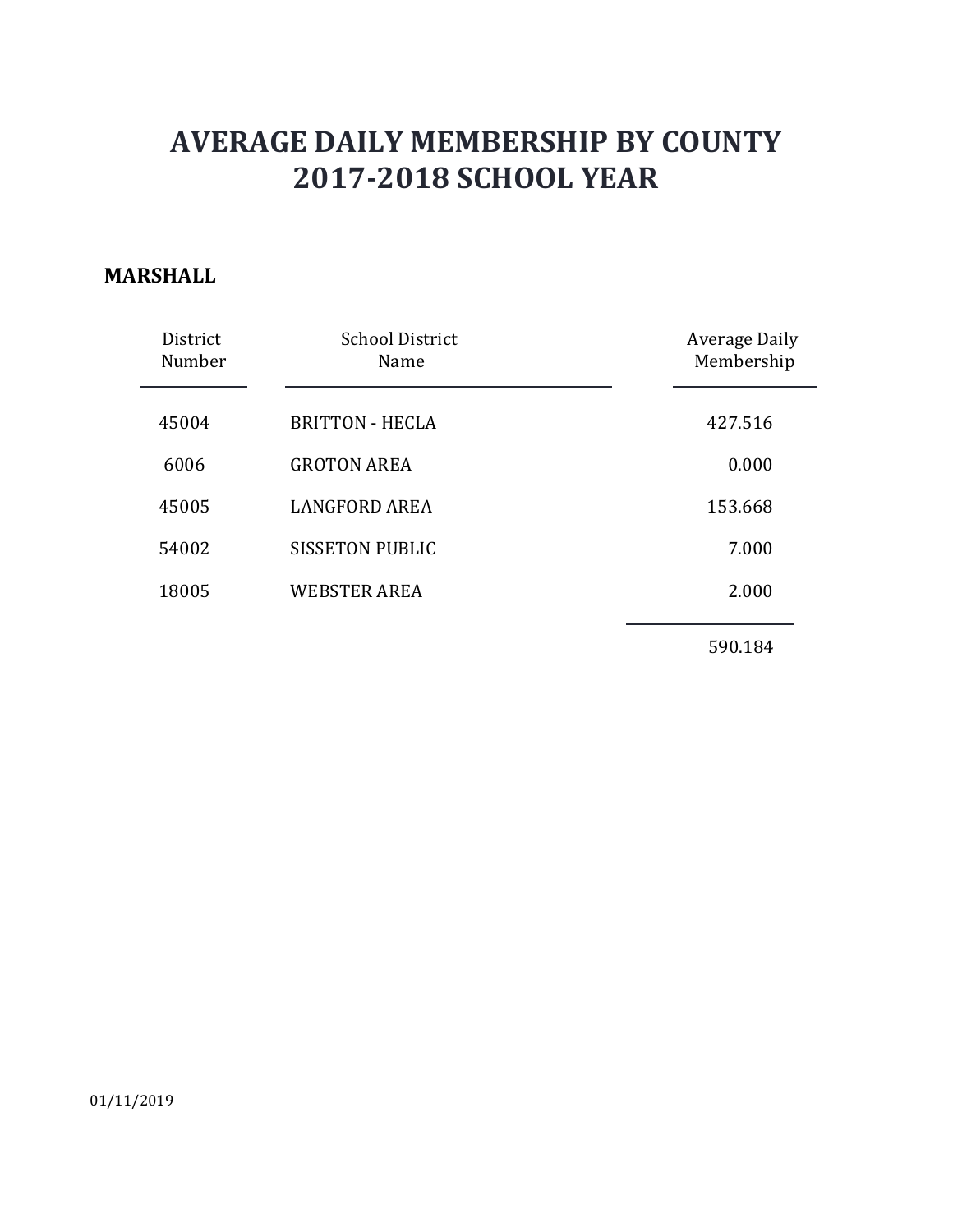### **MC COOK**

| District<br>Number | <b>School District</b><br>Name | <b>Average Daily</b><br>Membership |
|--------------------|--------------------------------|------------------------------------|
| 30003              | <b>BRIDGEWATER - EMERY</b>     | 166.066                            |
| 43001              | <b>CANISTOTA</b>               | 223.176                            |
| 39001              | <b>CHESTER AREA</b>            | 0.000                              |
| 33001              | <b>FREEMAN</b>                 | 0.000                              |
| 48003              | <b>HOWARD</b>                  | 0.000                              |
| 39002              | <b>MADISON CENTRAL</b>         | 0.000                              |
| 60003              | <b>MARION</b>                  | 17.738                             |
| 43007              | MC COOK CENTRAL                | 417.536                            |
| 43002              | <b>MONTROSE</b>                | 259.853                            |
| 60004              | <b>PARKER</b>                  | 26.795                             |
| 49007              | <b>WEST CENTRAL</b>            | 7.000                              |

1,118.164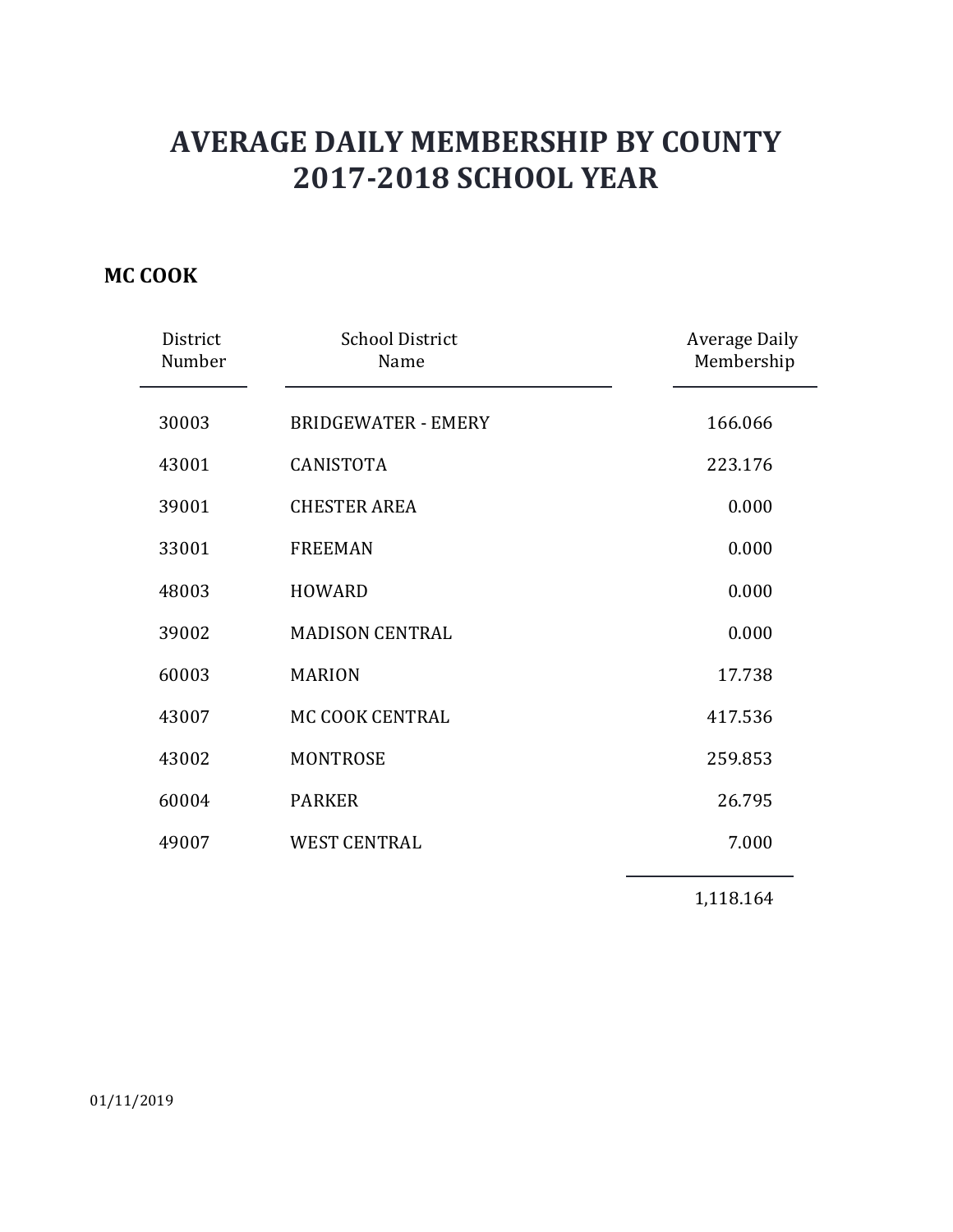#### **MC PHERSON**

| District<br>Number | <b>School District</b><br>Name | <b>Average Daily</b><br>Membership |
|--------------------|--------------------------------|------------------------------------|
| 22005              | <b>EDMUNDS CENTRAL</b>         | 4.000                              |
| 44001              | <b>EUREKA</b>                  | 130.883                            |
| 44002              | LEOLA                          | 244.726                            |
|                    |                                | 379.609                            |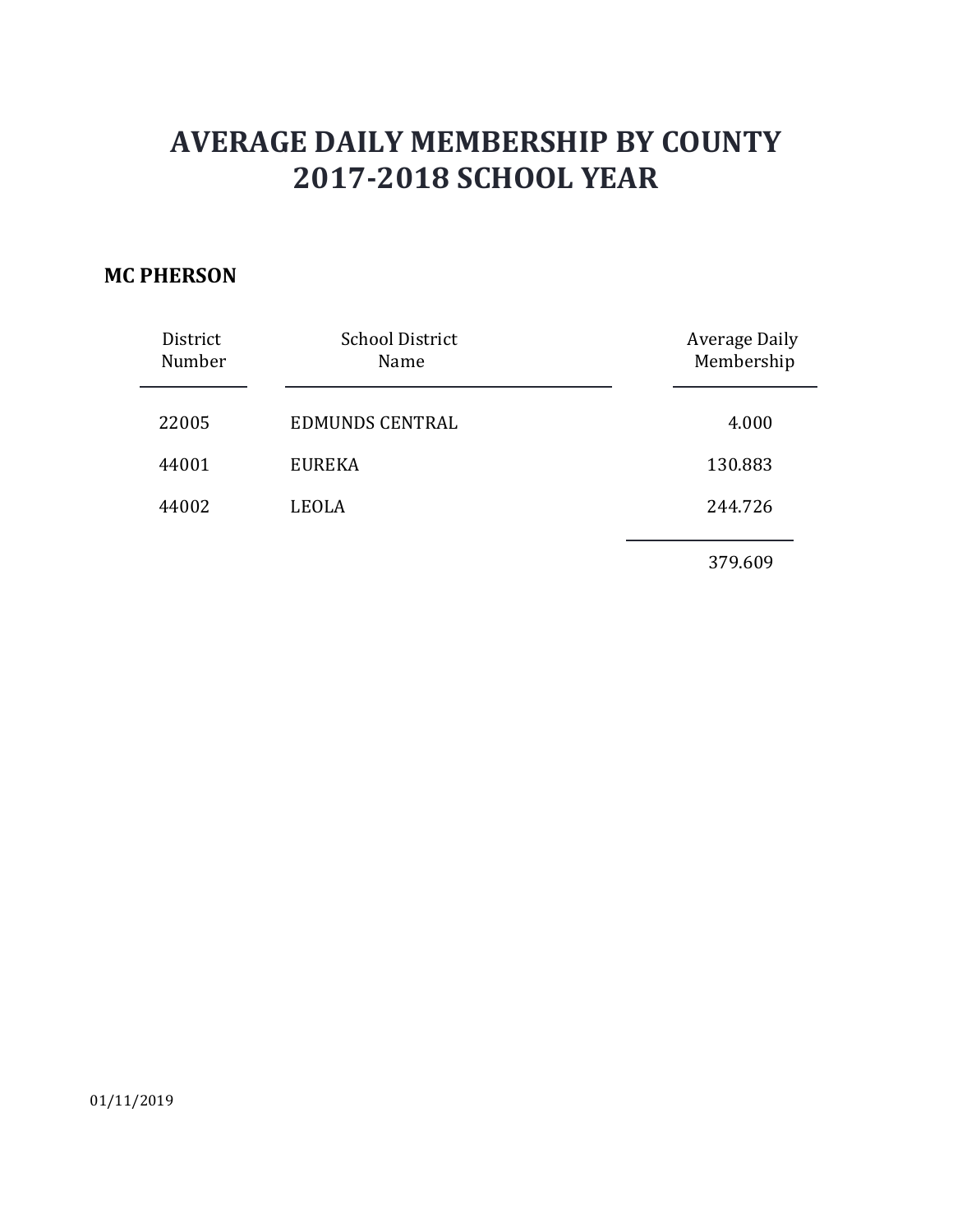#### **MEADE**

| District<br>Number | <b>School District</b><br>Name | <b>Average Daily</b><br>Membership |
|--------------------|--------------------------------|------------------------------------|
| 51001              | <b>DOUGLAS</b>                 | 992.203                            |
| 46002              | <b>FAITH</b>                   | 128.582                            |
| 46001              | <b>MEADE</b>                   | 2,961.591                          |
| 51003              | NEW UNDERWOOD                  | 0.000                              |
| 9002               | <b>NEWELL</b>                  | 0.000                              |
| 51004              | <b>RAPID CITY</b>              | 417.395                            |
| 51005              | <b>WALL</b>                    | 0.000                              |
|                    |                                | 4,499.770                          |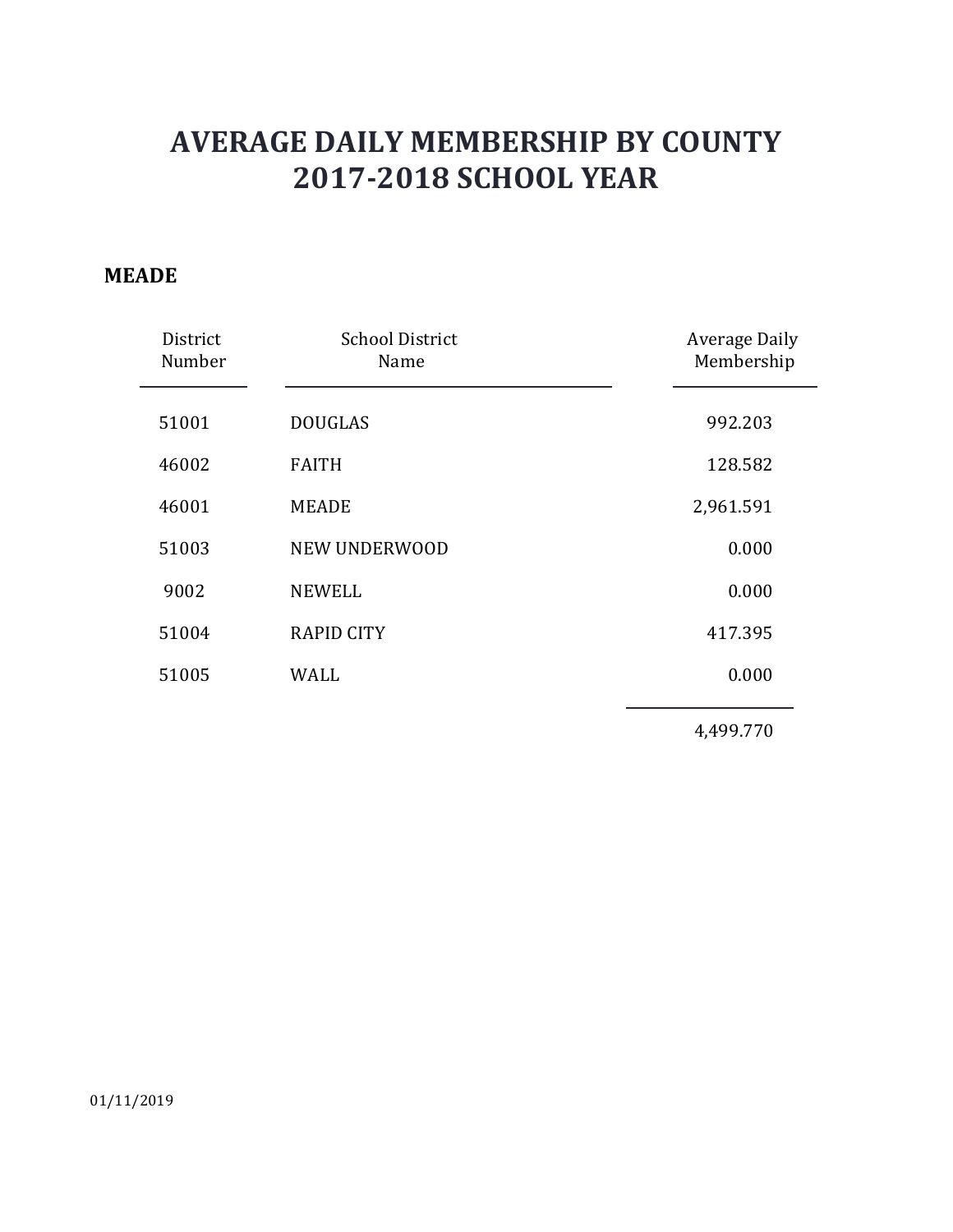#### **MELLETTE**

| District<br>Number | <b>School District</b><br>Name | <b>Average Daily</b><br>Membership |
|--------------------|--------------------------------|------------------------------------|
| 59003              | <b>COLOME CONSOLIDATED</b>     | 26.041                             |
| 37003              | <b>JONES COUNTY</b>            | 0.000                              |
| 47001              | <b>WHITE RIVER</b>             | 396.235                            |
|                    |                                | 422.276                            |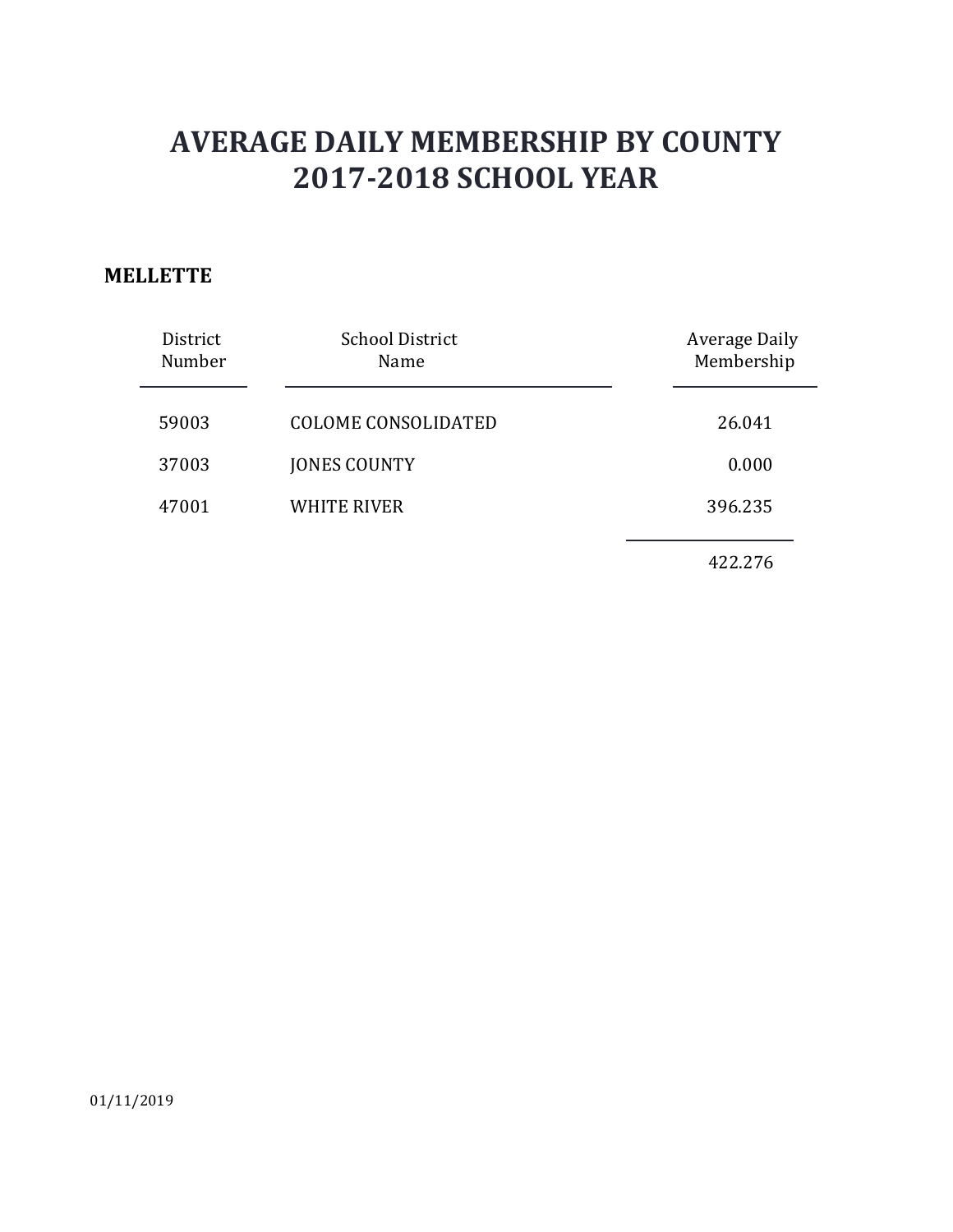#### **MINER**

| District<br>Number | <b>School District</b><br>Name | <b>Average Daily</b><br>Membership |
|--------------------|--------------------------------|------------------------------------|
| 30001              | <b>HANSON</b>                  | 0.000                              |
| 48003              | <b>HOWARD</b>                  | 389.075                            |
| 43007              | MC COOK CENTRAL                | 5.000                              |
| 39005              | OLDHAM - RAMONA                | 3.000                              |
| 55005              | <b>SANBORN CENTRAL</b>         | 0.000                              |
|                    |                                |                                    |

397.075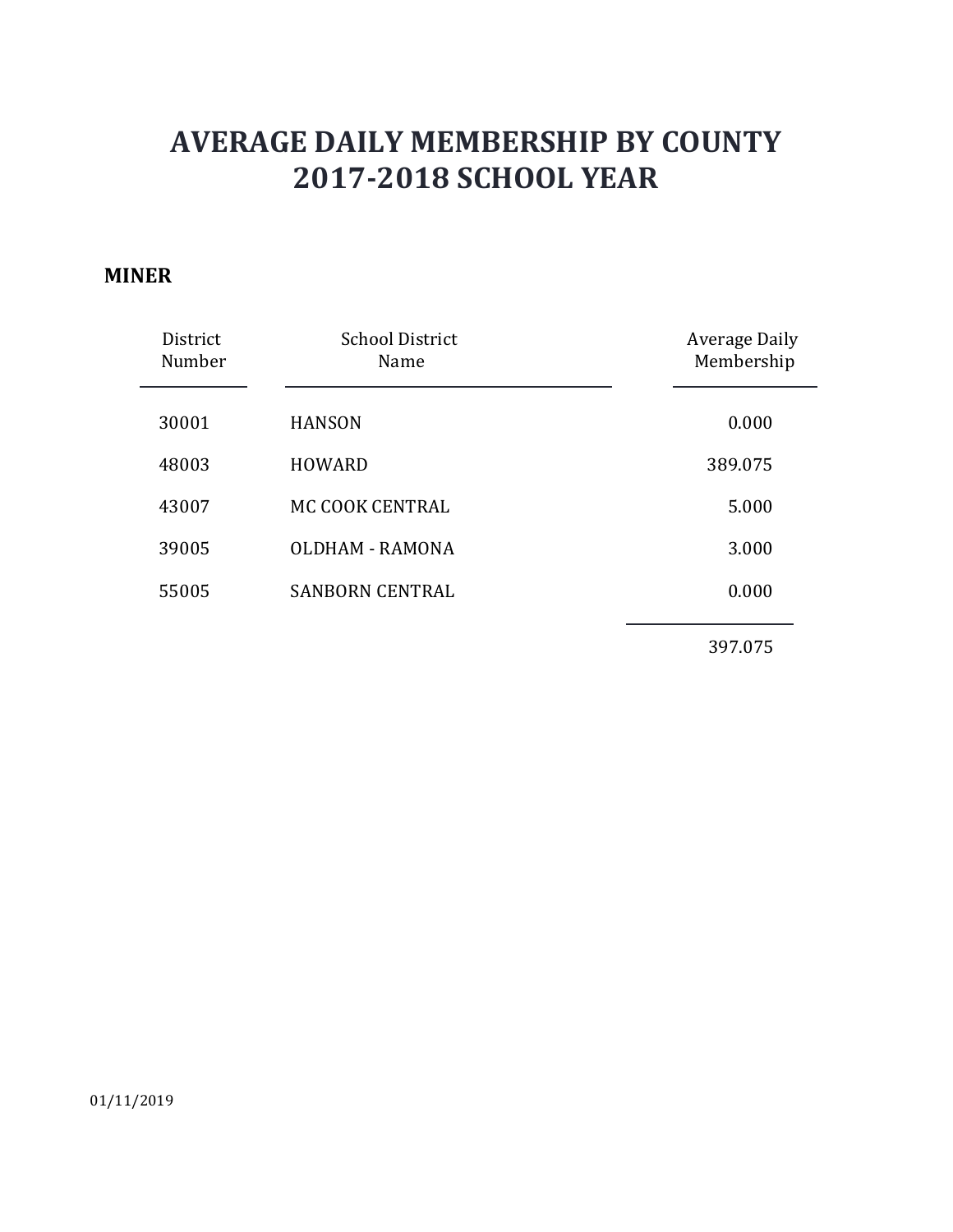#### **MINNEHAHA**

| District<br>Number | <b>School District</b><br>Name | <b>Average Daily</b><br>Membership |
|--------------------|--------------------------------|------------------------------------|
| 49001              | <b>BALTIC</b>                  | 482.061                            |
| 49002              | <b>BRANDON VALLEY</b>          | 4,468.158                          |
| 41001              | <b>CANTON</b>                  | 19.497                             |
| 39001              | <b>CHESTER AREA</b>            | 13.000                             |
| 49003              | <b>DELL RAPIDS</b>             | 1,129.091                          |
| 49004              | <b>GARRETSON</b>               | 511.959                            |
| 41004              | <b>LENNOX</b>                  | 24.949                             |
| 43002              | <b>MONTROSE</b>                | 7.000                              |
| 60004              | <b>PARKER</b>                  | 14.853                             |
| 49005              | <b>SIOUX FALLS</b>             | 24,748.998                         |
| 41005              | <b>TEA AREA</b>                | 159.464                            |
| 49006              | <b>TRI-VALLEY</b>              | 1,030.956                          |
| 49007              | <b>WEST CENTRAL</b>            | 1,370.067                          |
|                    |                                |                                    |

33,980.053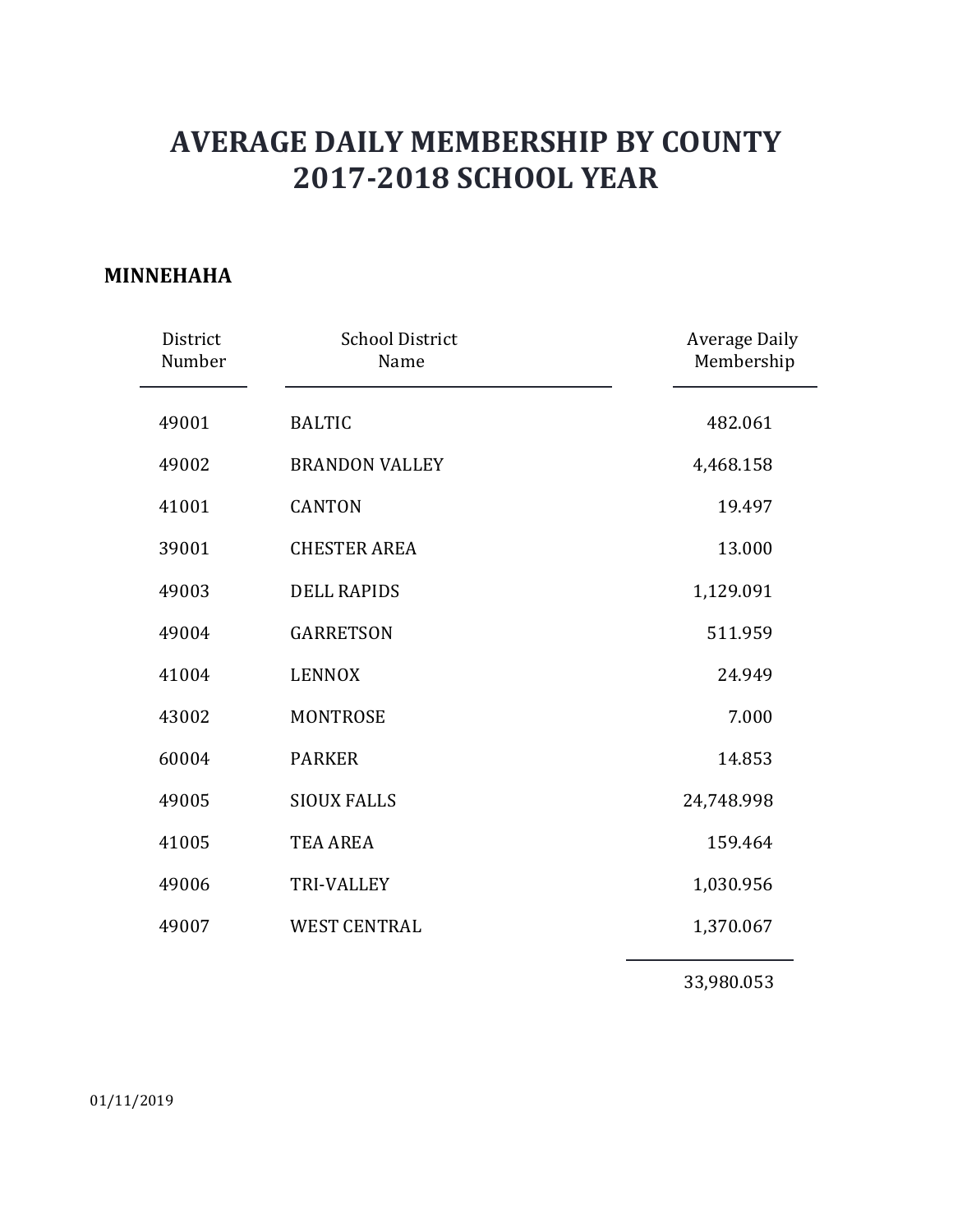#### **MOODY**

| District<br>Number | <b>School District</b><br>Name | Average Daily<br>Membership |
|--------------------|--------------------------------|-----------------------------|
| 5001               | <b>BROOKINGS</b>               | 13.728                      |
| 39001              | <b>CHESTER AREA</b>            | 13.990                      |
| 50005              | <b>COLMAN - EGAN</b>           | 331.970                     |
| 49003              | <b>DELL RAPIDS</b>             | 6.937                       |
| 5003               | <b>ELKTON</b>                  | 0.000                       |
| 50003              | <b>FLANDREAU</b>               | 934.207                     |
| 39004              | <b>RUTLAND</b>                 | 0.000                       |
| 5005               | <b>SIOUX VALLEY</b>            | 2.000                       |
|                    |                                | 1,302.833                   |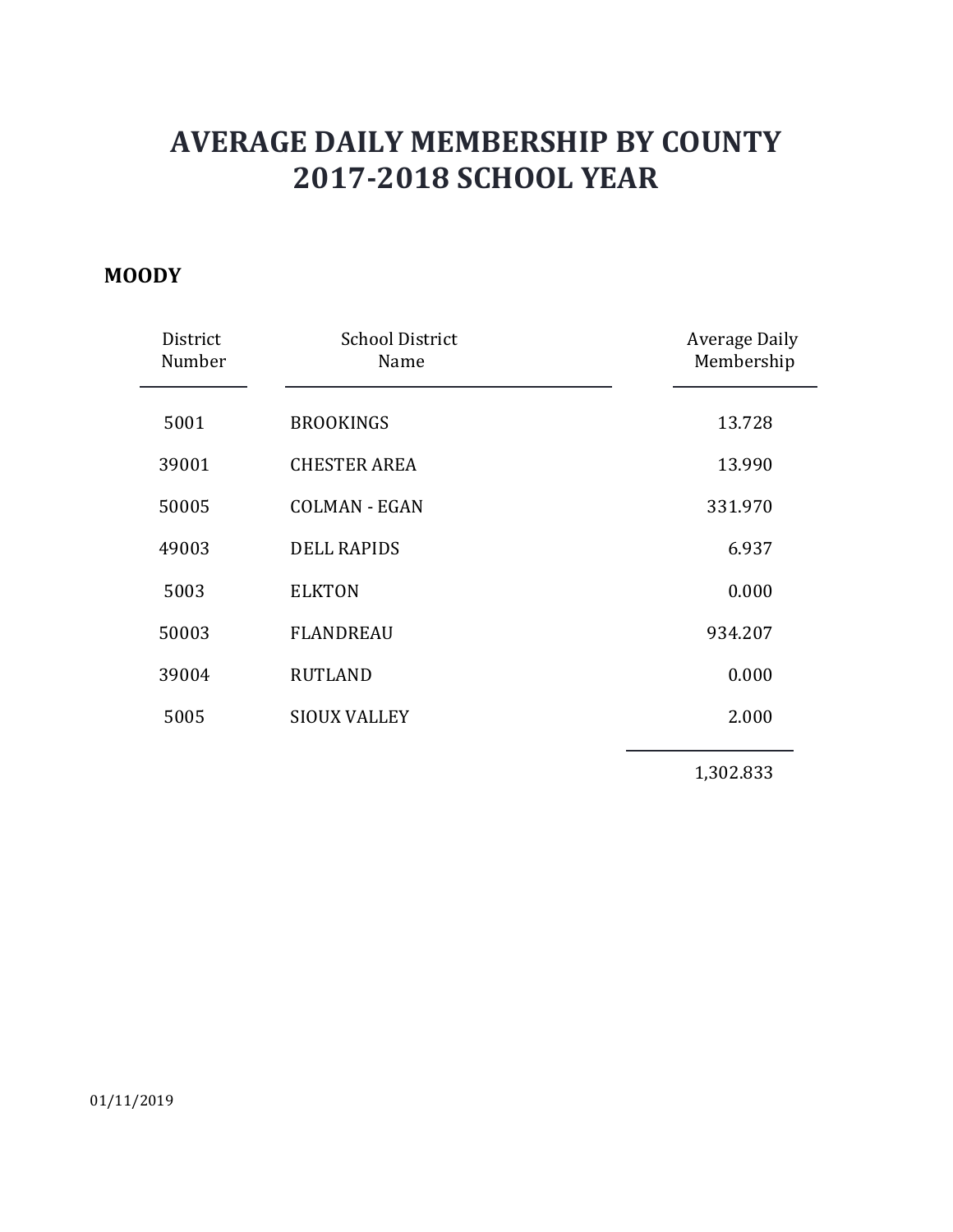### **OGLALA LAKOTA**

| District | <b>School District</b> | Average Daily |
|----------|------------------------|---------------|
| Number   | Name                   | Membership    |
| 65001    | OGLALA LAKOTA COUNTY   | 4,264.637     |

4,264.637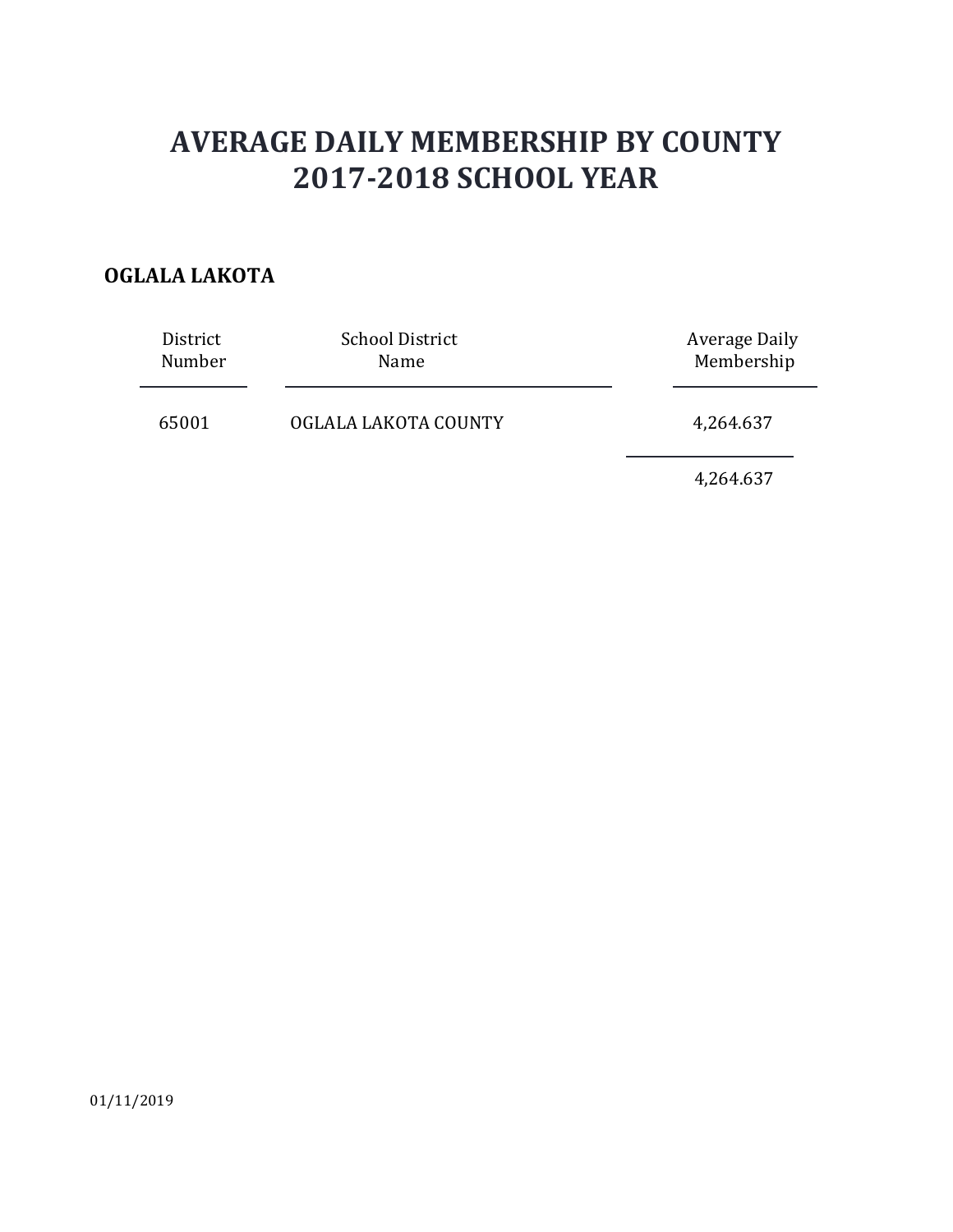#### **PENNINGTON**

| District<br>Number | <b>School District</b><br>Name | <b>Average Daily</b><br>Membership |
|--------------------|--------------------------------|------------------------------------|
| 16001              | <b>CUSTER</b>                  | 6.488                              |
| 51001              | <b>DOUGLAS</b>                 | 1,937.424                          |
| 51002              | <b>HILL CITY</b>               | 466.196                            |
| 51003              | NEW UNDERWOOD                  | 177.762                            |
| 51004              | <b>RAPID CITY</b>              | 15,211.710                         |
| 51005              | <b>WALL</b>                    | 245.792                            |
|                    |                                | 18,045.371                         |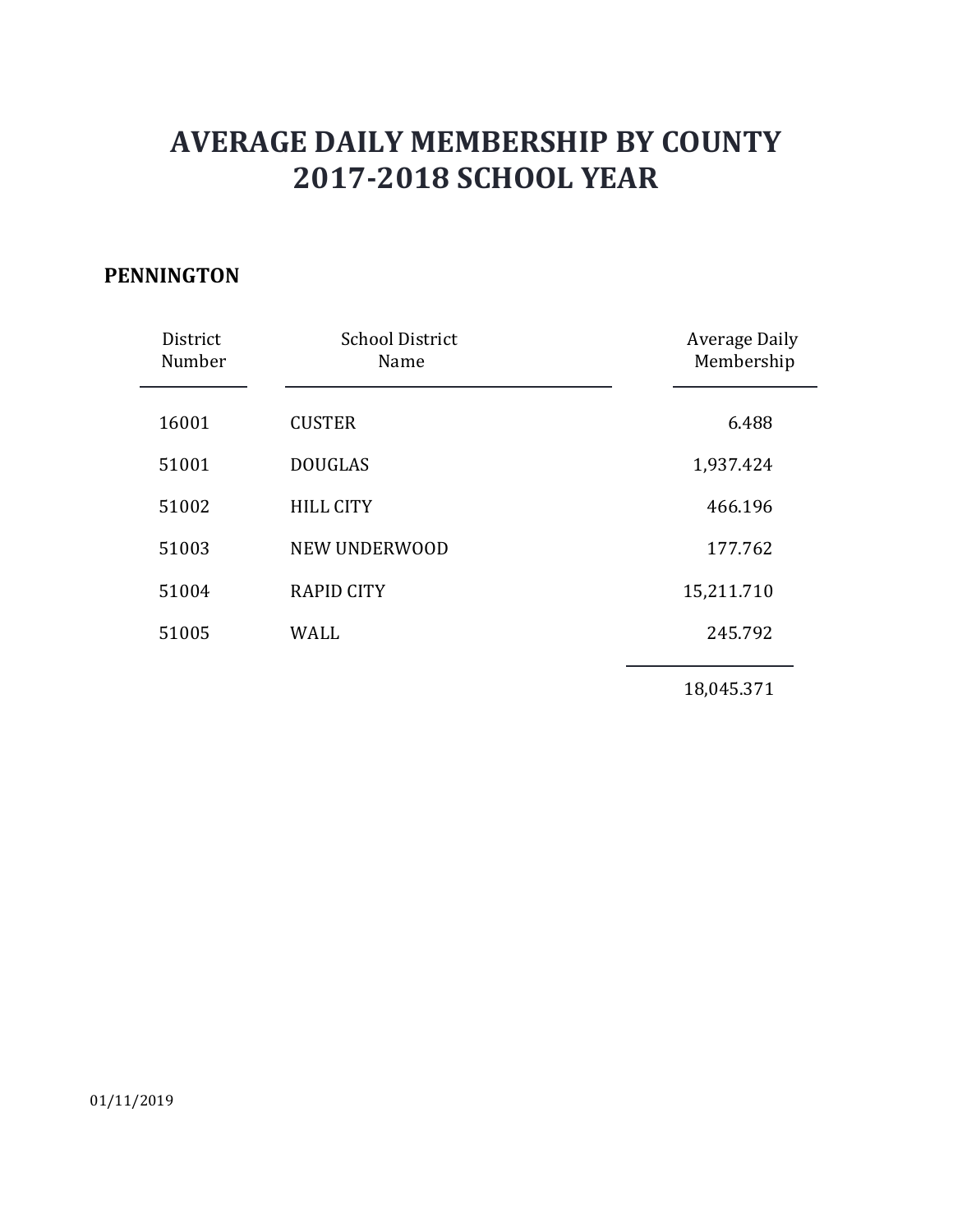#### **PERKINS**

| District<br>Number | <b>School District</b><br>Name | <b>Average Daily</b><br>Membership |
|--------------------|--------------------------------|------------------------------------|
| 52001              | <b>BISON</b>                   | 170.191                            |
| 46002              | <b>FAITH</b>                   | 10.000                             |
| 52004              | <b>LEMMON</b>                  | 270.886                            |
|                    |                                | 451.076                            |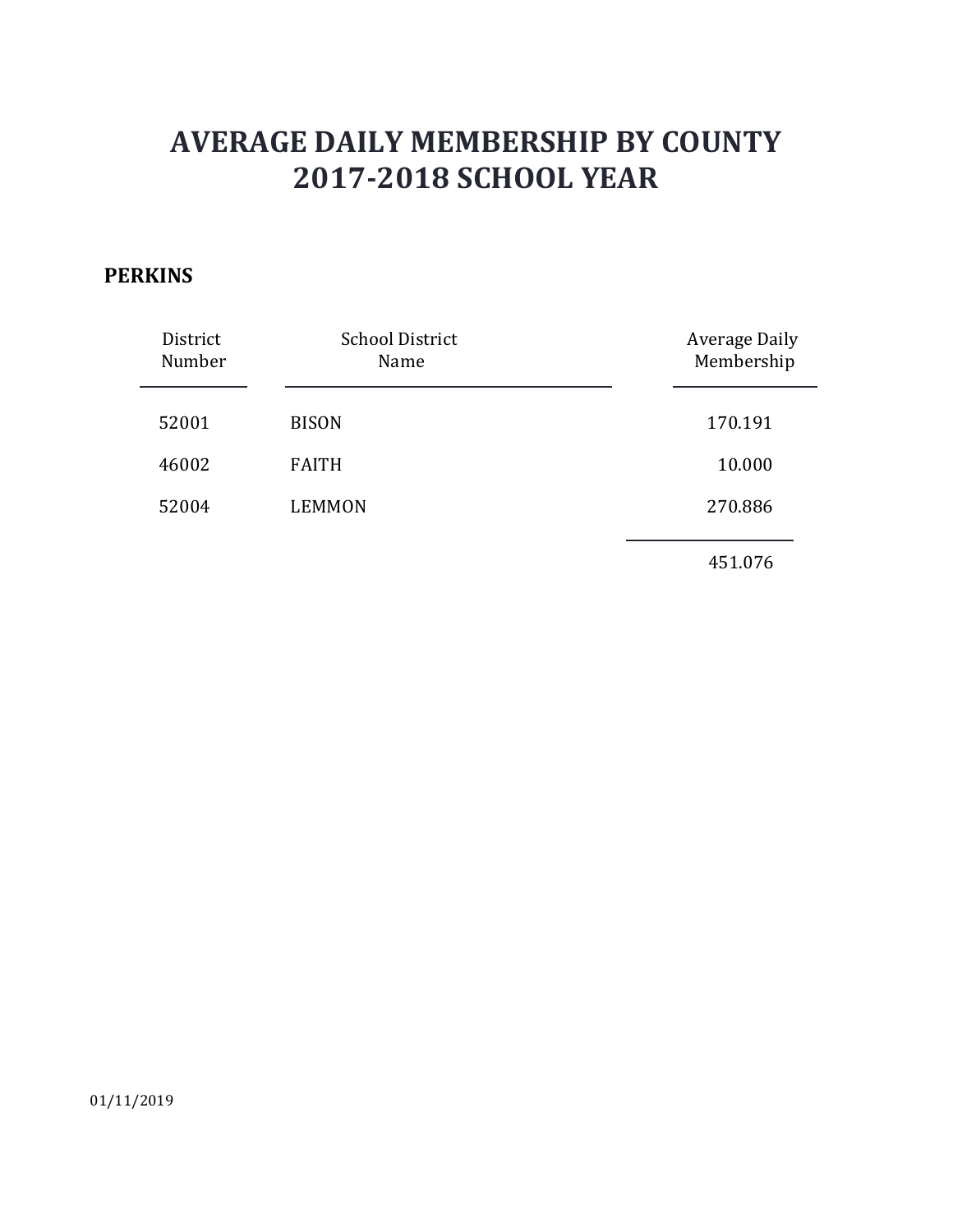### **POTTER**

| District<br>Number | <b>School District</b><br>Name | <b>Average Daily</b><br>Membership |
|--------------------|--------------------------------|------------------------------------|
| 24004              | <b>FAULKTON AREA</b>           | 0.000                              |
| 53001              | <b>GETTYSBURG</b>              | 221.110                            |
| 53002              | <b>HOVEN</b>                   | 142.018                            |
|                    |                                | 363.128                            |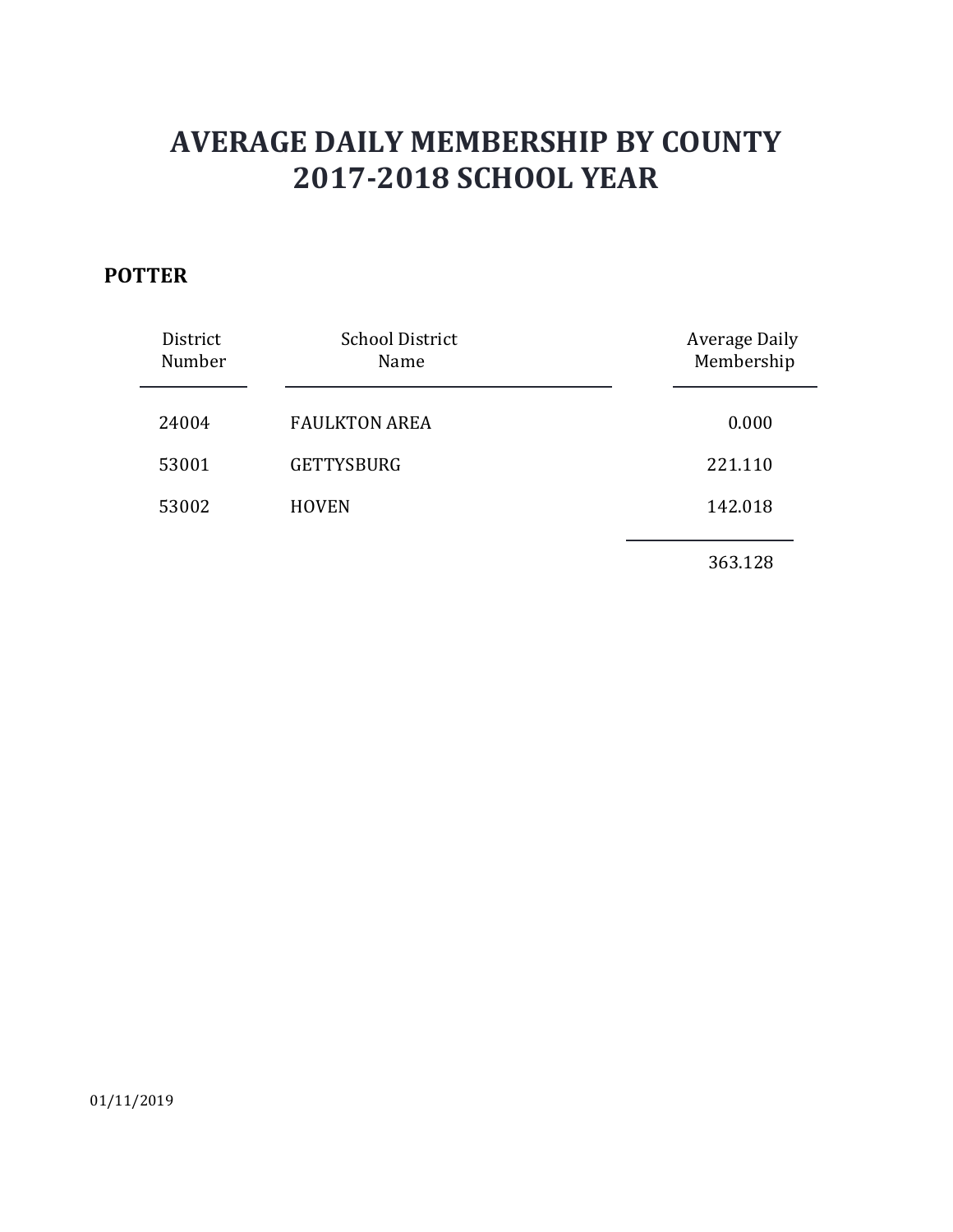### **ROBERTS**

| District<br>Number | <b>School District</b><br>Name | <b>Average Daily</b><br>Membership |
|--------------------|--------------------------------|------------------------------------|
|                    |                                |                                    |
| 25001              | <b>BIG STONE CITY</b>          | 1.000                              |
| 25004              | <b>MILBANK</b>                 | 23.376                             |
| 54004              | <b>ROSHOLT</b>                 | 173.141                            |
| 54002              | <b>SISSETON PUBLIC</b>         | 1,663.586                          |
| 54006              | <b>SUMMIT</b>                  | 103.599                            |
| 18003              | WAUBAY                         | 16.509                             |
| 54007              | WILMOT                         | 199.663                            |
|                    |                                | 2,180.874                          |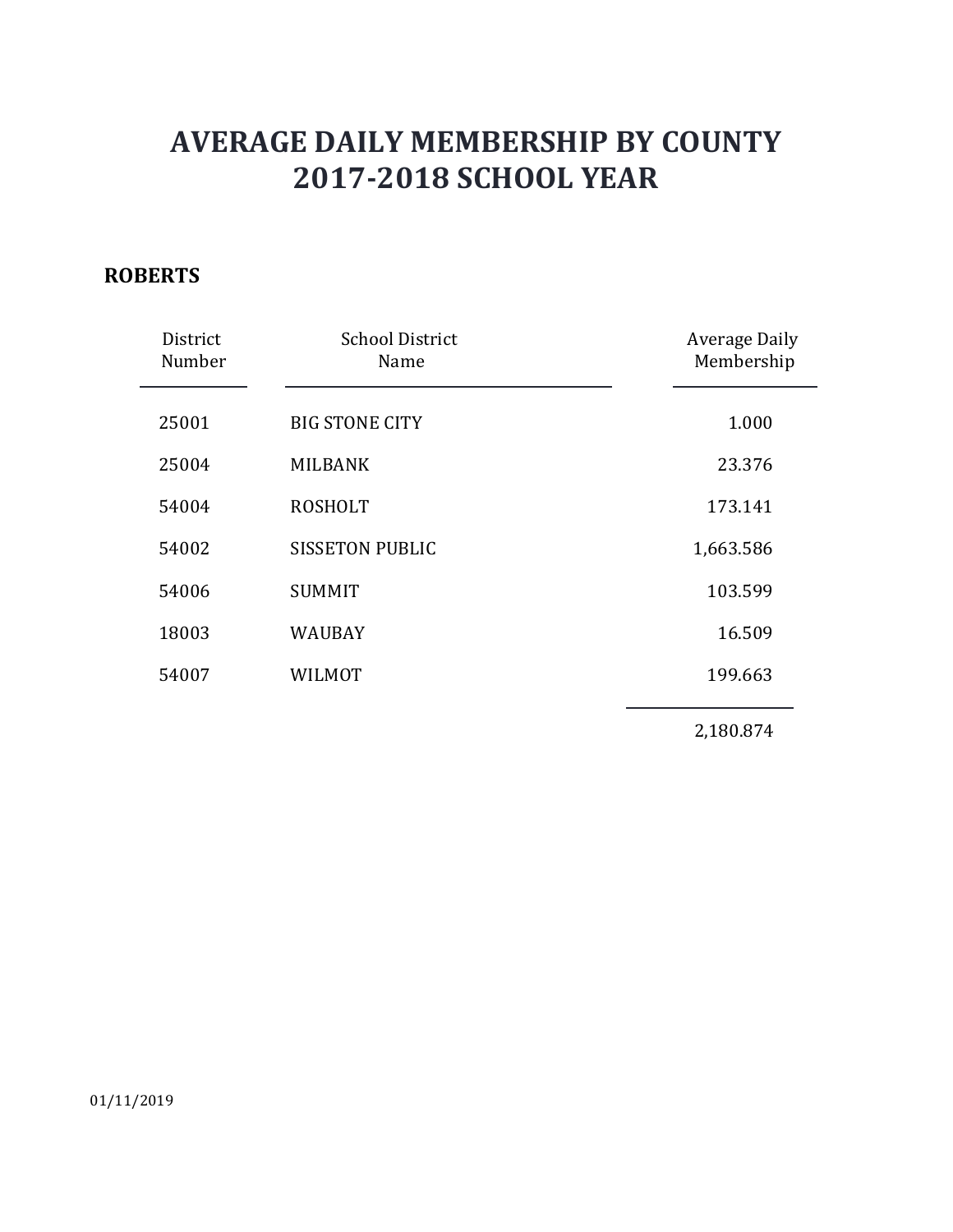#### **SANBORN**

| District<br>Number | <b>School District</b><br>Name | <b>Average Daily</b><br>Membership |
|--------------------|--------------------------------|------------------------------------|
| 2002               | <b>HURON</b>                   | 0.000                              |
| 17003              | <b>MOUNT VERNON</b>            | 0.000                              |
| 55005              | <b>SANBORN CENTRAL</b>         | 193.056                            |
| 36002              | <b>WESSINGTON SPRINGS</b>      | 0.000                              |
| 55004              | <b>WOONSOCKET</b>              | 216.467                            |
|                    |                                |                                    |

409.522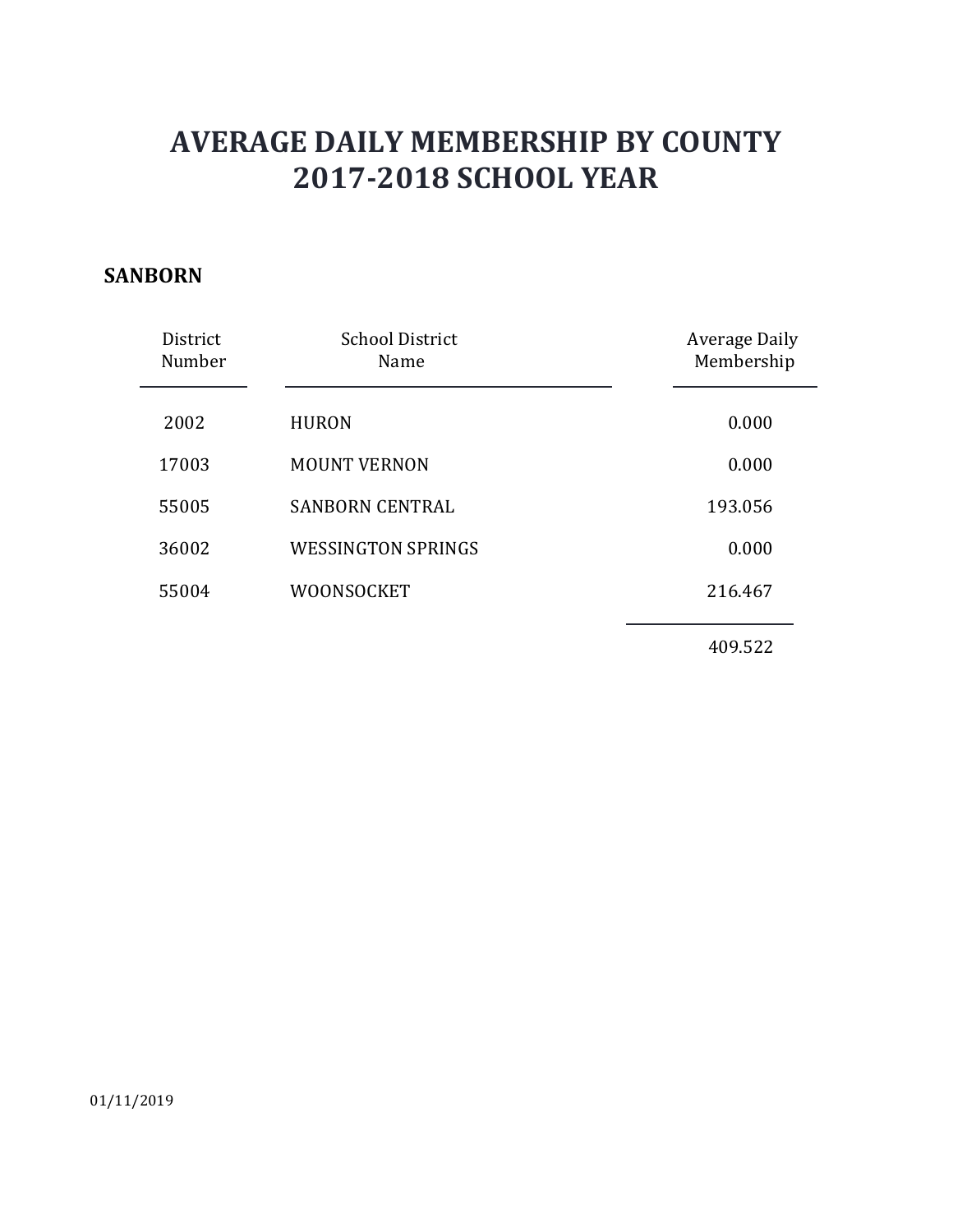### **SPINK**

| District<br>Number | <b>School District</b><br>Name | <b>Average Daily</b><br>Membership |
|--------------------|--------------------------------|------------------------------------|
| 12002              | <b>CLARK</b>                   | 0.000                              |
| 56002              | <b>DOLAND</b>                  | 190.750                            |
| 6006               | <b>GROTON AREA</b>             | 0.994                              |
| 56006              | HITCHCOCK - TULARE             | 265.214                            |
| 56007              | NORTHWESTERN AREA              | 262.651                            |
| 56004              | <b>REDFIELD</b>                | 598.294                            |
| 6005               | <b>WARNER</b>                  | 0.000                              |
| 12003              | <b>WILLOW LAKE</b>             | 0.000                              |
|                    |                                | 1,317.904                          |

01/11/2019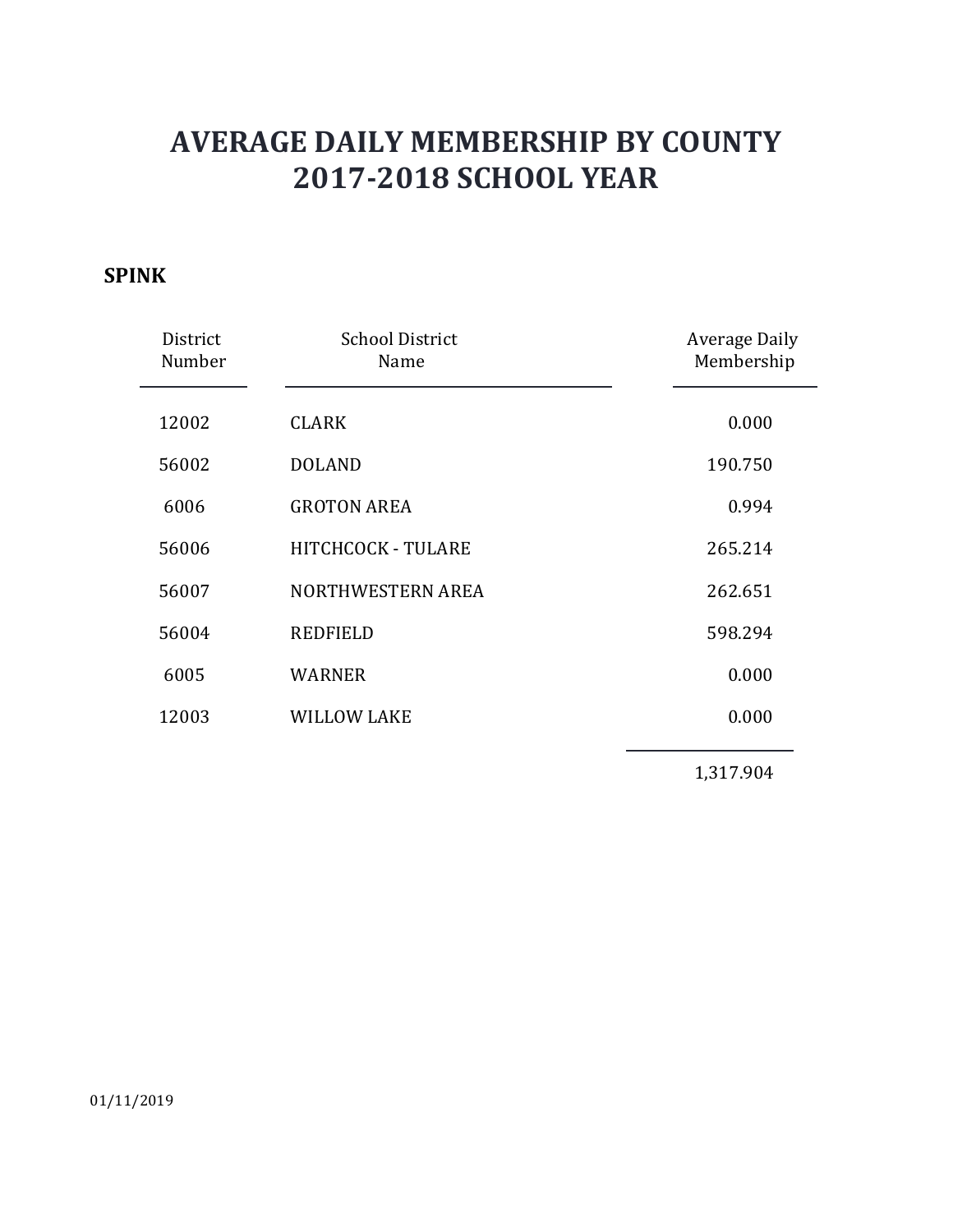#### **STANLEY**

| District<br>Number | <b>School District</b><br>Name | <b>Average Daily</b><br>Membership |
|--------------------|--------------------------------|------------------------------------|
| 57001              | <b>STANLEY COUNTY</b>          | 575.955                            |
|                    |                                | 575.955                            |

01/11/2019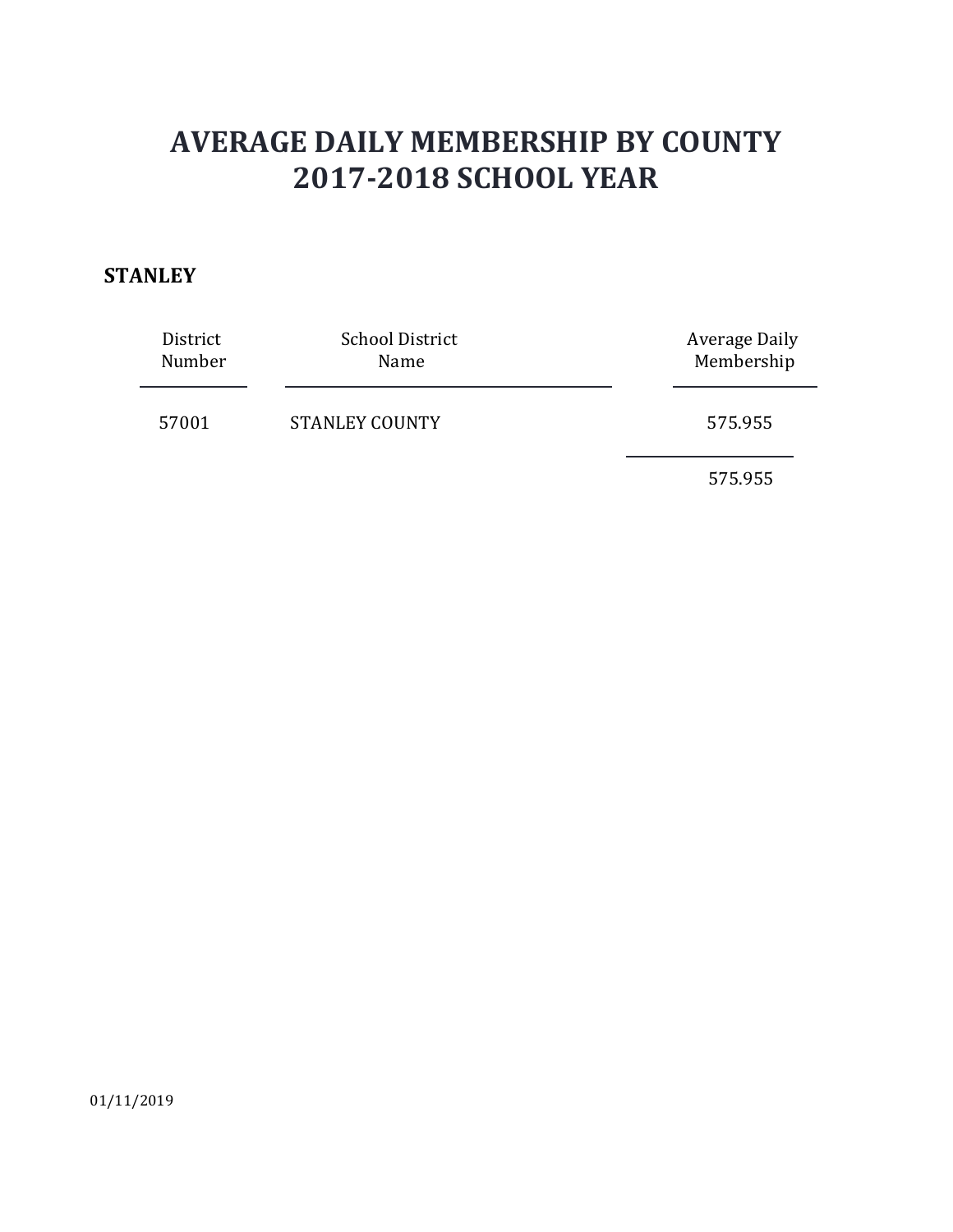#### **SULLY**

| District<br>Number | <b>School District</b><br>Name | Average Daily<br>Membership |
|--------------------|--------------------------------|-----------------------------|
| 58003              | AGAR - BLUNT - ONIDA           | 222.958                     |
| 34002              | HIGHMORE - HARROLD             | 0.000                       |
|                    |                                | 222.958                     |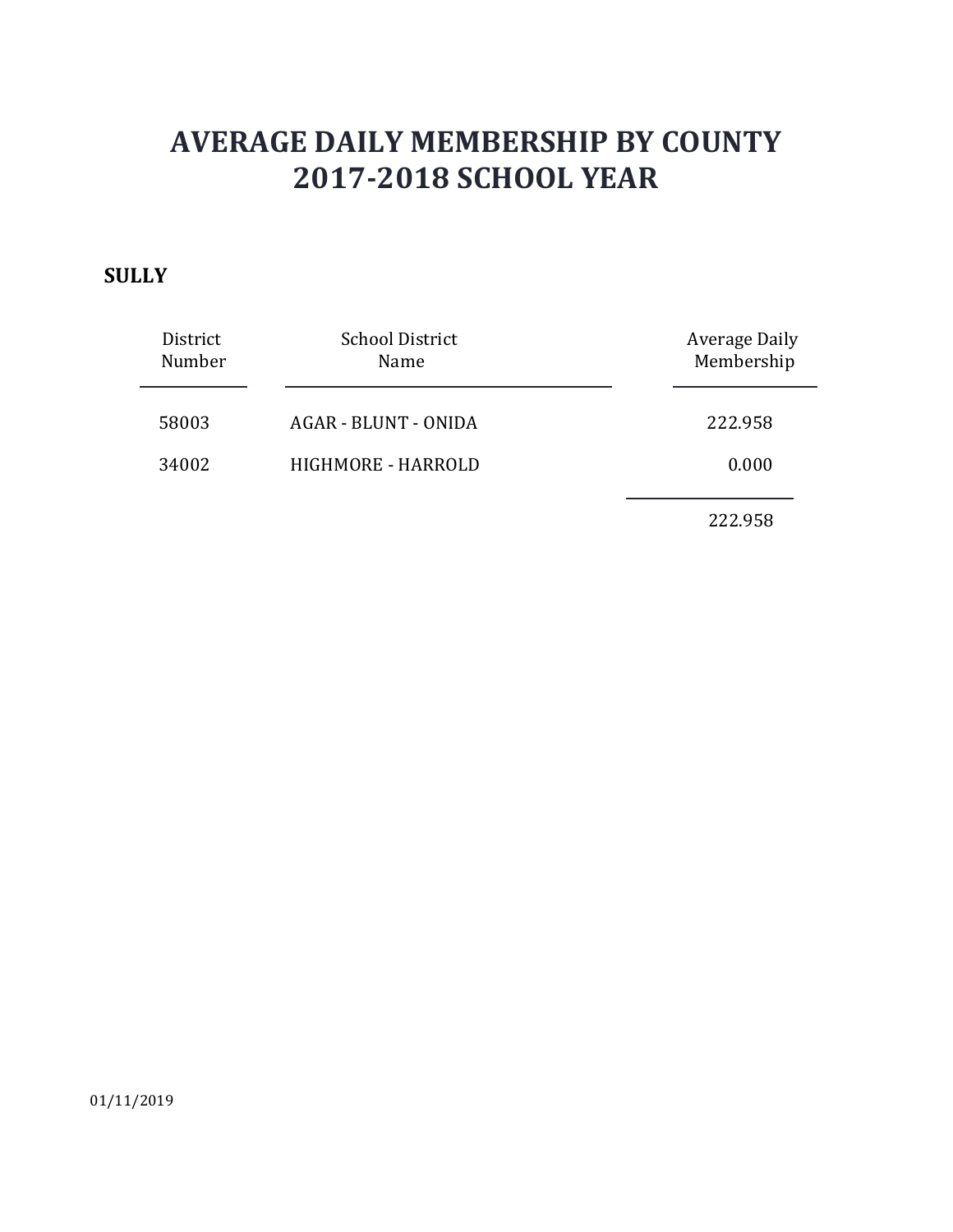#### **TODD**

| District<br>Number | <b>School District</b><br>Name | <b>Average Daily</b><br>Membership |
|--------------------|--------------------------------|------------------------------------|
| 66001              | <b>TODD COUNTY</b>             | 2,815.495                          |
|                    |                                | 2,815.495                          |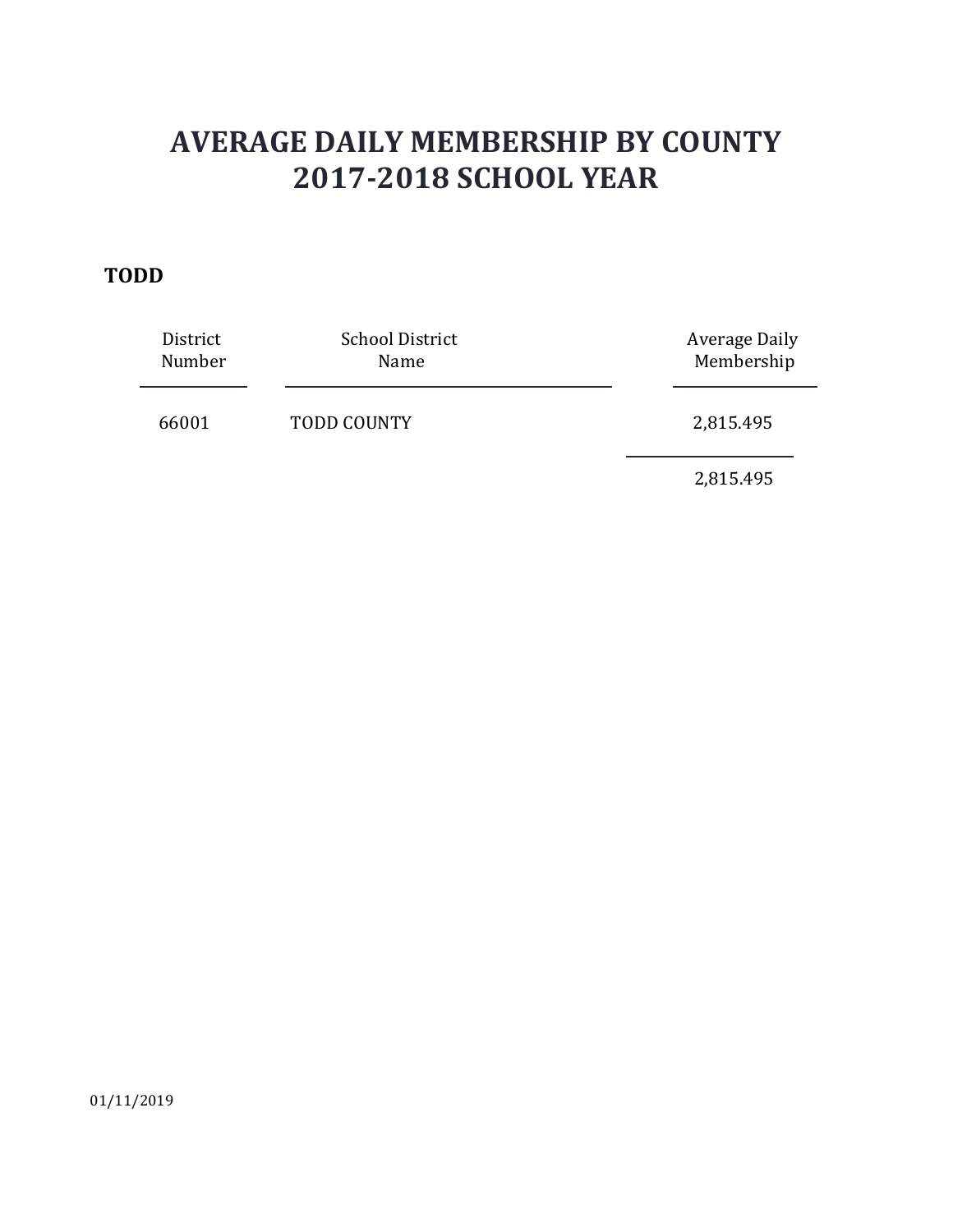### **TRIPP**

| District<br>Number | <b>School District</b><br>Name | Average Daily<br>Membership |
|--------------------|--------------------------------|-----------------------------|
| 59003              | <b>COLOME CONSOLIDATED</b>     | 183.832                     |
| 26004              | <b>GREGORY</b>                 | 0.000                       |
| 42001              | <b>LYMAN</b>                   | 0.000                       |
| 59002              | WINNER                         | 749.031                     |
|                    |                                | 932.862                     |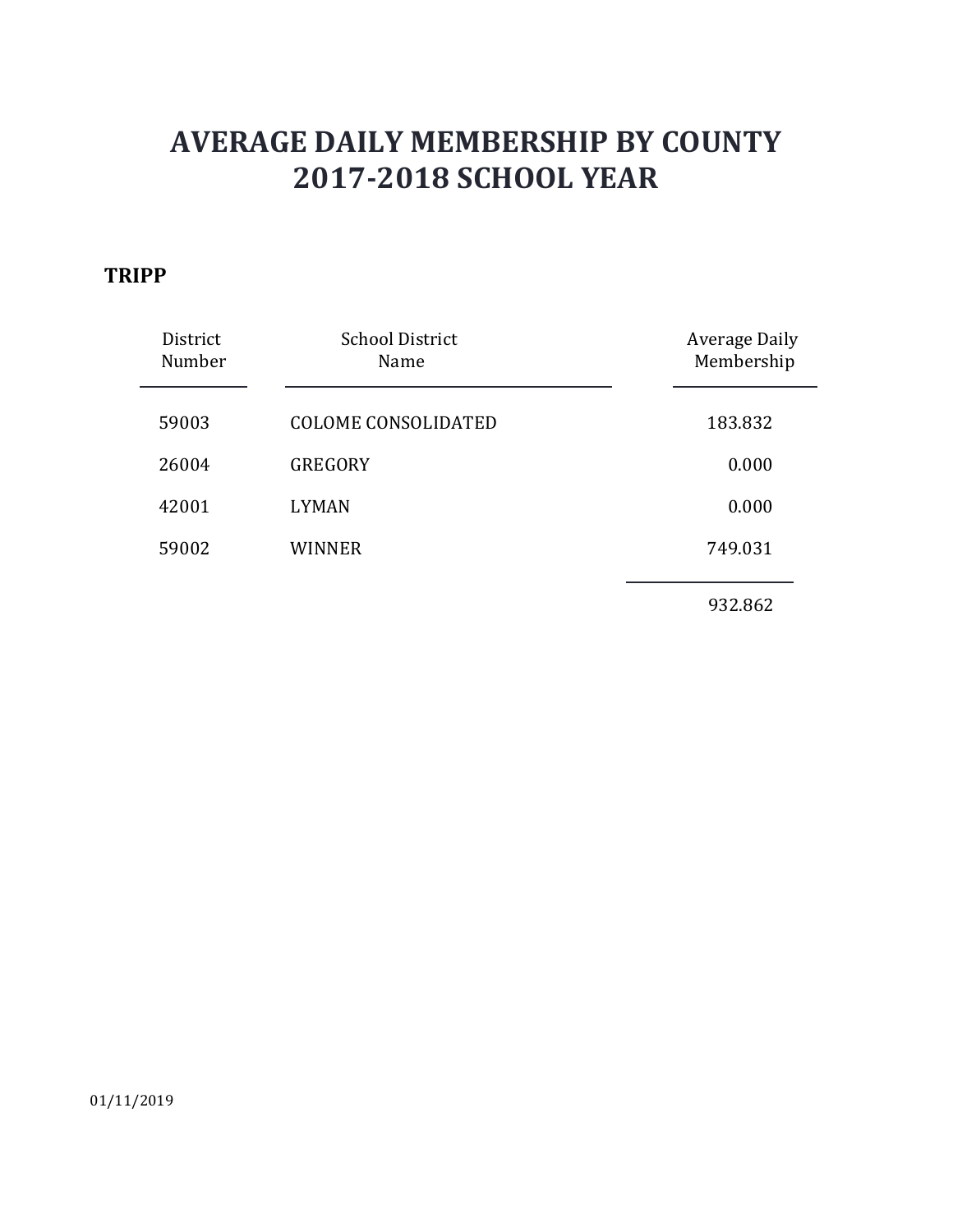#### **TURNER**

| District<br>Number | <b>School District</b><br>Name | <b>Average Daily</b><br>Membership |
|--------------------|--------------------------------|------------------------------------|
| 60001              | <b>CENTERVILLE</b>             | 255.522                            |
| 33001              | <b>FREEMAN</b>                 | 0.000                              |
| 13003              | <b>IRENE - WAKONDA</b>         | 47.582                             |
| 41004              | <b>LENNOX</b>                  | 174.489                            |
| 60003              | <b>MARION</b>                  | 221.626                            |
| 33002              | <b>MENNO</b>                   | 0.000                              |
| 60004              | <b>PARKER</b>                  | 385.621                            |
| 60006              | <b>VIBORG - HURLEY</b>         | 390.229                            |
|                    |                                | 1,475.069                          |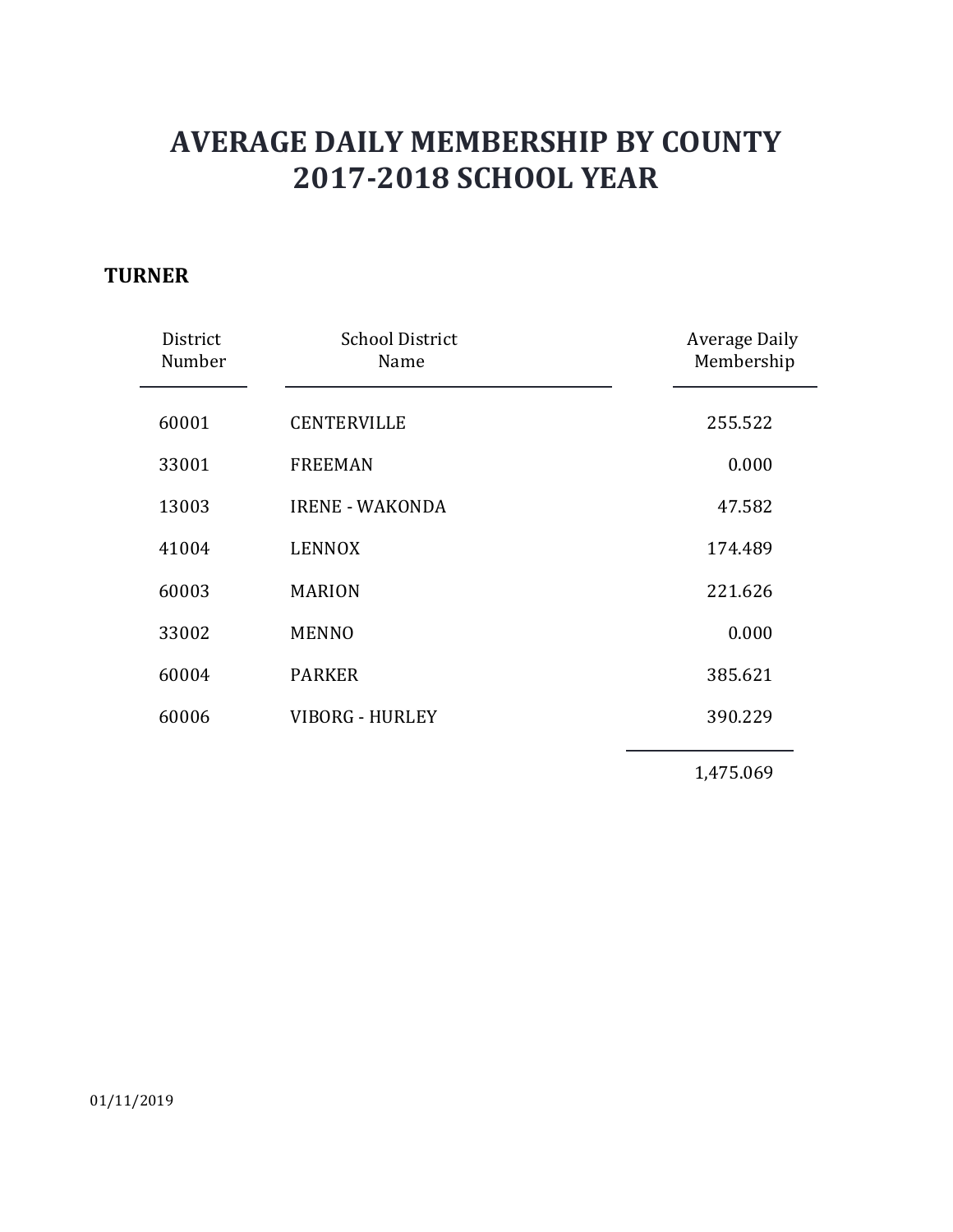#### **UNION**

| District<br>Number | <b>School District</b><br>Name | <b>Average Daily</b><br>Membership |
|--------------------|--------------------------------|------------------------------------|
| 61001              | <b>ALCESTER - HUDSON</b>       | 268.876                            |
| 61002              | <b>BERESFORD</b>               | 476.043                            |
| 61008              | <b>DAKOTA VALLEY</b>           | 1,450.773                          |
| 61007              | ELK POINT-JEFFERSON            | 807.359                            |
| 13001              | <b>VERMILLION</b>              | 3.000                              |
|                    |                                |                                    |

3,006.050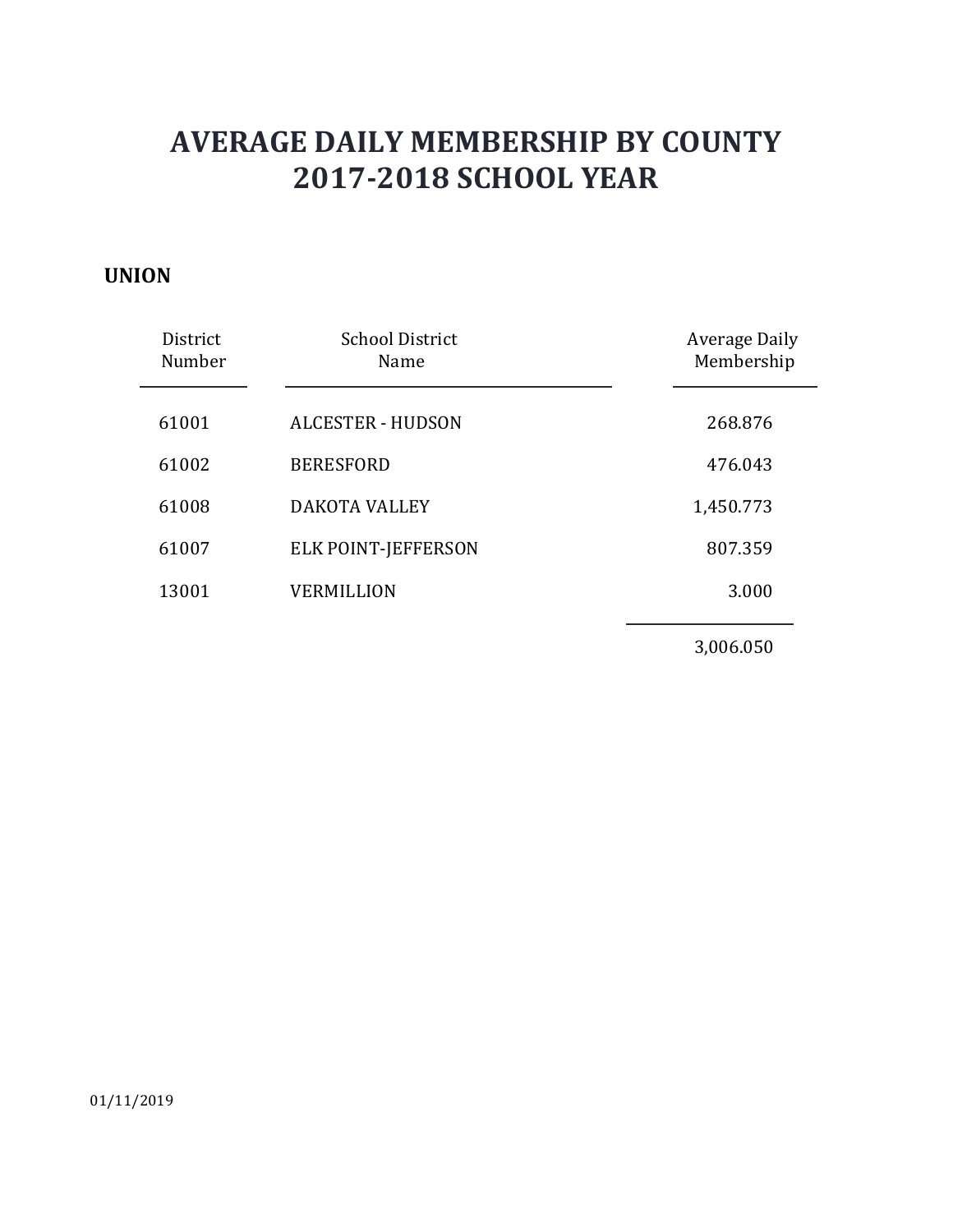#### **WALWORTH**

| District<br>Number | <b>School District</b><br>Name | Average Daily<br>Membership |
|--------------------|--------------------------------|-----------------------------|
| 22001              | <b>BOWDLE</b>                  | 2.000                       |
| 53002              | <b>HOVEN</b>                   | 1.000                       |
| 62006              | MOBRIDGE - POLLOCK             | 640.422                     |
| 62005              | <b>SELBY AREA</b>              | 248.911                     |
|                    |                                | 892.333                     |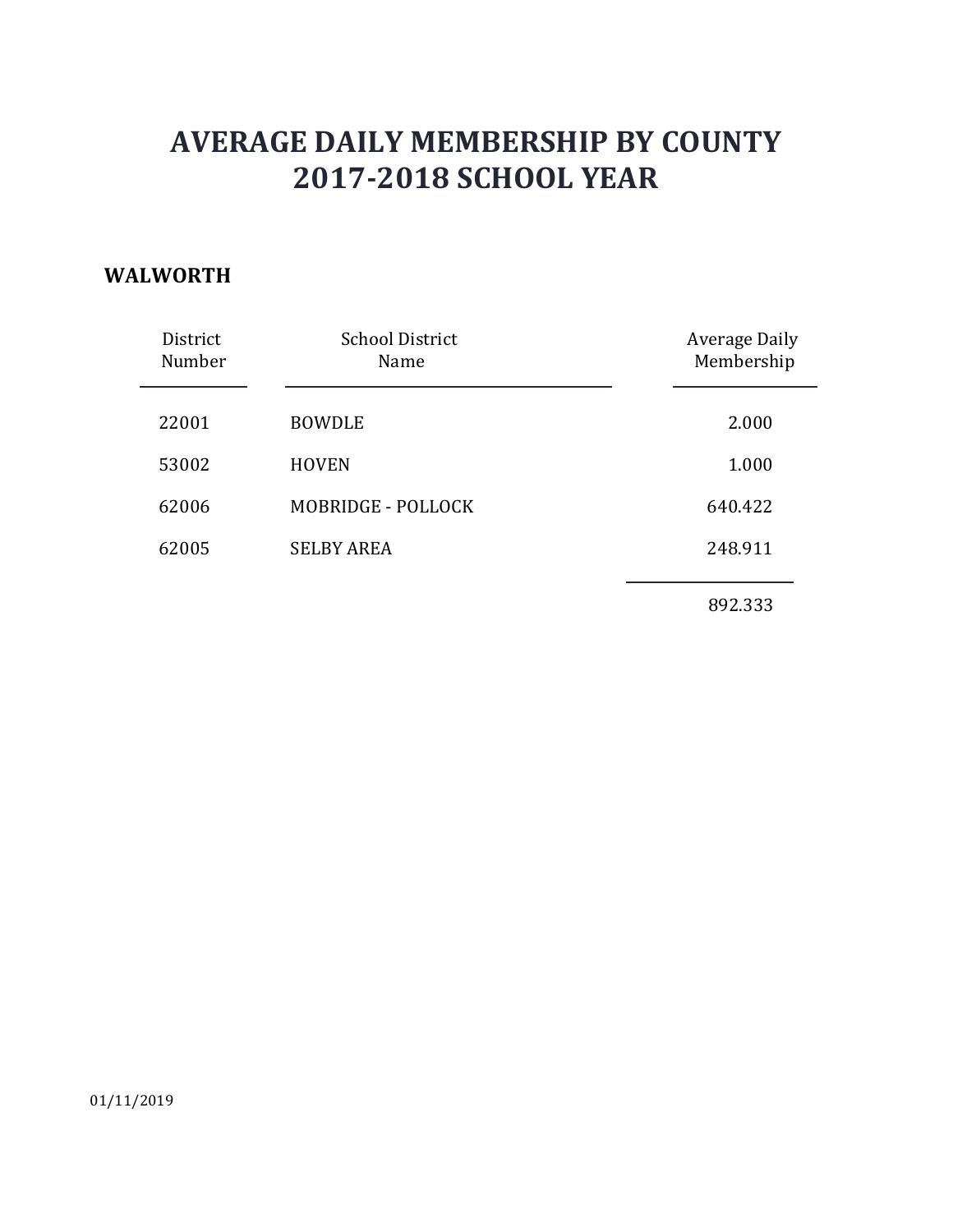### **YANKTON**

| District<br>Number | <b>School District</b><br>Name | <b>Average Daily</b><br>Membership |
|--------------------|--------------------------------|------------------------------------|
| 4002               | <b>BON HOMME</b>               | 0.000                              |
| 63001              | <b>GAYVILLE-VOLIN</b>          | 196.561                            |
| 13003              | <b>IRENE - WAKONDA</b>         | 74.251                             |
| 33002              | <b>MENNO</b>                   | 40.977                             |
| 4003               | <b>SCOTLAND</b>                | 17.760                             |
| 60006              | <b>VIBORG - HURLEY</b>         | 9.982                              |
| 63003              | YANKTON                        | 3,111.234                          |
|                    |                                | 3,450.766                          |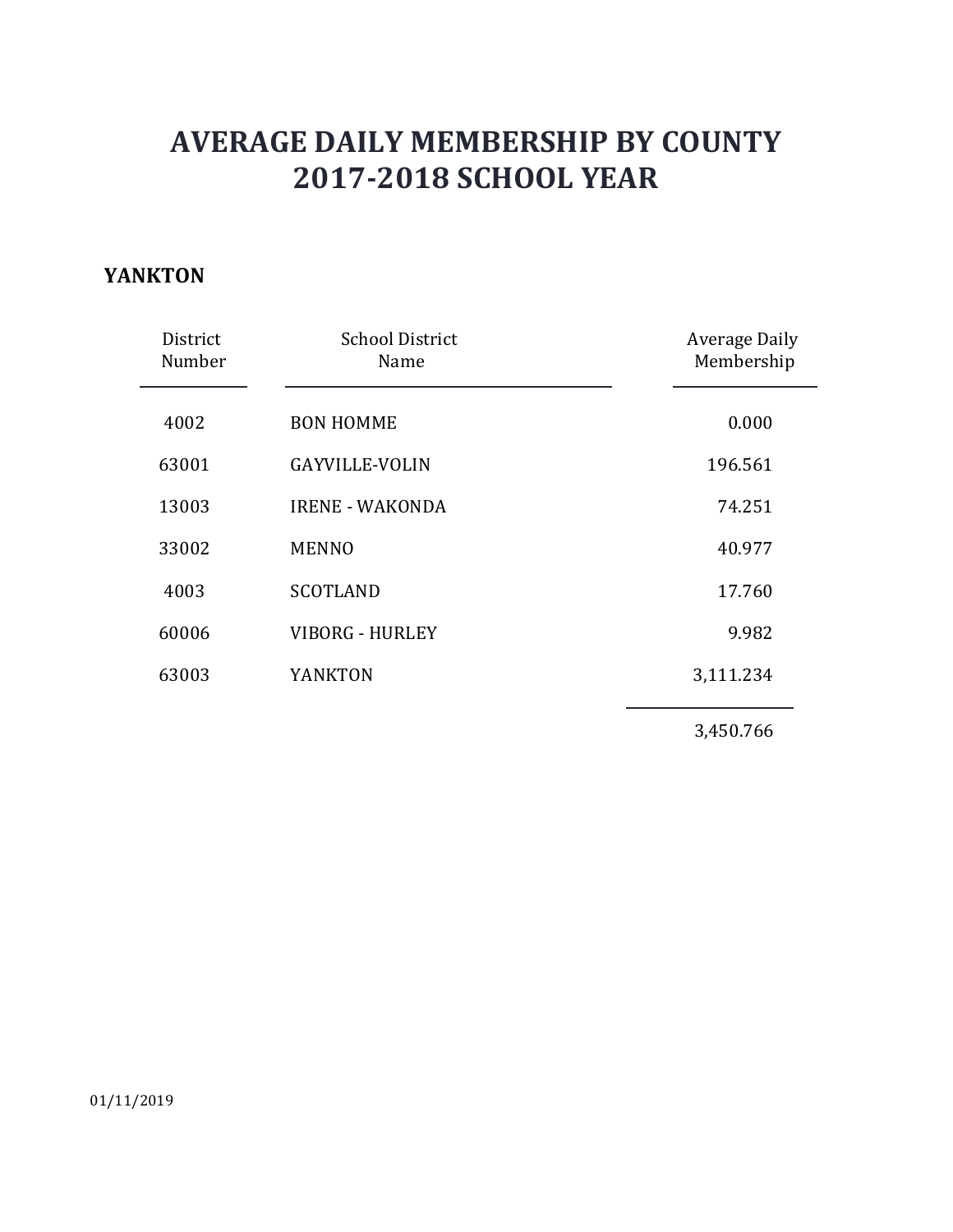#### **ZIEBACH**

| District<br>Number | <b>School District</b><br>Name | <b>Average Daily</b><br>Membership |
|--------------------|--------------------------------|------------------------------------|
| 64002              | <b>DUPREE</b>                  | 416.287                            |
| 20001              | <b>EAGLE BUTTE</b>             | 74.060                             |
| 46002              | <b>FAITH</b>                   | 3.000                              |
| 52004              | <b>LEMMON</b>                  | 3.878                              |
| 20003              | <b>TIMBER LAKE</b>             | 0.000                              |
|                    |                                |                                    |

497.225